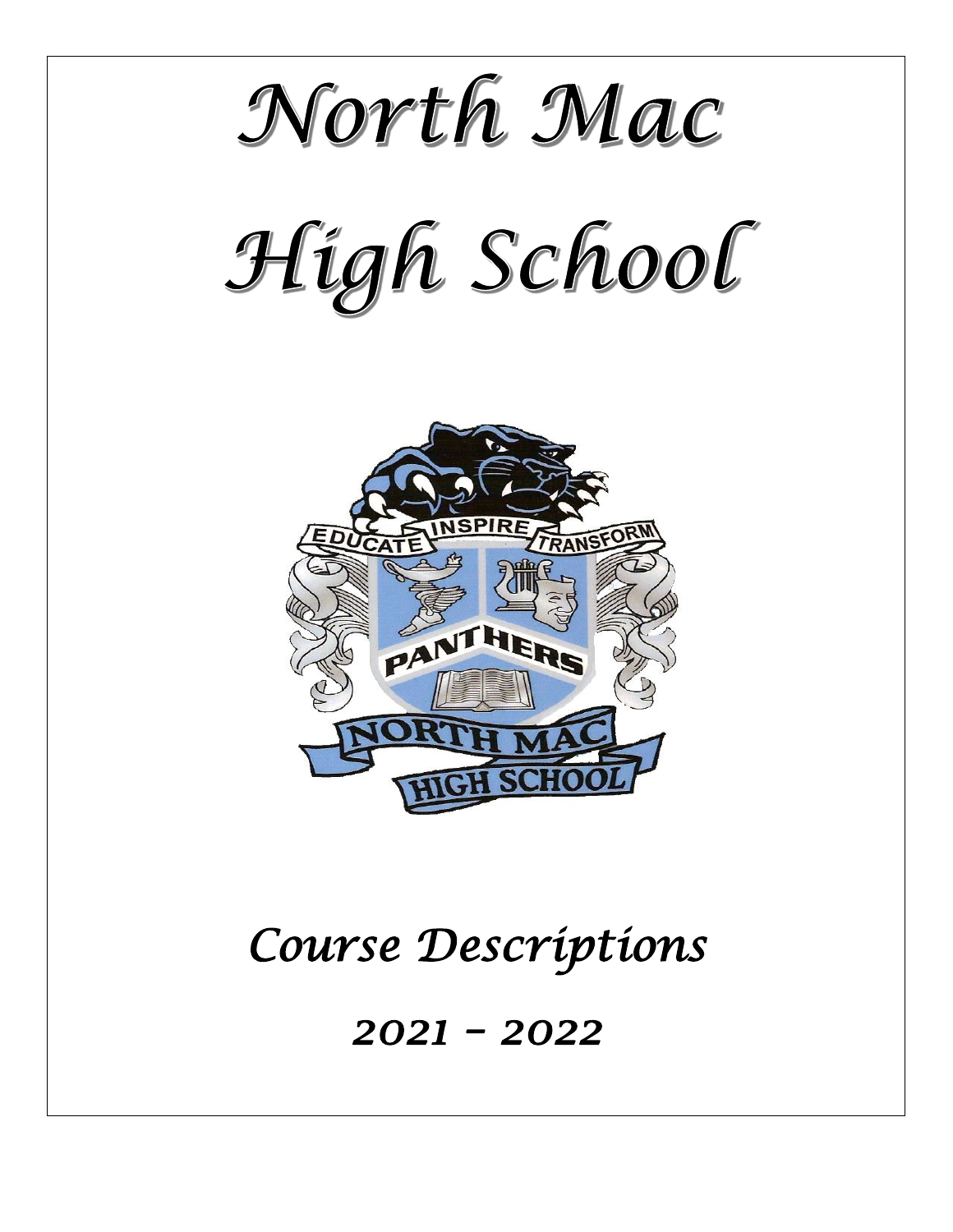## **TABLE OF CONTENTS**

## 2021-2022 REGISTRATION INFORMATION

### **LLCC DUAL CREDIT GUIDELINES**

## **ADVANCED PLACEMENT PROGRAM**

|--|--|--|

## **COURSE DESCRIPTIONS**

### **AGRICULTURE**

### **BUSINESS**

## **CAPITAL AREA CAREER CENTER (CACC)**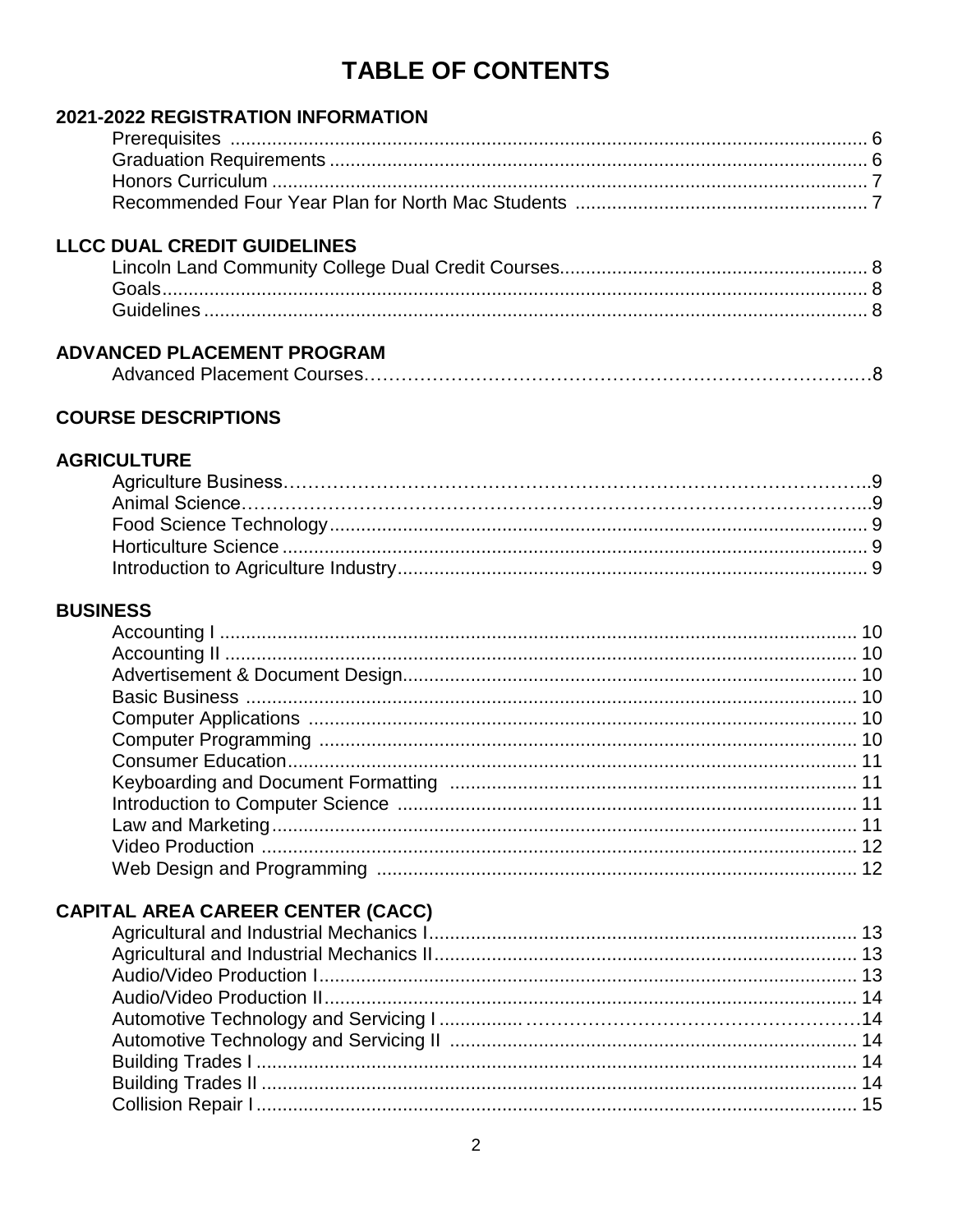## **ENGLISH**

## **FINE ARTS**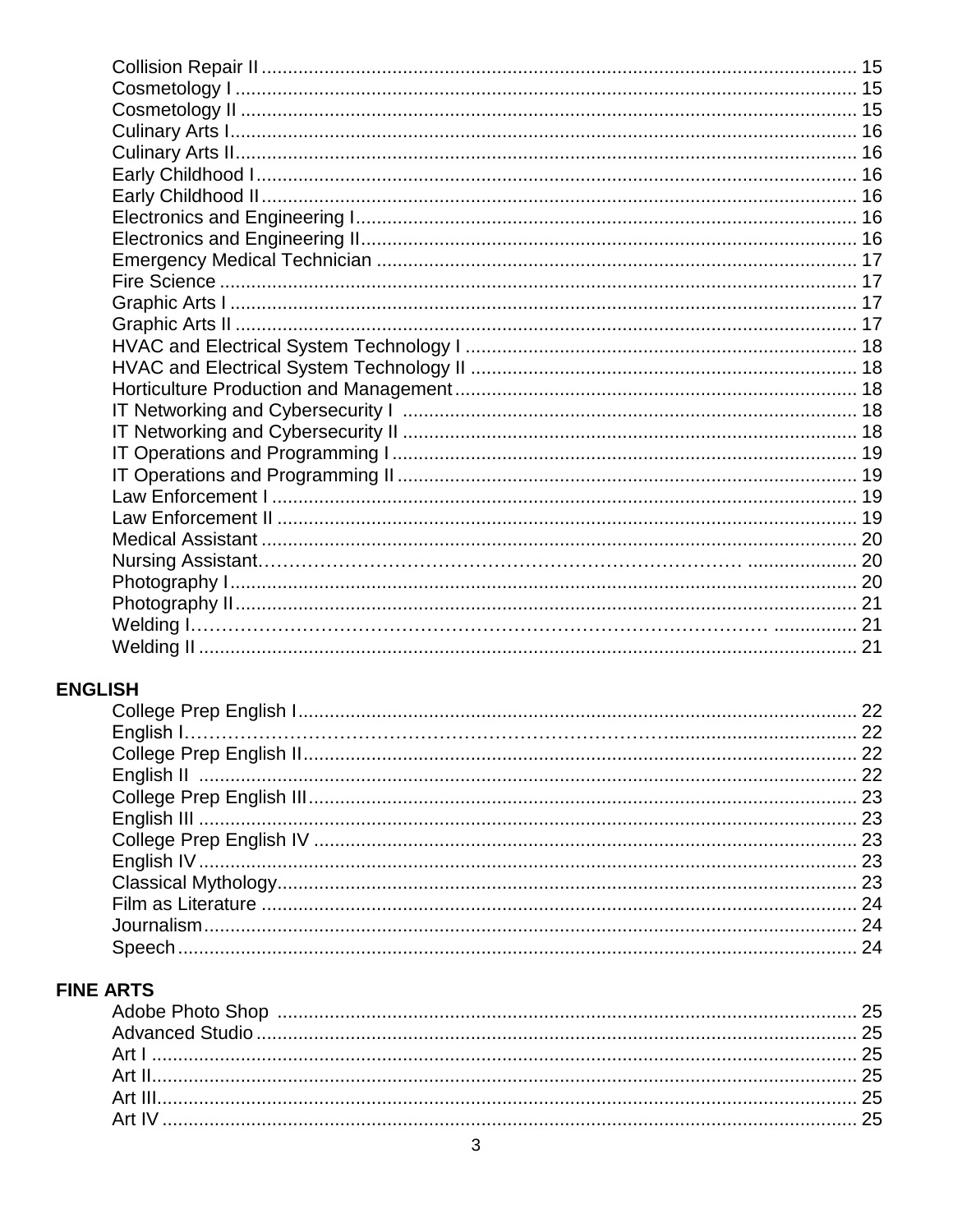## **FOREIGN LANGUAGE**

## **FRESHMAN / SOPHOMORE SEQUENCE**

## **MATHEMATICS**

## PHYSICAL EDUCATION

## **SCIENCE**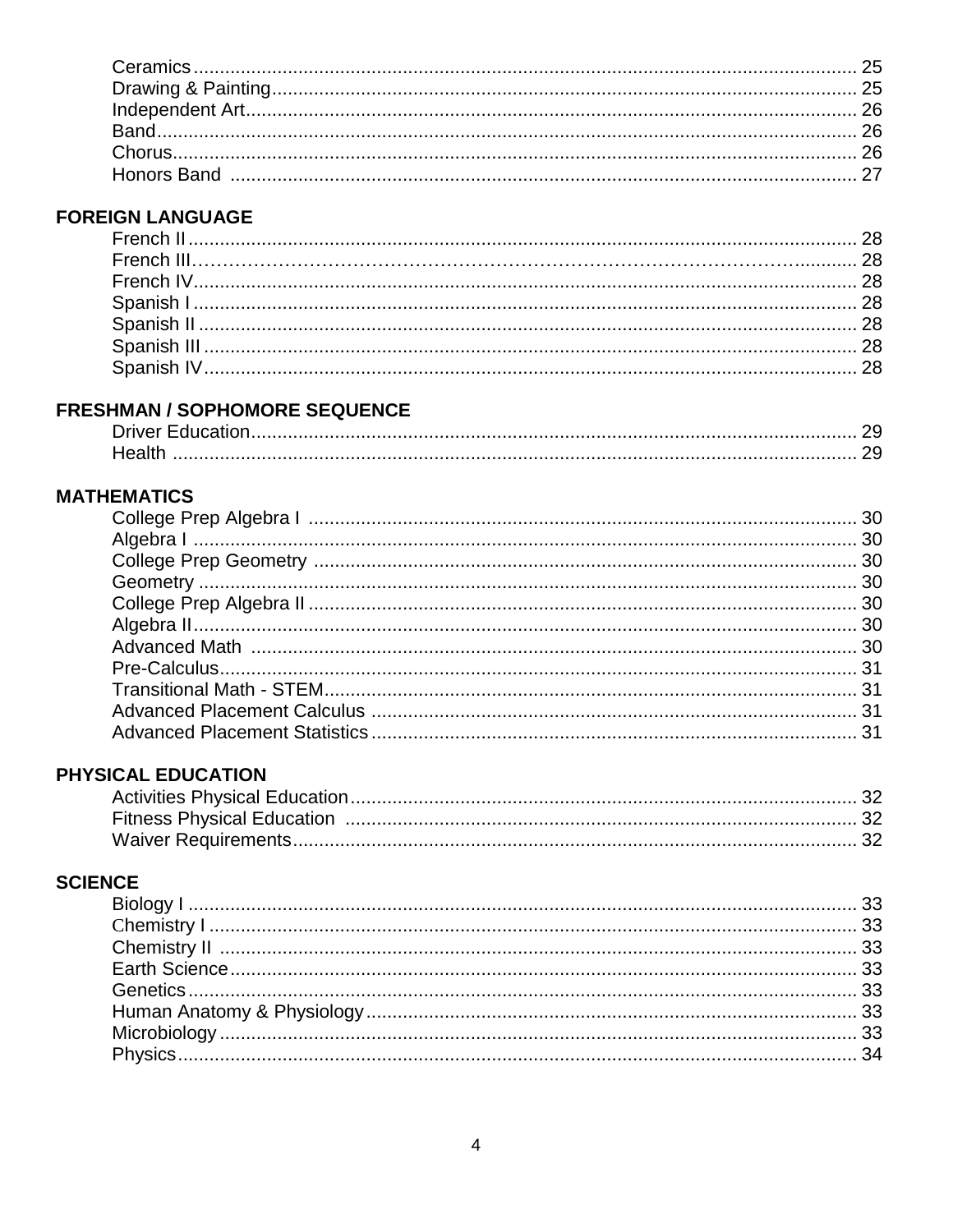## **SOCIAL STUDIES**

| <b>CEO PROGRAM</b>                  |  |
|-------------------------------------|--|
|                                     |  |
|                                     |  |
| <b>CORRESPONDENCE COURSES</b>       |  |
|                                     |  |
|                                     |  |
| <b>ON-LINE COLLEGE COURSES</b>      |  |
|                                     |  |
|                                     |  |
| <b>WORK SKILLS</b>                  |  |
|                                     |  |
| <b>NCAA CLEARINGHOUSE ELIBILITY</b> |  |
|                                     |  |
|                                     |  |
|                                     |  |
|                                     |  |
| <b>NORTH MAC PLANNING GUIDE</b>     |  |
|                                     |  |
|                                     |  |
|                                     |  |
|                                     |  |
|                                     |  |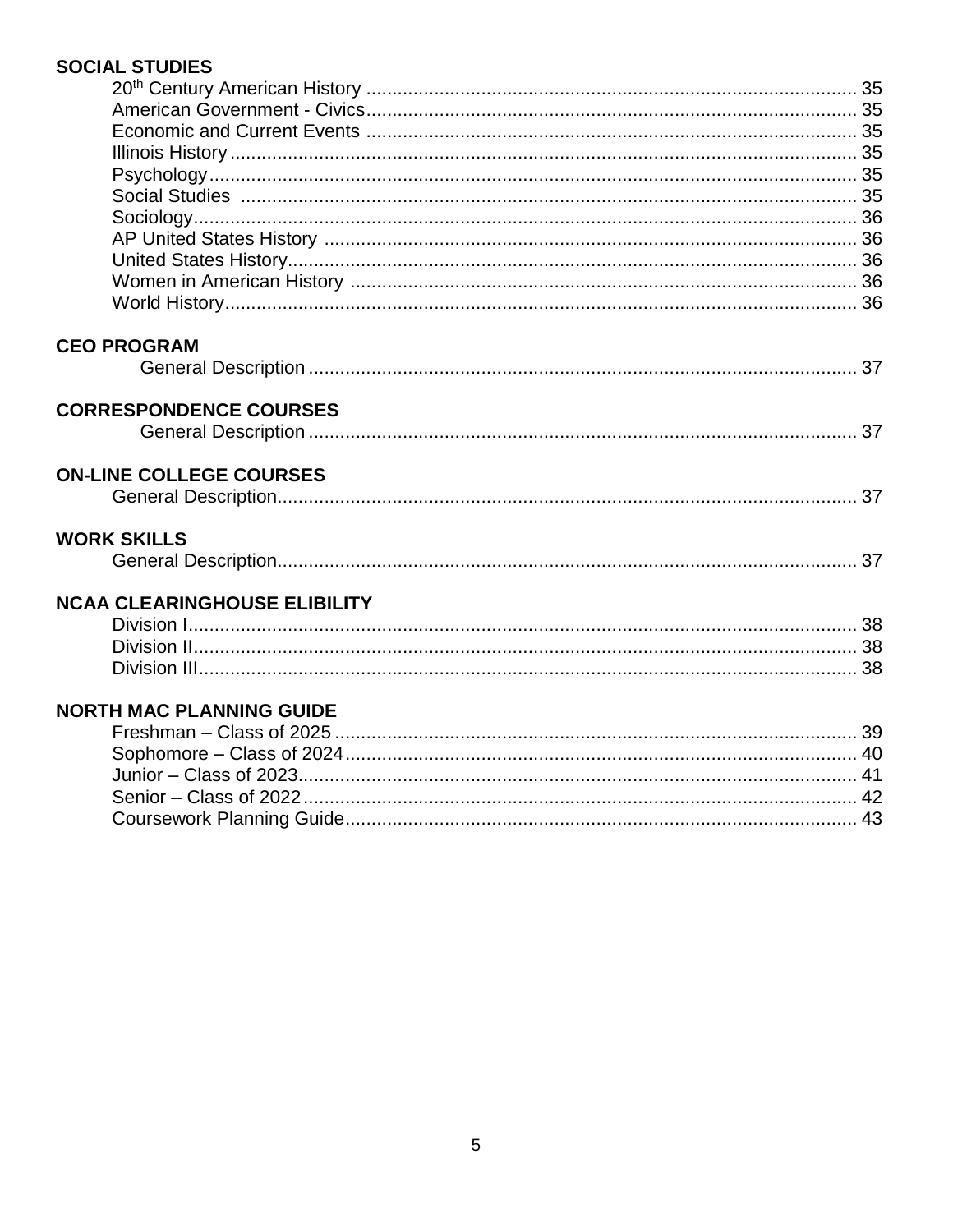# **NORTH MAC HIGH SCHOOL 2021 - 2022 REGISTRATION**

## **General Instructions**

**Course descriptions are provided for your informational purposes and to assist students and parents registering for classes at North Mac High School. Questions concerning any course, prerequisite for a course, or course sequence, can be answered by the instructor or high school counselor. Questions concerning regulations, policies, or laws governing curriculum should be directed to the administration.**

**Students and parents are encouraged to work together during the process of selecting classes. All students will log on to his or her online Skyward account and register for those courses at school with the high school counselor. The window for selecting classes will be open for a week after that meeting so parents can review the courses and make additions or changes.**

**PREREQUISITES:** Some classes have prerequisites. Prerequisites are courses or grade requirements needed before a student may register for a particular class. Such requirements are in place to prevent a student from taking a class for which he or she is not prepared and, consequently, would not have the background or experience to draw upon in order to pass the course.

## **REQUIREMENTS FOR GRADUATION**

### **26 total credits in the following areas:**

- 4 years of English (2 courses focused in writing)
- 3 years of Math (Algebra I and Geometry)
- 3 years of Science (Biology I)
- 3 years of Social Studies (Social Studies, US History, semester of American Government-Civics)
- Semester of Consumer Education
- Semester of Health
- Semester of Driver's Education
- 4 years of Physical Education
- Electives to equal 26 credits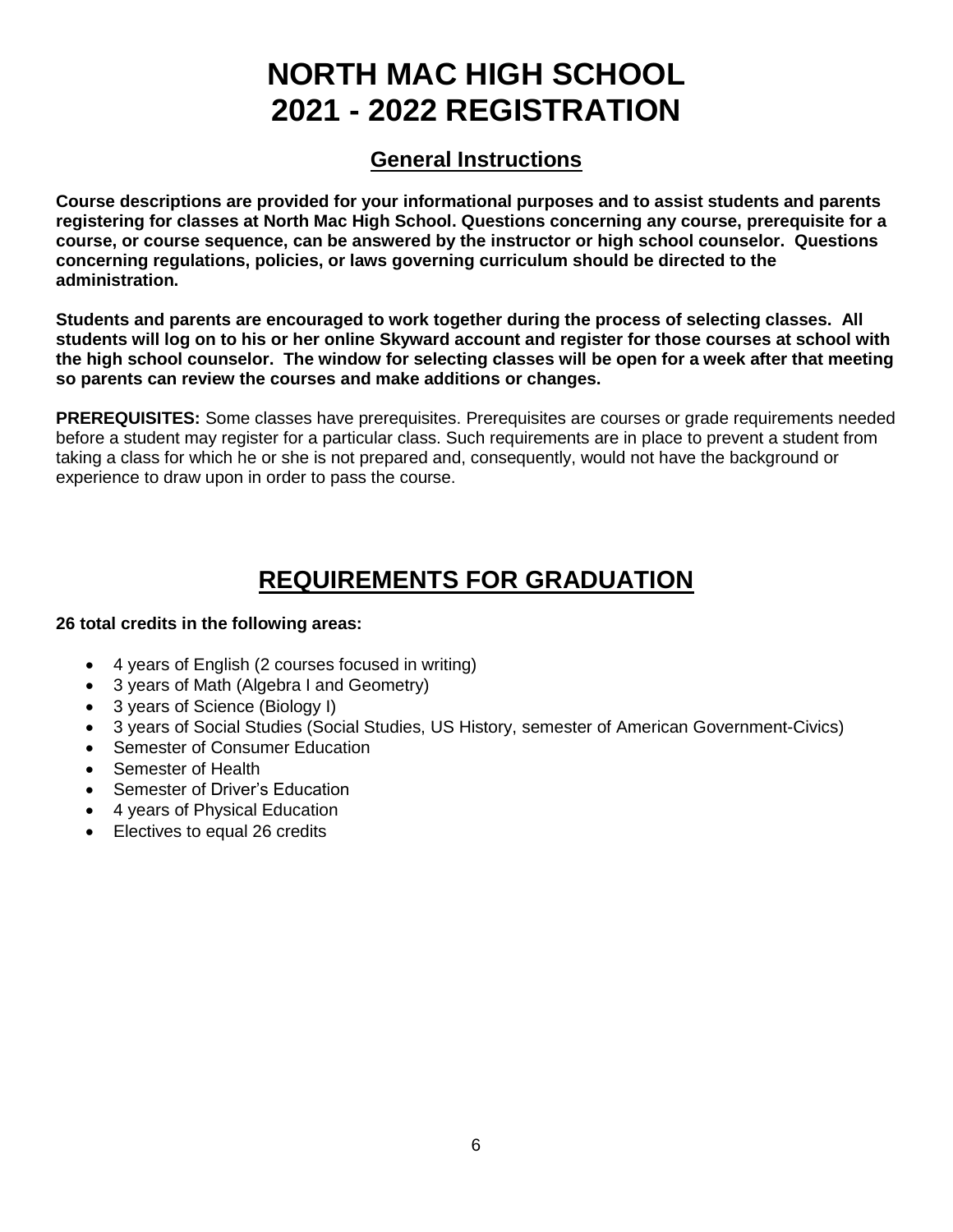### **Honors Curriculum**

The objective of the honors curriculum is to promote the rigorous study of certain courses. Students in the honors courses should be willing (and will be required) to do college-prep level work. Courses included in the Honors Curriculum are:

> College Prep English I Honors Band College Prep English III Chemistry II College Prep English IV Microbiology College Prep Algebra I Genetics College Prep Geometry **Physics** College Prep Algebra II Spanish III Pre-Calculus Spanish IV AP Statistics **French III** AP Calculus **French IV** AP United States History

College Prep English II Human Anatomy / Physiology

### **Recommended Four Year Plan for North Mac Students**

Below is a suggested four year plan for North Mac students. This plan will prepare students for college, trade school, military, or the workforce after successful completion of high school.

### **FRESHMEN YEAR**

- 1. English I / CP English I
- 2. Algebra I / CP Algebra I or Geometry / CP Geometry
- 3. Biology I
- 4. Social Studies
- 5. Drivers Ed / 3 Quarters of Study Hall
- 6. PE
- 7. Health / Semester Elective Class
- 8. Elective

### **JUNIOR YEAR**

- 1. English III / CP English III
- 2. Algebra II / CP Algebra II or Pre-Calculus
- 3. Chemistry I / Physics / Micro / Genetics
- 4. US History / AP US History
- 5. PE
- 6. Elective
- 7. Elective
- 8. Elective

CACC is also an option for Juniors and Seniors and allows students to earn 3 credits.

### **SOPHOMORE YEAR**

- 1. English II / CP English II
- 2. Geometry / CP Geometry or Algebra II / CP Algebra II
- 3. Earth Science / Chemistry I
- 4. Social Studies (if not taken as freshmen)
- 5. PE
- 6. Elective
- 7. Elective
- 8. Elective

### **SENIOR YEAR**

- 1. English IV / CP English IV
- 2. Math (highly recommended for college)
- 3. Science (highly recommended for college)
- 4. American Government-Civics / Consumer Education
- 5. PE
- 6. Elective
- 7. Elective
- 8. Elective

CACC is also an option for Juniors and Seniors and allows students to earn 3 credits.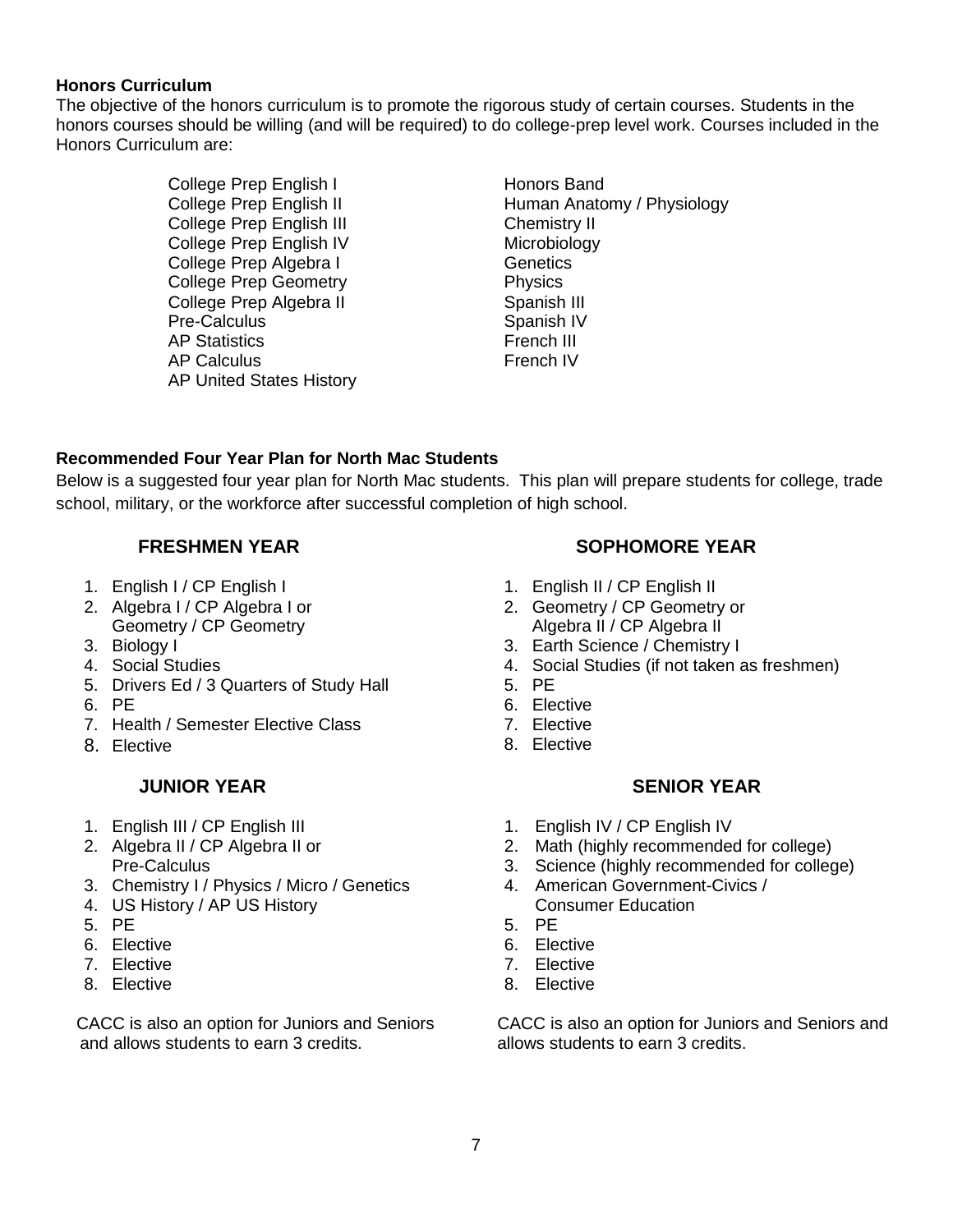### **Lincoln Land Community College Dual Credit Courses**

The objective of a dual credit course is to provide students with a college level course during high school without the expense of the college credit. Students are required to do college-level work and will receive transferrable college credit. Dual credit courses offered at North Mac High School may include:

• Spanish III (8 credit hours)

• Horticulture Science (3 credit hours)

• Spanish IV (4 credit hours)

Computer Applications (3 credit hours)

## **Lincoln Land Community College (Dual credit program)**

Goals:

- $\circ$  To provide educational opportunities for high school students in the Lincoln Land Community College (LLCC) district;
- o To enhance the current high school curriculum;
- o To address students' unique interests, abilities, and attitudes;
- $\circ$  To prepare students for work and/or further educational endeavors; and
- $\circ$  To improve the transition of students from high school to college.

### Guidelines:

- $\circ$  Courses are college-level courses and are of the same high quality, cover the same content, and have the same rigor as courses offered at the college's main or regional center campuses.
- o Courses can be taken for college and high school credit.
- o Students must enroll as LLCC students.
- $\circ$  Students will be subject to all LLCC placement, enrollment, grading, records, policies, and procedures.
- o All instructors of dual credit courses must meet Illinois Community College Board (ICCB) and LLCC qualifications.
- $\circ$  Dual credit courses use LLCC textbooks and outlines (unless otherwise approved by an LLCC Dean).
- $\circ$  Students must meet all LLCC placement policies. Students enrolling in a composition course must have an SAT score of 480 or better in the writing/reading section or an ACT score of 18 or better in English. Students enrolling in a math course must have an SAT score of 530 or better in the math section or an ACT score of 22 or better in math.
- o ACT Math or English composite score of 22 or higher, or students must achieve the appropriate LLCC placement score.
- $\circ$  Students who withdraw and receive (W) from their dual credit classes, should be aware there may be a negative impact on future financial aid.
- o All dual credit courses are offered under the approval and supervision of Lincoln Land Community College. At times, changes may be made or courses discontinued based on the needs or recommendation of the college or the various departments.

### **Advanced Placement Program Courses**

The Advanced Placement Program has enabled millions of students to take college-level courses and earn college credit, advanced placement, or both, while still in high school. AP Exams are given each year in May. Students who earn a qualifying score on an AP Exam are typically eligible to receive college credit and/or placement into advanced courses in college. Every aspect of AP course and exam development is the result of collaboration between AP teachers and college faculty. They work together to develop AP courses and exams, set scoring standards, and score the exams. College faculty review every AP teacher's course syllabus. Advance Placement courses offered at North Mac High School may include:

- AP Calculus
- AP Statistics
- AP United States History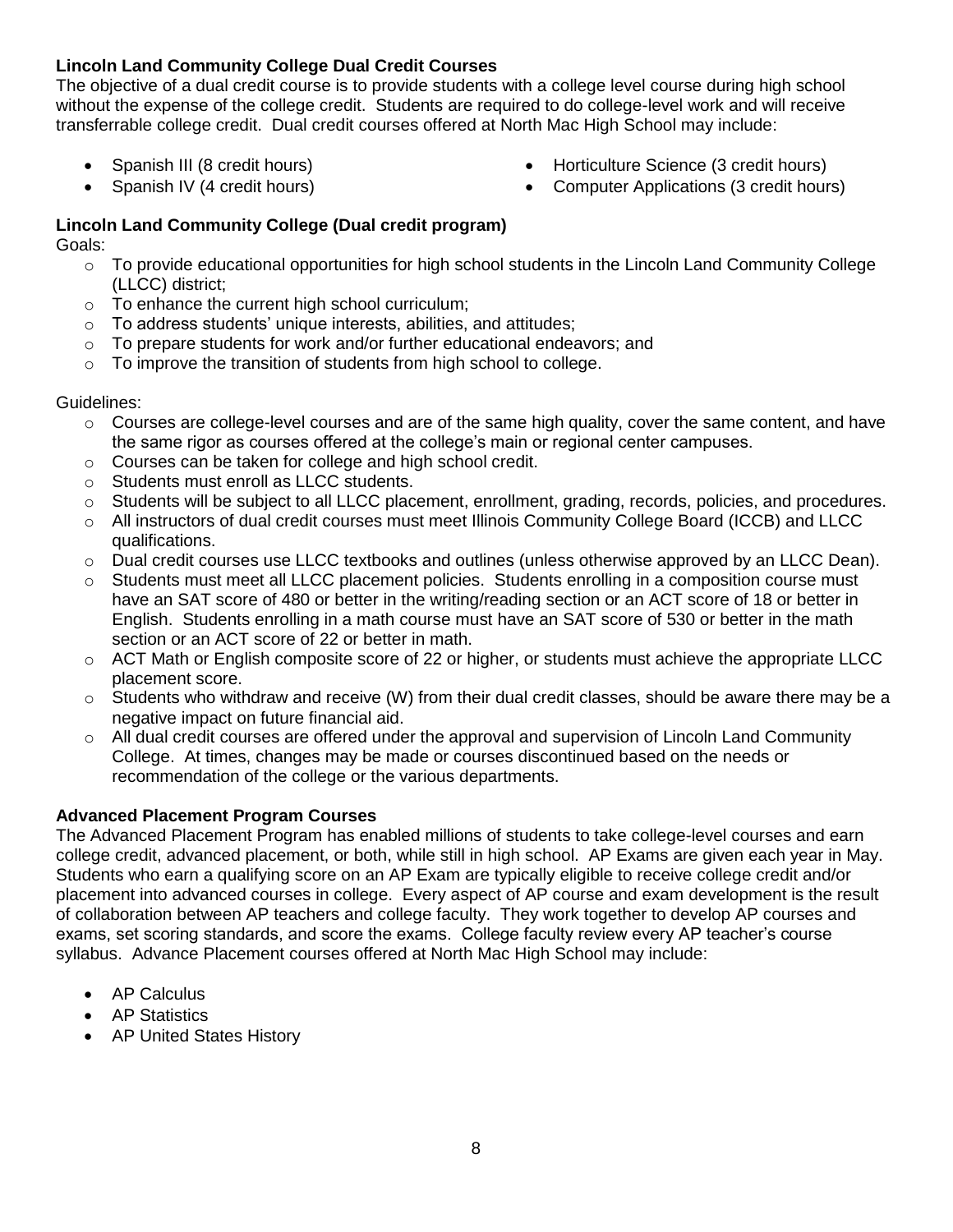# *AGRICULTURE*

# **Agriculture Business Grade: 10, 11, 12**

This course will develop students' understanding of the agricultural industry relating to the United States and World marketplace. Instructional units include: business ownership types, planning and organizing the agribusiness, financing the agribusiness, keeping and using records in an agribusiness, operating the agribusiness, and developing employability skills. Student skills will be enhanced in math, reading comprehension, and writing through agribusiness applications. Improving computer and workplace skills will be a focus. Other business topics taught will include: managing/budgeting money, balancing a checkbook, bank accounts, credit, insurance, taxes, creating a resume and cover letter, applying for jobs, interview skills, and careers within the business/agribusiness industry. *This course can count as a Science elective credit.*

## **Animal Science Grade: 10, 11, 12**

### **Prerequisite: None Credit: 1 per year**

This course will develop students' understanding of the small and companion animal industry, livestock and equine science, animal anatomy and physiology, animal ethics and welfare issues, animal health, veterinary medicine, veterinary office practices, and animal services to humans. Career exploration will focus on veterinarian, veterinary lab technician, office lab assistant, small animal production, research lab assistant, and animal nutrition lab technician. *This course can count as a Science elective credit.* 

### **Food Science Technology Grade: 10, 11, 12 Prerequisite: Biology I Credit: ½ per semester**

This course provides learning experiences in food science and safety which allow students to apply scientific knowledge and processes to practices used in the development and preservation of food products. Issues of food science and safety are examined from a scientific and technological perspective. Students critically analyze information to evaluate and draw conclusions on the appropriate use of technology to implement food science and safety practices. Units of instruction include: principles of food preservation, food processing and marketing, equipment care and sanitation, food selection and consumer trends, and food science careers. *This course can count as a Science elective credit.*

### **Horticulture Science (HRT 102 – LLCC Dual Credit) Grammer Constructs: 11, 12 Prerequisite: None Credit: 1 per year**

This course focuses on the greenhouse management, floral design and related segments for the horticulture industry. Many units of study include floriculture plant identification, greenhouse structures, basic plant anatomy, and the culture of greenhouse crops. Agribusiness units will be introduced in merchandising, advertising, sales, and operating a retail floral business. *This course can count as a Science elective credit.* 

### **Introduction to the Agriculture Industry <b>Grammary Construction Career** Grade: 9, 10, 11, 12 **Prerequisite: None Credit: 1 per year**

This course provides an opportunity for students to learn how the agricultural industry is organized; its major components; and the types of job opportunities in the agricultural field. Basic concepts in animal science, horticulture science, agronomy, equine science, dairy products and industry, and agricultural mechanics will be discussed. Improving computer and workplace skills will be a focus. Participation in FFA student organization activities and Supervised Agricultural Experience (SAE) projects is highly recommended during this course for leadership development, career exploration, and reinforcement of academic concepts.

# **Prerequisite: None Credit: ½ per semester**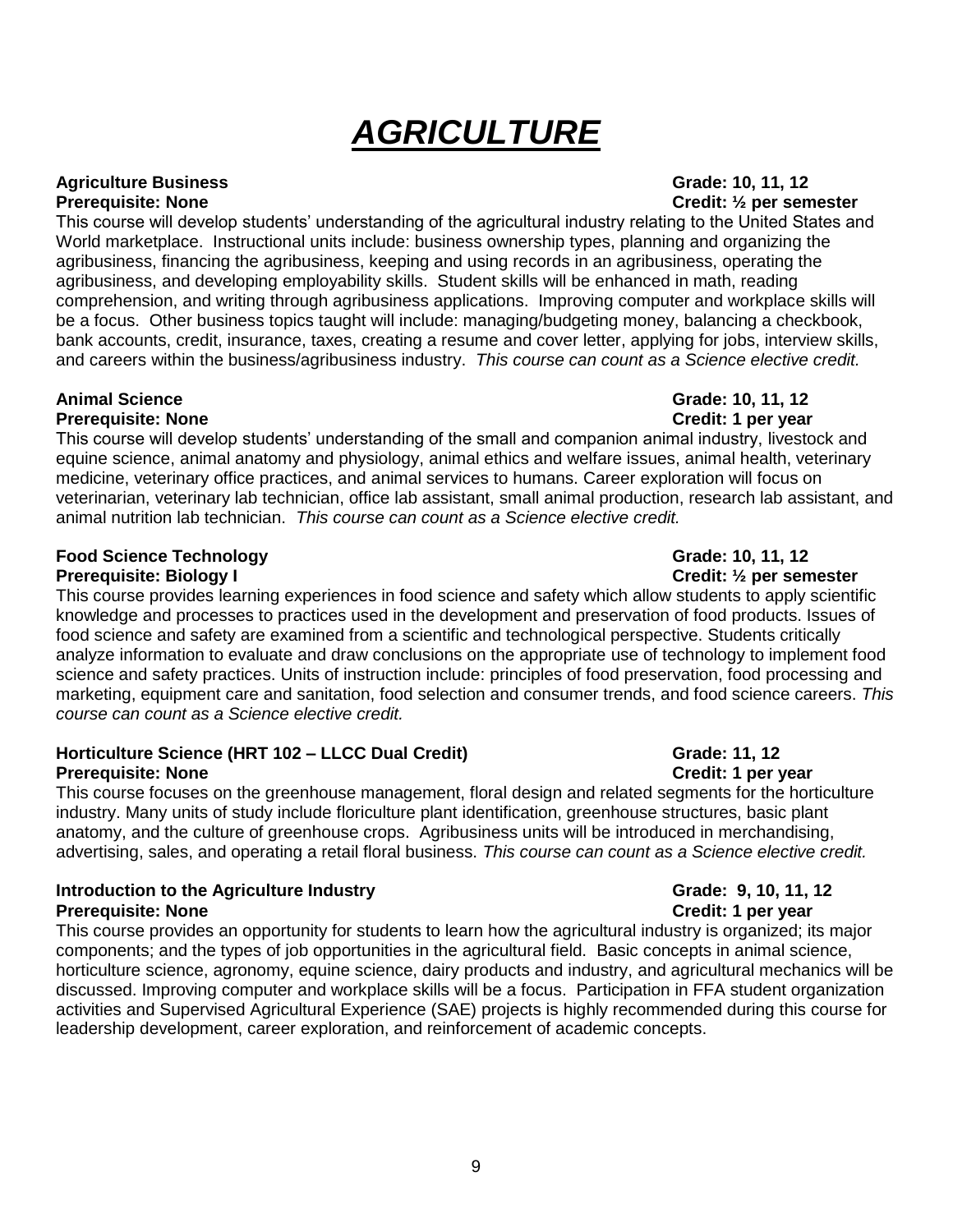# *BUSINESS*

### **Accounting I Grade: 11, 12 Prerequisite: None Credit: 1 per year**

This course presents the double-entry bookkeeping system. Students will learn the full accounting cycle, and in doing so, analyze and record business transactions, use journals and ledgers in order to prepare financial statements. Students will complete a final project.

### **Accounting II Grade: 12**

### **Prerequisite: Accounting I Credit: 1 per year**

A continuation of Accounting I, Accounting II is an advanced automated course emphasizing accounting practices for a merchandising business as a corporation with adjustments and valuation. Additional accounting procedures are also incorporated. Students will complete a final project.

### **Advertisement & Document Design Grade: 9, 10, 11, 12**

### **Prerequisite: Counselor Recommendation Credit: 1 per year Credit: 1 per year**

Students will have the responsibility of designing the yearbook and taking monthly photos at school events. Professional publication design will be the main focus of the course. Students will gain entry-level and intermediate skills to produce professional documents incorporating the basic elements of layout and design. In preparation for designing the yearbook, students will produce documents such as flyers, brochures, and newsletters for both personal and business use. Skills learned throughout the course with contribute to the production and sale of the school yearbook.

### **Prerequisite: None Credit: 1 per year**

This course will give the student a thorough background in the basic record keeping skills used in business. The skills presented in this course will also serve as a sound background for employment and basic life skills. Students must take this class the first semester in order to participate in the business simulation that is presented in the second semester.

MEAN JEANS MANUFACTURING CO. is a modified, flow-of-work, business community simulation based on the operations of a small business community that includes 16 different businesses. All 16 businesses interact by doing business with each other and with businesses and individuals outside the model business community.

### **Computer Applications (Dual Credit) Grade: 11, 12 Prerequisite: None Credit: 1 per year**

The focus of this course will be the extensive study of Microsoft Word, Microsoft Excel, Microsoft Access, and Microsoft Power Point. This course includes the study of commands, formulas, and basic functions of spreadsheets as well as an introduction to database management concepts and the various methods of organizing data. This hands-on course will provide numerous activities and applications for students enhancing learning and providing them with tools for personal, school, and career projects.

Computer Applications is a transferable dual credit course which will fulfill the General Education technology course requirement in most Illinois community colleges.

### **Computer Programming Computer Programming Computer Service Computer Service Computer Service Computer Service Computer Service Computer Service Computer Service Computer Service Computer Service Computer Service Computer**

### **Prerequisite: Introduction to Computer Science <b>Computer Science Credit:**  $\frac{1}{2}$  per semester

Students will be introduced to the fundamental skills of problem solving and programming. The class provides an introduction to writing instructions that direct the activity of computers. The course uses the programming language, Visual Basic. Visual Basic 2012 streamlines the development of applications for Windows based computers. Concepts studied are structured programming, debugging, and the use of numeric and string functions.

# **Basic Business Grade: 9, 10, 11, 12**

### 10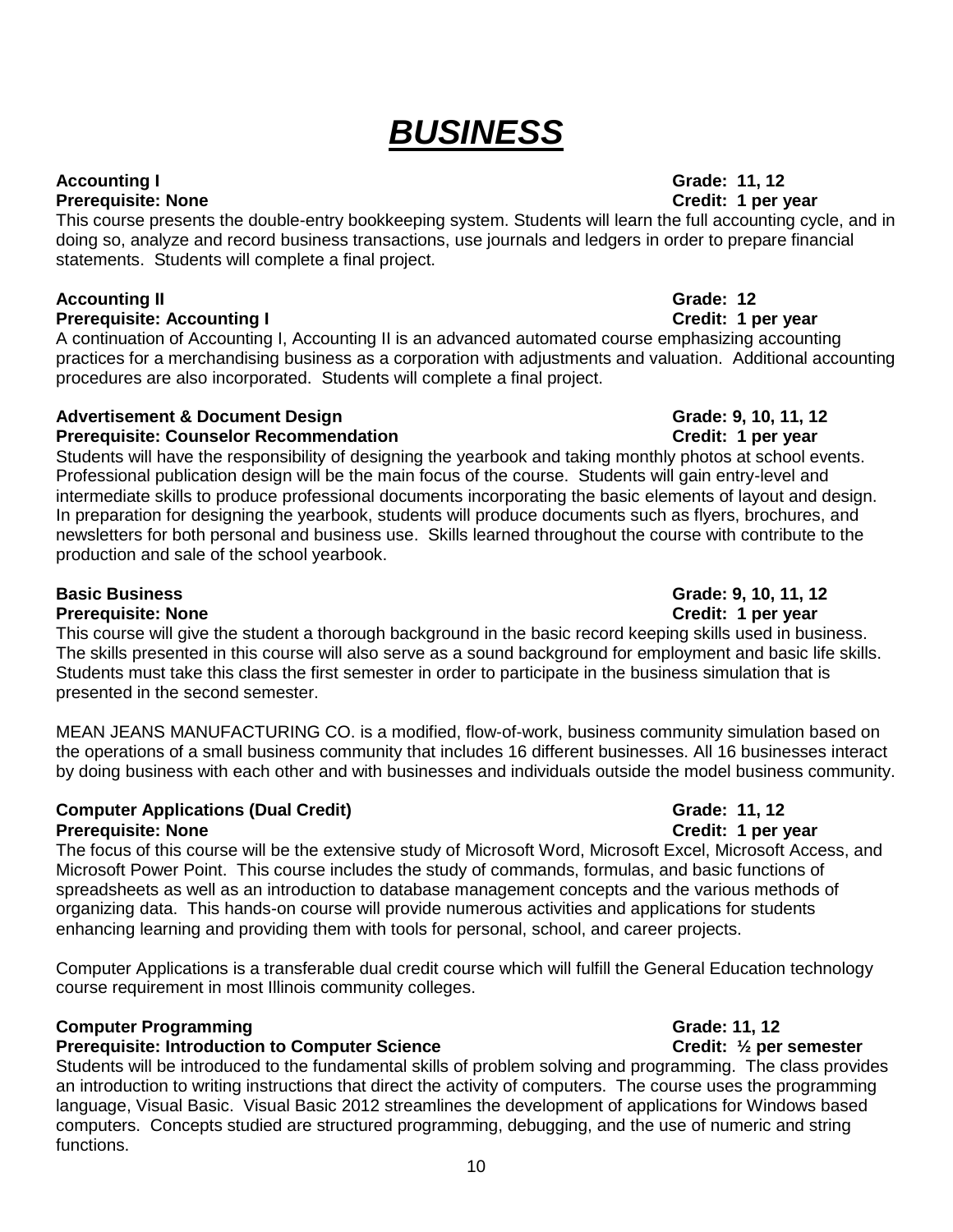### **Consumer Education Grade: 12**

### **Prerequisite: Counselor recommendation for any student not a senior****Credit: ½ per semester**

Successful completion of Consumer Education is a graduation requirement in the state of Illinois. Required topics include:

- understanding the basic concepts of financial literacy, including consumer debt and installment purchasing (including credit scoring, managing credit debt, and completing a loan application);
- budgeting, savings and investing'
- banking (including balancing a checkbook, opening a deposit account, and the use of interest rates);
- understanding simple contracts;
- state and federal income taxes;
- personal insurance policies;
- the comparison of prices;
- higher education student loans;
- identity-theft security;
- homeownership (including the basic process of obtaining a mortgage and the concepts of fixed and adjustable rate mortgages, subprime loans, and predatory lending); and,
- understanding the roles of consumers interacting with agriculture, business, labor unions and government in formulating and achieving the goals of the mixed free enterprise system.

### **Keyboarding and Document Formatting the Construction of the Grade: 9, 10, 11, 12 Prerequisite: None Credit: 1/2 per semester**

Students will learn, using the QWERTY home row keyboarding method technique, to type from printed, handwritten, and corrected copy. Students will learn using Microsoft Word, to create business oriented documents, mail merge, flyers, labels, and various topics to successfully certify in Microsoft Word 2019.

### **Introduction of Computer Science Grade: 0.10** Grade: 9, 10 **Prerequisite: None Credit:**  $\frac{1}{2}$  **per semester**

This course teaches the foundations of computer science and basic programming, with an emphasis on helping students develop logical thinking and problem solving skills. Students will program in Java, learn basic programming concepts, study graphics, data structures, animation and games. Students will design and develop an interactive virtual environment and animation using the Alice 3 interface.

### **Law and Marketing Grade: 11, 12 Prerequisite: None Credit: 1 per year**

This course will spend first semester focusing on **Personal and Business Law.** Topics include contracts, the U.S. legal system (crimes, torts, law enforcement, and the court system), bailment, employee-employer relationships, buying and selling goods, real and personal property, wills and estate planning, product liability and warranties, debtor and creditor rights, and bankruptcy. The course content will enable the students to be knowledgeable about law as it affects citizens. Students will apply the law through debates and discussions.

Second semester of Marketing and Law will focus on **Sports and Entertainment Marketing.** This course covers the foundations and functions of marketing. It approaches marketing as an integrated set of tasks (functions), built on a solid set of foundations (economics, finance, career preparation). Students will learn about the various functions of marketing as it relates to sports and entertainment, but also discover how each function fits with the others. The projects and activities cover a wide variety of teams and artists. Topics covered will include college and amateur sports, professional sports, marketing products and services through sports, public images, sports marketing, entertainment industry, marketing entertainment, recreation marketing, marketing plans, and legal issues for sports and entertainment. Students will complete a project that includes making a business plan and building a marketing prototype.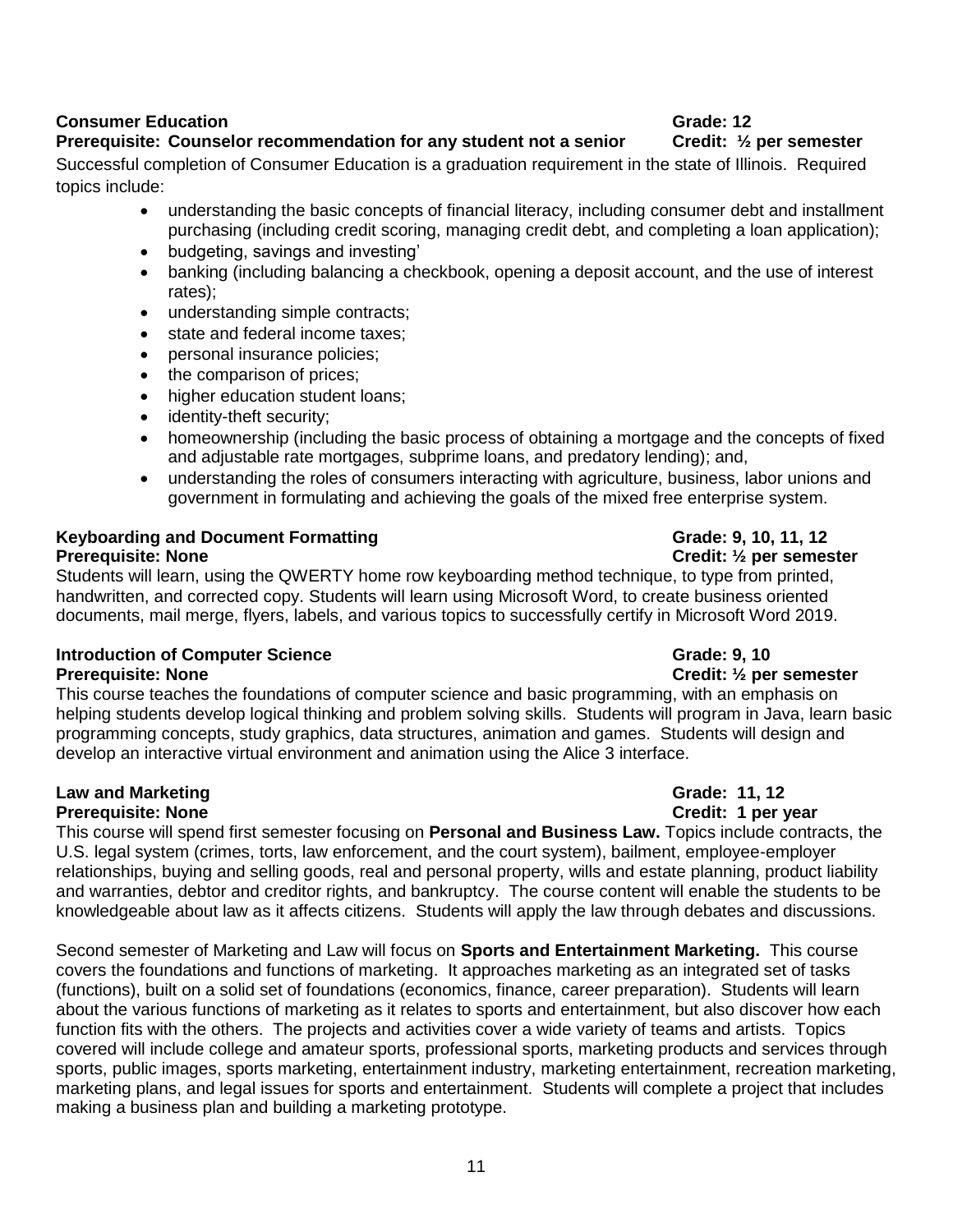# **Video Production Grade: 11, 12**

# **Prerequisite: None Credit: ½ per semester**

This course introduces students to the creation and manipulation of digital videos using the video editing software program called Adobe Premiere Elements 13.0. Sophisticated and professional video presentations will be developed throughout the semester. The course is designed to provide hands-on experience in editing and filming. By the end of the semester, students will be familiar with video editing and will be able to create short videos utilizing basic capture and editing techniques. Students will experience real world work conditions such as meeting deadlines and working cooperatively in teams to prepare, record, and present video projects. Students will also be required to film various school events as well as film outside of school.

### Web Design and Programming **Grade: 9, 10, 11, 12 Prerequisite: None Credit: 1 per year**

Hands-on introduction to the basic concepts of the World Wide Web, principles and tools used to develop Web applications using HTML, CSS, and JavaScript. Students will use online web tools to practice web coding. Students will design and develop a website.

Second semester students will learn to program using a website editor such as Microsoft Expressions. Students will design and develop a website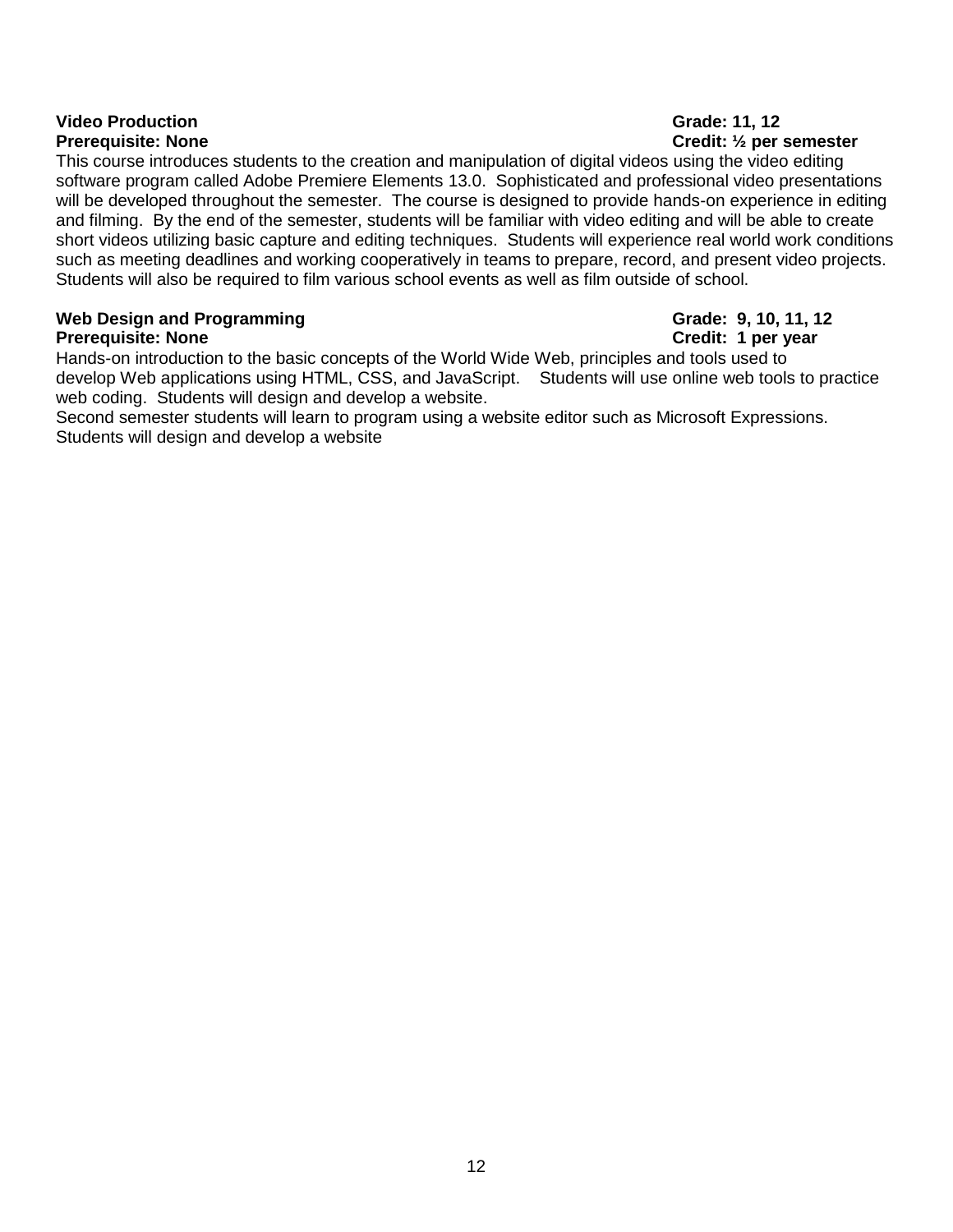# *CAPITAL AREA CAREER CENTER (CACC)*

**Capital Area Career Center (CACC) Grade: 11, 12 Prerequisite: Application, acceptance and on-track for graduation Credit: 3 per year Acceptance Criteria: Good Attendance, Positive Discipline Record, Demonstrated Commitment to Career Studies, High Level of Personal and Academic Responsibility**

Capital Area Career Center gives students the opportunity to pursue career options, enhance employability skills, transition into employment, and prepare for lifelong learning. College credit is available in many of the programs. Students interested in attending must complete an application during registration sophomore year. All course descriptions were provided by CACC.

### **CAREER PROGRAMS**

### **Agricultural and Industrial Mechanics I Dual Credit: No Prerequisite: None** Certification: None Certification: None

This comprehensive machinery service course concentrates on the following areas: using service manuals, electrical applications for agricultural equipment, fundamentals of multi-cylinder engines, reconditioning and repairing agricultural equipment, assembling and adjusting agricultural equipment, organization and management of agricultural machinery dealerships, human relations, and sales techniques. Careers such as agricultural equipment salesperson, mechanic, parts manager, sales manager, service technician, and other related occupations will be examined. Improving workplace and computer skills will be a focus. Participation in FFA student organization activities and Supervised Agricultural Experience (SAE) projects is an integral course component for leadership development, career exploration and reinforcement of academic concepts.

### **Agricultural and Industrial Mechanics II Dual Credit: Yes**

### **Prerequisite: Completion of Agricultural and Industrial Mechanics I Certification: OHSA**

This course will concentrate on expanding student's knowledge and experiences with agricultural mechanics technologies utilized in the agricultural industry. Units of instruction included are: design, construction, fabrication, maintenance, welding, electricity /electronics, internal combustion engines, hydraulics, and employability skills. Careers of agricultural construction engineer, electrician, plumber, welder, equipment designer, parts manager, safety inspector, welder, and other related occupations will be examined. Improving workplace and computer skills will be a focus. Participation in FFA student organization activities and Supervised Agricultural Experience (SAE) projects is an integral course component for leadership development, career exploration and reinforcement of academic concepts.

### **Audio/Video Production I Dual Credit: No Prerequisite: None Certification: None**

This course is designed to provide students with the skills needed for a career in the technical aspects of radio and television broadcasting. Instruction includes camera operations, basic audio and video editing, sound and lighting techniques, and sound mixing. Students learn the operation, maintenance, and repair of video and DVD recording equipment, video/digital cameras, microphones, computers, lighting/grip equipment, and other production equipment used in the video and audio production of television programs. Students also learn to use, maintain, and repair various types of audio recorders, amplifiers, transmitters, receivers, microphones, and sound mixers to record and broadcast radio programs.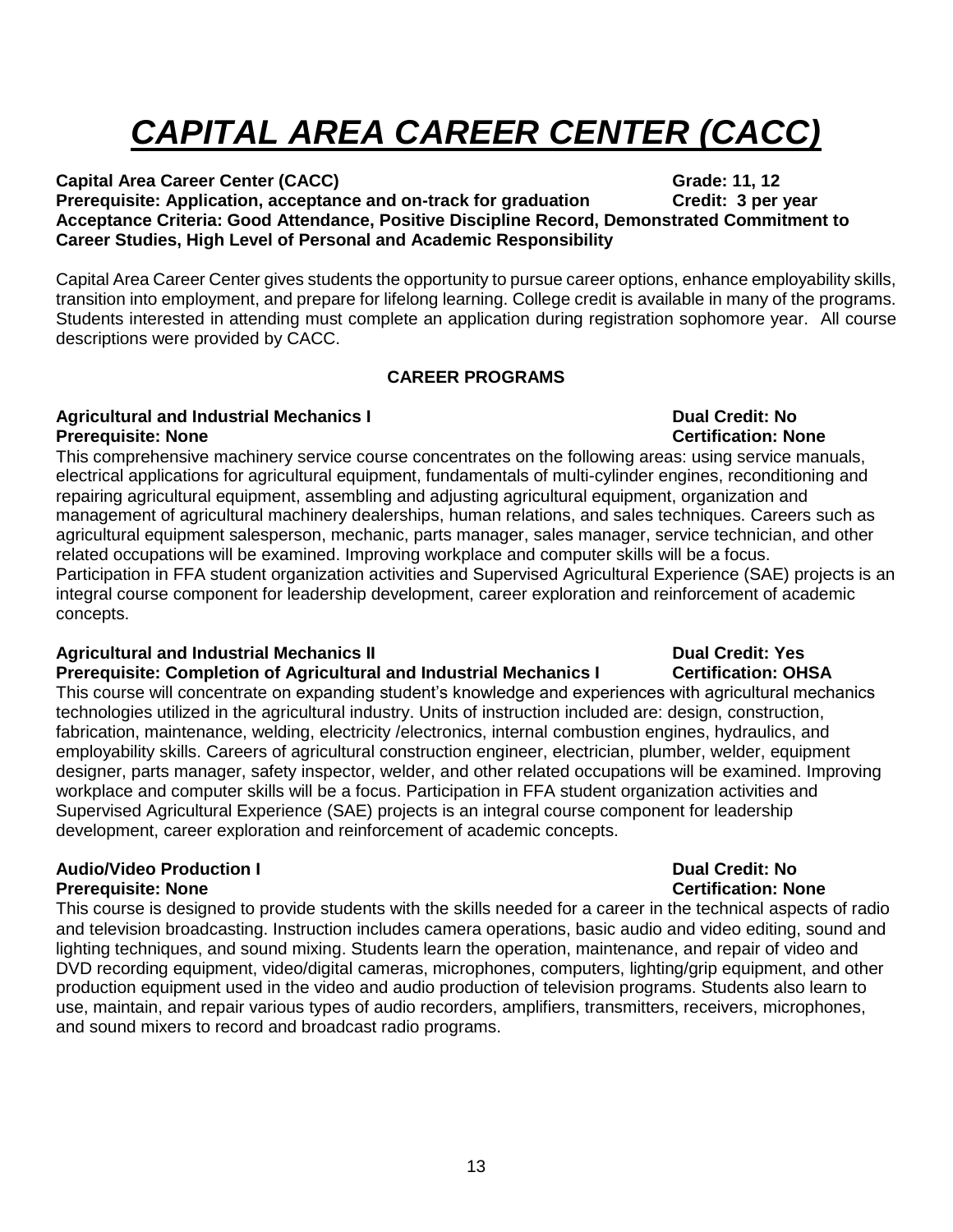### **Audio/Video Production II Dual Credit: No**

### **Prerequisite: Completion of Audio/Video Production I Certification: None**

This course is for students who have completed Audio/Video Production I. In addition to expanding on the activities explored in the first course, students work in a team-based environment to create a variety of video and audio related broadcasts. Instruction includes single and multi-camera operations, linear and nonlinear video editing, production and post-production processes, animation graphics, sound mixing, multi-track production, audio editing, and special effects. Students learn how to use digital editing equipment and software to electronically cut and paste video and sound segments together, as well as how to regulate and monitor signal strength, volume, sound quality, brightness, and clarity of outgoing signals. This course also provides students with an understanding of the FCC and other governmental agencies' regulations related to radio and television broadcasting.

### **Automotive Technology and Servicing I Dual Credit: Yes Prerequisite: None Certification: ASE**

This course introduces students to the basic skills needed to inspect, maintain, and repair automobiles and light trucks that run on gasoline, electricity, or alternative fuels. Instructional units include engine performance, automotive electrical system, integrated computer systems, lubrication, exhaust and emission control, steering and suspension, fuel systems, cooling system, braking, and power train.

## **Automotive Technology and Servicing II Dual Credit: Yes**

**Prerequisite: Completion of Automotive Technology & Servicing I Certification: ASE** 

This course is a continuation of and builds on the skills and concepts introduced in Automotive Technician I. This course includes instructional units in alternative fuel systems, computerized diagnostics, new vehicle servicing, automotive heating and air conditioning, transmissions, testing and diagnostics, drive train and overall automobile performance.

This course provides experiences related to the erection, installation, and maintenance of residential buildings and related fixtures. Planned learning activities allow students to understand fundamental principles and methods, and develop technical skills related to masonry, carpentry, and finish work. Instruction includes safety principles and practices, recognition of standard lumber sizes, foundation layout methods, building concepts and procedures, local, state, and national codes, cost estimating, and blueprint reading.

### **Prerequisite: Completion of Building Trades I Certification: OHSA, NCCER**

This course provides learning experiences related to the erection, installation, maintenance, and repair of building structures and related utilities. Student technical skill experiences include instruction and activities in safety principles and practices, performing maintenance control functions, joining pipes, building water distribution lines and drains, installing and maintaining plumbing fixtures and systems, installing switch and outlet boxes, light fixtures, service entrances, roughing in and trimming out electrical devices and appliances, preparing foundations and footings, constructing residential chimneys and fireplaces, laying, jointing and pointing brick, and advanced building and construction methods and codes. All learning experiences are designed to allow the student to acquire job-entry skills and knowledge.

### **Building Trades I Dual Credit: Pending Prerequisite: Certification: NCCER**

# **Building Trades II Dual Credit: Pending**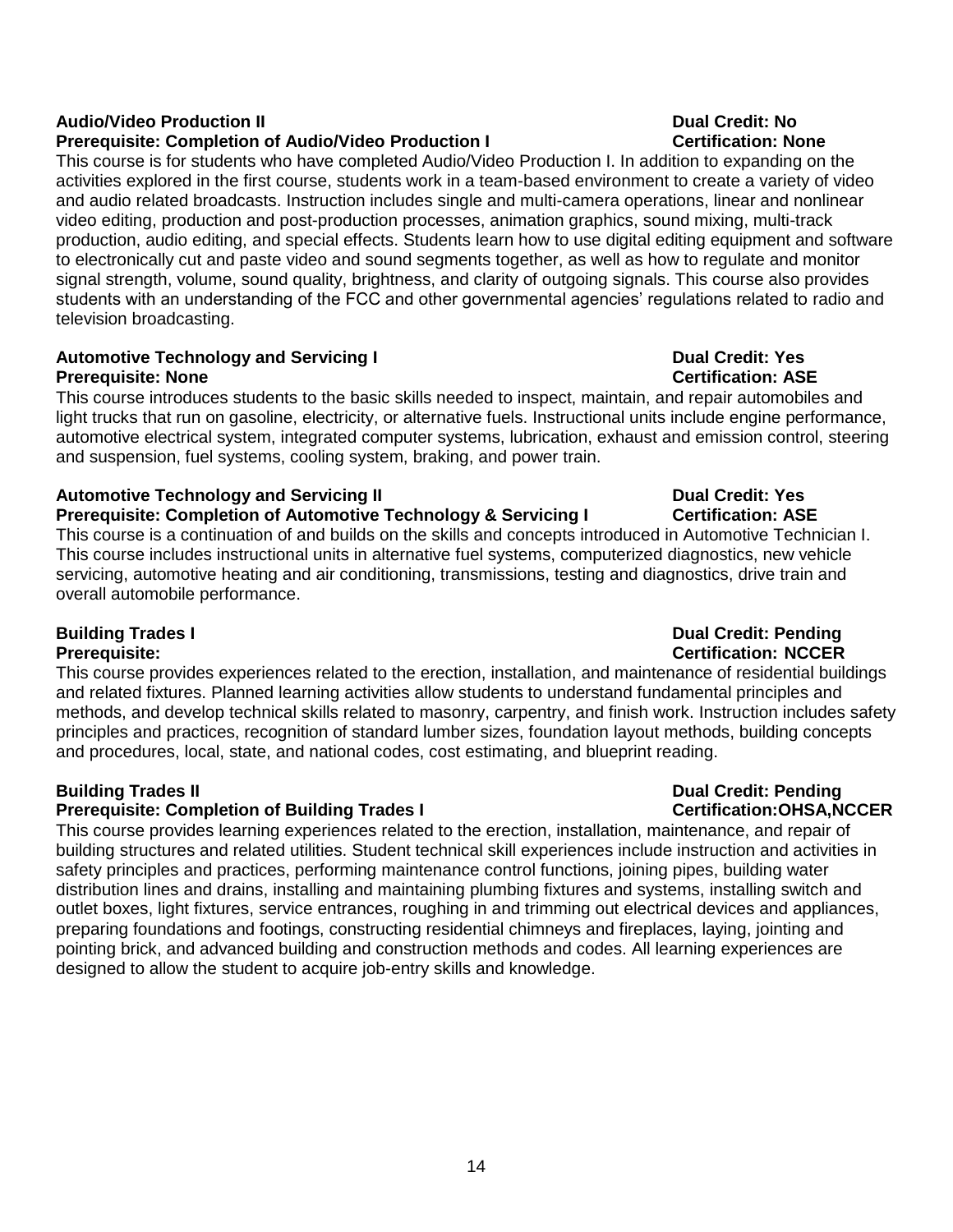### **Collision Repair I Dual Credit: Yes Prerequisite: None Certification: ASE**

This course provides learning experiences designed to allow students to gain knowledge and skills in repairing automotive bodies and fenders. Planned learning activities in this course are balanced to allow students to become knowledgeable in the fundamental aspects of auto body repair methods and techniques, and to develop practical skills in the basic operations required to prepare the automobile for final paint application. Instruction emphasizes safety principles and practices, hazardous materials, auto body nomenclature, function of individual components, the use of parts manuals, the identification of replacement parts, the use of auto body fillers, the use of plastic/glass fillers and special body repair tools, refinishing problems, and paint preparation procedures. Practical activities relate to experiences in writing and calculating damage estimates, removing and installing body panels, trim, and glass; straightening by using hammers, bucks, and jacks; and smoothing by filing, grinding, and using fillers. Students also learn to prime the area to be painted and prepare the surface for final paint application. These experiences and skills are related to metal, fiberglass, or urethane components.

### **Collision Repair II Dual Credit: Yes**

### **Prerequisite: Completion of Collision Repair I Certification: ASE, OHSA**

This course provides learning experiences designed to further enhance the students' skills in performing more advanced tasks related to automotive body and fender repair. Learning activities in this course emphasize the successful application of the final paint coat and the preparation that precedes it. Emphasis is also placed upon the identification and correction of imperfections and finish buffing of the final coat. Student learning activities include instruction in safety principles and practices, hazardous materials, types and qualities of paints, colors, and refinishing problems; glass standards and installation, special alignment techniques, customer relations, damage estimating, and insurance adjustments. Student practical activities relate to experiences in estimating collision damage costs, preparing customer bills, removing and replacing glass surfaces, selecting paints, repainting minor and major damages, repainting total car body, drying or baking painted surfaces, post-paint cleanup, and post-paint polishing.

# **Cosmetology I Dual Credit: No**

The Cosmetology program must be approved and licensed by the Illinois Department of Financial and Professional Regulations, Division of Professional Regulation and meet all state and federal regulations. Cosmetology I provides introduces students to the requirements to become a licensed cosmetologist. It offers students instruction in both theory and practical application in the following areas: tools and their use, shampoo, understanding chemicals and use, types of hair, sanitation, hygiene, skin diseases and conditions, anatomy and physiology, electricity, ethics, nail technology and esthetics as they relate to the Barber, Cosmetology, Esthetics, and Nail Technology Act. Knowledge, skills, and activities completed in this course will help prepare students for Cosmetology II while earning hours towards licensure.

### **Cosmetology II Dual Credit: No**

### **Prerequisite: Completion of Cosmetology I Certification:Hours Needed**

The Cosmetology program must be approved and licensed by the Illinois Department of Financial and Professional Regulations, Division of Professional Regulation and meet all state and federal regulations. Cosmetology II will build upon the knowledge and skills attained in Cosmetology I and will provide instruction, which may be a combination of classroom instruction and hands-on experience in the following areas: practical chemical application /hair treatment, hair styling/hairdressing, and shop management, sanitation and interpersonal relations as they relate to the Barber, Cosmetology, Esthetics, and Nail Technology Act, as well as labor and compensation laws. Instruction may also include instruction in nail technology, esthetics, Individualized skill development, and career planning. This course offers a curriculum of advanced theoretical and practical skill development to prepare students for the cosmetology licensure examination and progression to obtain the 1500 hours of study in cosmetology.

# **Prerequisite: None Certification:Hours Needed**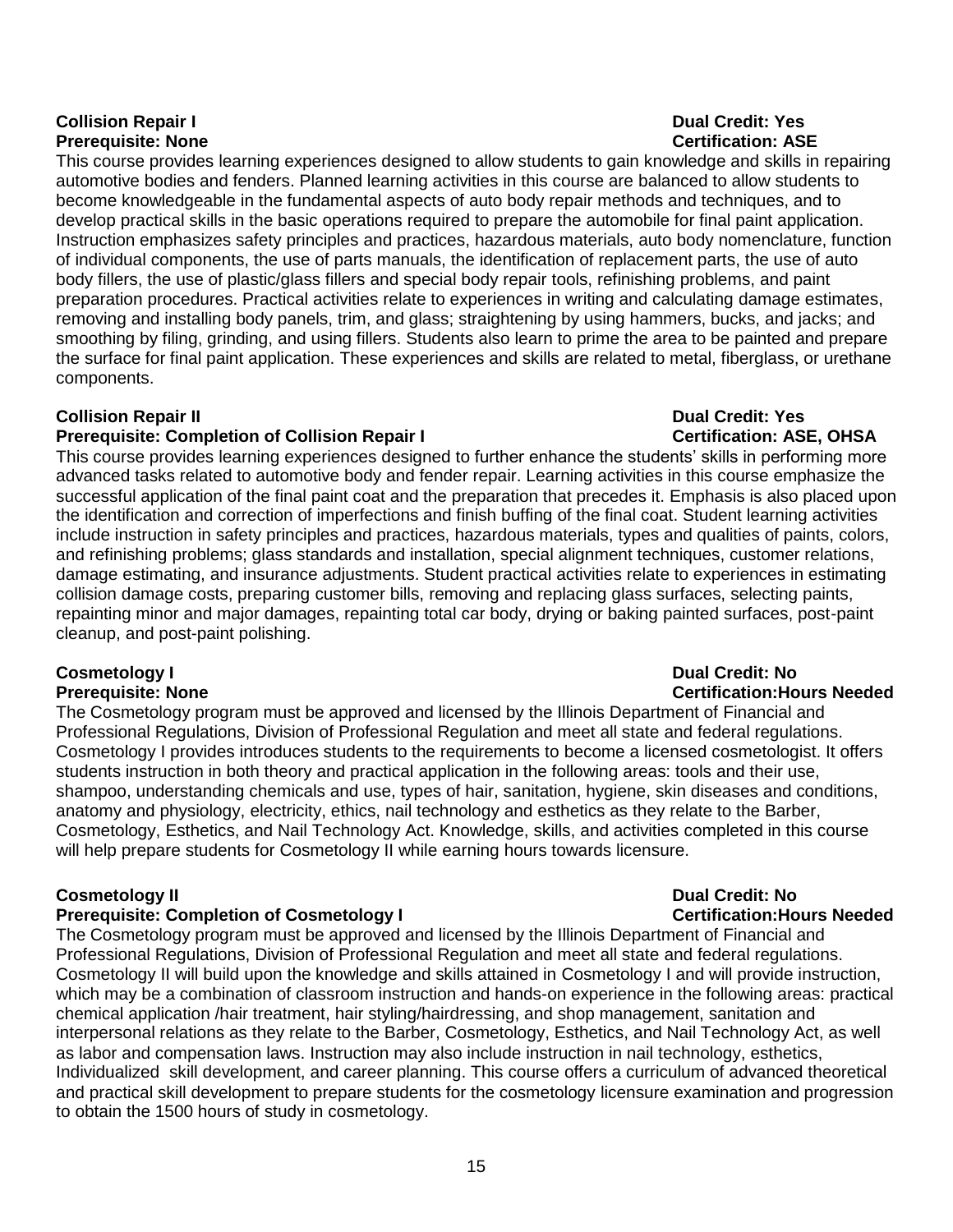# **Culinary Arts I Dual Credit: No**

This course provides terminology, culinary math, and practical experiences needed for the development of culinary competencies and workplace skills. Safety and sanitation instruction and classroom application will prepare students for an industry-recognized sanitation exam. Classroom experiences will develop skills to work in the front of the house, back of the house, and work stations. Additional content may include: event planning, customer service and relations, food service styles, baking and pastry arts, hors d'oeuveres, and breakfast cookery. Students will be provided opportunity training experiences on commercial equipment.

### **Culinary Arts II Dual Credit: Pending Prerequisite: Completion of Culinary Arts I Certification: ServSafe**

Culinary Occupations II places special emphasis for students to develop operational management skills including design and organization of food service systems in a variety of settings, human relations, and personnel training and supervision. Additional topics include: food cost accounting; taking inventory; advertising; monitoring consumer and industry trends; and individualized mastery of culinary techniques. Training experiences involve equipment and facilities simulating those found in business and industry.

### **Early Childhood I Dual Credit: No Prerequisite: None Certification: CPR, ECE**

This course prepares students to guide the development of young children in an educational setting through classroom and job shadowing experiences. Course content includes child development, care, and education issues. Project-based learning experiences include planning and implementing developmentally appropriate activities, basic health and safety practices, and legal requirements of teaching young children. Students will research the requirements of early childhood education careers and develop/expand their career portfolio.

### **Early Childhood II Dual Credit: No**

### **Prerequisite: Completion of Early Childhood I <b>CER CER COMPLEMENT CPR, ECE**

This course prepares students to guide the development of young children in an educational setting through classroom and job shadowing experiences. Course content includes child development, care, and education issues. Project-based learning experiences include planning and implementing developmentally appropriate activities, basic health and safety practices, and legal requirements of teaching young children. Students will research the requirements of early childhood education careers and develop/expand their career portfolio.

### **Electronics and Engineering I Dual Credit: No Prerequisite: None** Certification: None

This course introduces students to the skills needed to service, repair, and replace a wide range of equipment associated with automated or instrument controlled manufacturing processes. Planned learning activities in this course allow students to become more knowledgeable in the fundamental principles and theories of electrical/electronic and hydraulic/pneumatic equipment as applied to instrumentation devices and digitally encoded radio equipment. Instruction also includes safety principles and practices, semi-conductors and transistor theory, electrical parameters and circuits, electronic component function and identification, and the use and care of related hand tools, power tools, and test equipment.

### **Electronics and Engineering II Dual Credit: No**

### **Prerequisite: Completion of Electronic and Engineering I Certification: None**

This course provides planned learning activities designed to allow students to gain knowledge and skills in testing, maintaining, and repairing electronic equipment and systems used in the manufacturing industry. Learning activities in this course emphasizes the development of more advanced knowledge and skills than those provided in Industrial Electronics I. Skills introduced in this course include instruction in the interpretation

# **Prerequisite: None Certification: ServSafe Food Handlers**

# **Food Handlers**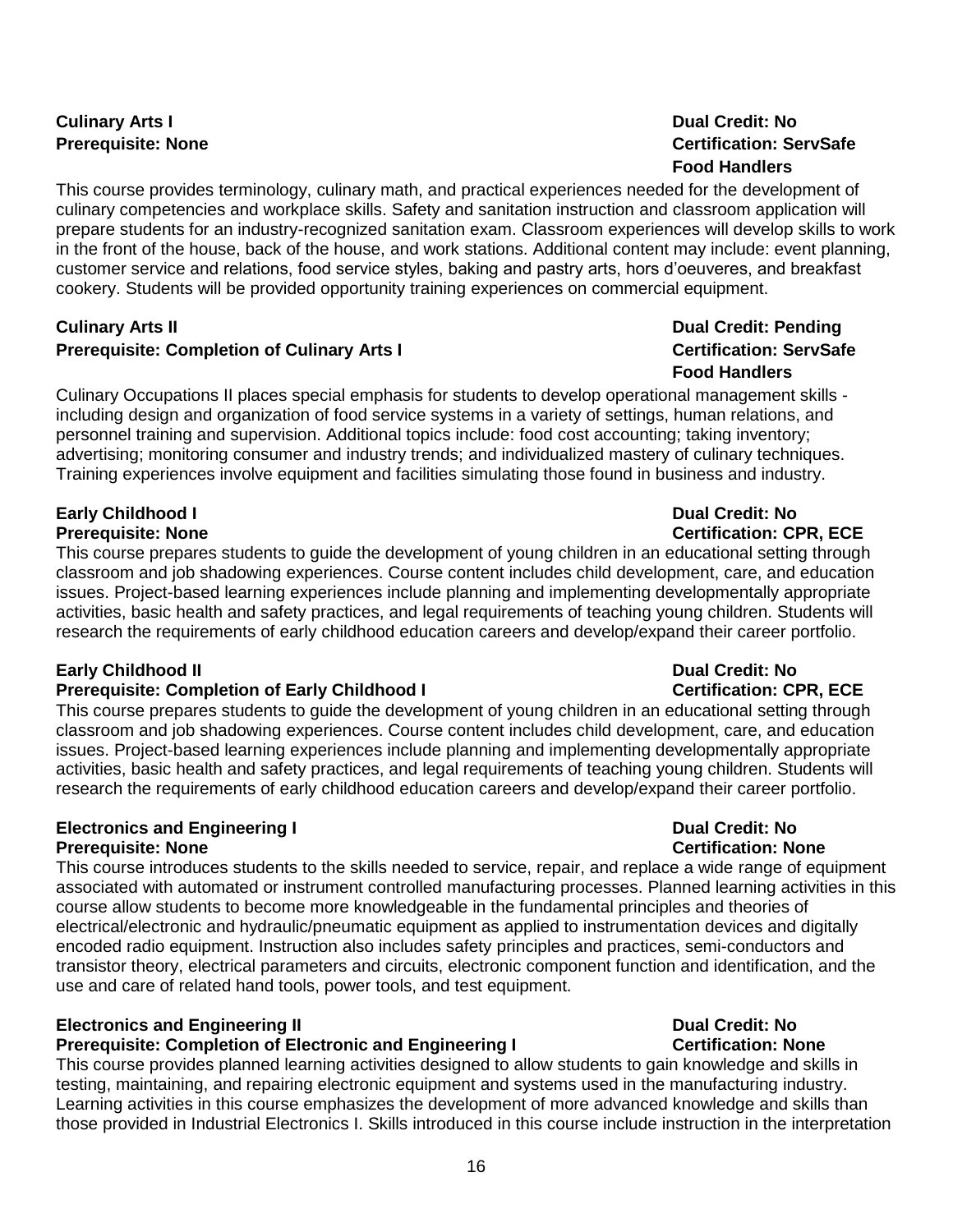of technical sketches, schematics, and circuit diagrams. Additional units of instruction include the identification and causes of equipment malfunctions, the repair and replacement of parts and equipment, the care and use of standard tools, equipment, and specialized instrumentation testing devices.

### **Emergency Medical Technician Dual Credit: Pending Prerequisite: Seniors Only Certification: CPR, EMT-B**  Certification: CPR, EMT-B

Emergency Medical Technology courses place a special emphasis on the knowledge and skills needed in medical emergencies. Topics typically include clearing airway obstructions, controlling bleeding, bandaging, methods for lifting and transporting injured persons, simple spinal immobilization, infection control, stabilizing fractures, and responding to cardiac arrest. The courses should also cover the legal and ethical responsibilities involved in dealing with medical emergencies. The Illinois Department of Public Health approves EMT training programs in the State of Illinois. Approved programs must meet or exceed the National Emergency Medical Services Education Standards for the Emergency Medical Technician and meet all other applicable requirements contained in 77 Illinois Administrative Code Part 515. To become licensed as an EMT-B in the State of Illinois or nationally certified, the student must be 18 years of age, complete a state-approved EMT program, have a current CPR-BLS for "Healthcare Provider" or equivalent credential, and pass the National Registry of Emergency Medical Technicians examination (required for national certification) or the Illinois Department of Public Health's EMT-B examination. *NOTE: Must pass a 10-panel drug test.* 

This course is designed to provide students with the skills needed to prevent and extinguish fires, maintain and repair fire service related equipment, provide basic emergency medical treatment, and prepare public service information concerning fires and hazardous materials. Instruction includes the physical characteristics of fire as well as general safety practices, basic fire behavior, and extinguishing principles. Students learn rescue and extrication procedures, types and use of ground ladders, proper ventilation techniques, and appropriate use of various water supply systems, and how to use ropes and tie knots. Students also learn basic emergency medical techniques and practices which include medical-legal considerations, terminology, airway management, patient assessment and transportation, and emergency treatment.

# **Graphic Arts I Dual Credit: No**

Graphic Arts I provides learning experiences common to all graphic communications occupations. Instruction should include use of color, balance and proportion in design; three-dimensional visualization; sketching; design procedures; layout; selection of type styles; selection of appropriate drawing tools and media; and the use of the computer as a communication tool. Planned learning activities will allow students to become knowledgeable of fundamental principles and methods and to develop technical skills related to the graphic arts industry.

### **Prerequisite: Completion of Graphic Arts I Certification: None**

Graphic Art II provides learning experiences related to the tools, materials, processes and practices utilized in the printing industry. Instruction is provided in industrial safety; stencil preparation and duplicating equipment operation; print screen preparation and printing; machine typesetting; ink and color preparation; assembly, binding, and trimming operations; layout, digital paste up and copy preparation. In addition, the course provides the student with learning experiences in the use of cameras and photographic equipment, development and processing of photographic negatives and prints, negative stripping and related platemaking procedures, photocomposition, photoengraving, lithography, and offset presswork. Use of the computer in graphic arts occupations should be emphasized.

### **Fire Science Dual Credit: Pending Prerequisite: None** Certification: No

# **Prerequisite: None Certification: None**

# **Graphic Arts II Dual Credit: No**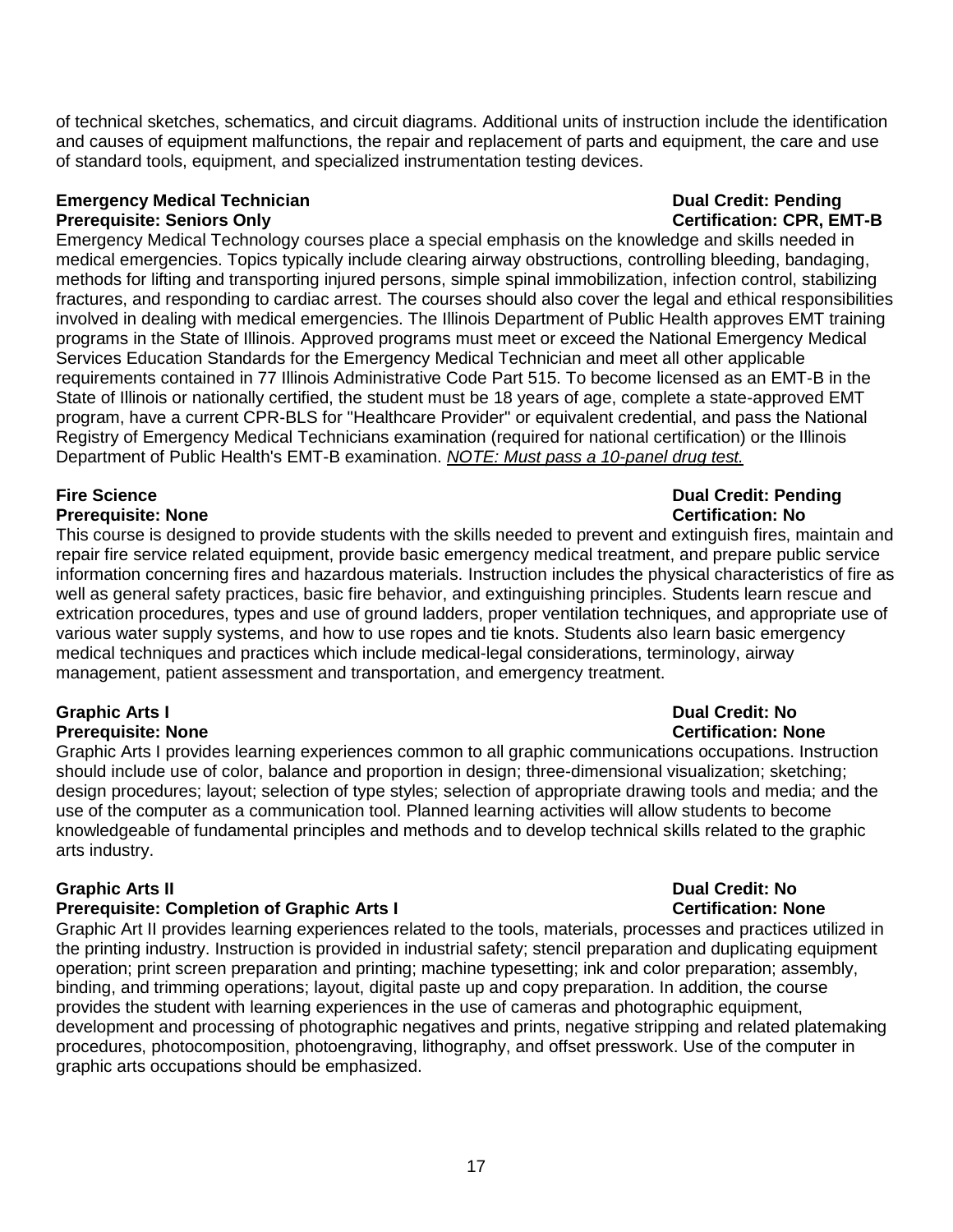### **HVAC and Electrical System Technology I Dual Credit: Pending Prerequisite: None Certification: EPA 608**

This course is an introduction to the principles and practices employed in the installation, maintenance, and repair of basic air conditioning, heating systems, and basic electrical systems. Instruction is provided in safety precautions related to electricity, heating units, rotating machinery, refrigerants, and the use of power tools. Instruction includes basic electrical concepts, circuits, transformers, motors and motor controls, and circuit protection devices. Emphasis is also placed on basic refrigeration principles, gas laws, pressure, fluidics, heat and heat transfer, refrigerants, compressors, lubrication systems, electrical theory and circuit design and operation. Activities include experiences in using hand tools, gauges, and test instruments used in both the HVAC and electrical field. Other activities included reaming, flaring, swaging, bending, soldering, and brazing copper tubing; evacuating and charging refrigeration systems, and inspecting and testing electrical and air conditioning circuits and component parts. Employment readiness heat pump operation, installation and service certification, and employment readiness gas heating certification.

### **HVAC and Electrical System Technology II Dual Credit: Pending** Prerequisite: Completion of HVAC and Electrical System Technology I Certifcation: EPA 608,

# **OHSA**

This course builds on the foundational skills introduced in HVAC and Electrical System Technology I. Students learn the mechanics and electrical fundamentals needed to work as a HVACR technician and/or electrician. Installation, maintenance, and repair of residential forced air heating systems, alternative energy sources, hydronic heating systems, heat pumps, and air conditioners are taught. The course will also cover advancing basic theory, multi-phase electricity, transmission and delivery systems, electronic and advanced motor controls, alarm and sensory systems, light commercial and industrial wiring, and advanced circuit design. Students continue to gain practical skills by working on trainers, mock-ups, and on-the-job projects.

### **Horticulture Production and Management Communisty Communisty Communisty Communisty Communisty Communisty Communisty Communisty Communisty Communisty Communisty Communisty Communisty Communisty Communisty Communisty Commun Prerequisite: None Certification: OHSA**

This course offers instruction in both the greenhouse production and landscape areas of horticulture. Units of study include plant identification, greenhouse management, growing greenhouse crops, landscape design, installation, and maintenance, horticulture mechanics, nursery management, and turf production. Agribusiness units will cover operating a horticultural business, pricing work, advertising, and sales. Improving computer and workplace skills will be a focus. Participation in FFA student organization activities and Supervised Agricultural Experience (SAE) projects is an integral course component for leadership development, career exploration and reinforcement of academic concepts.

### **IT Networking and Cybersecurity I Dual Credit: Yes Dual Credit: Yes Prerequisite: None Certification: CompTIA**

This course provides an overview of current technology concepts and trends. It explores more fully computer security topics and the basic network, with a focus on understanding the most common threat types and implementing basic protection systems for device, data, and network protection. Professional ethics in the computer field will also be examined. Units of instruction will include; the key components of a computer network along with there main functions, the main security threats on today's technology, the different types of cybersecurity challenges that professionals are facing. Students will also learn best practices for a successful career in the field.

## **IT Networking and Cybersecurity II All and Cypersecurity II All and System Credit: Yes**

### **Prerequisite: Completion of IT Networking & Cybersecurity I Certification: GSEC**

IT Networking and Cybersecurity II is a skill-level course for students that have completed IT Networking and Cybersecurity I. Students will continue to build on the skills and concepts introduced in the first year. The course drives deeper into computer security topics and networks, with a focus on understanding the most common threat types and implementing basic protection systems for device, data, and network protection. Professional ethics in the computer field will also be examined. Units of instruction will include; the key components of a computer network along with there main functions, the main security threats on today's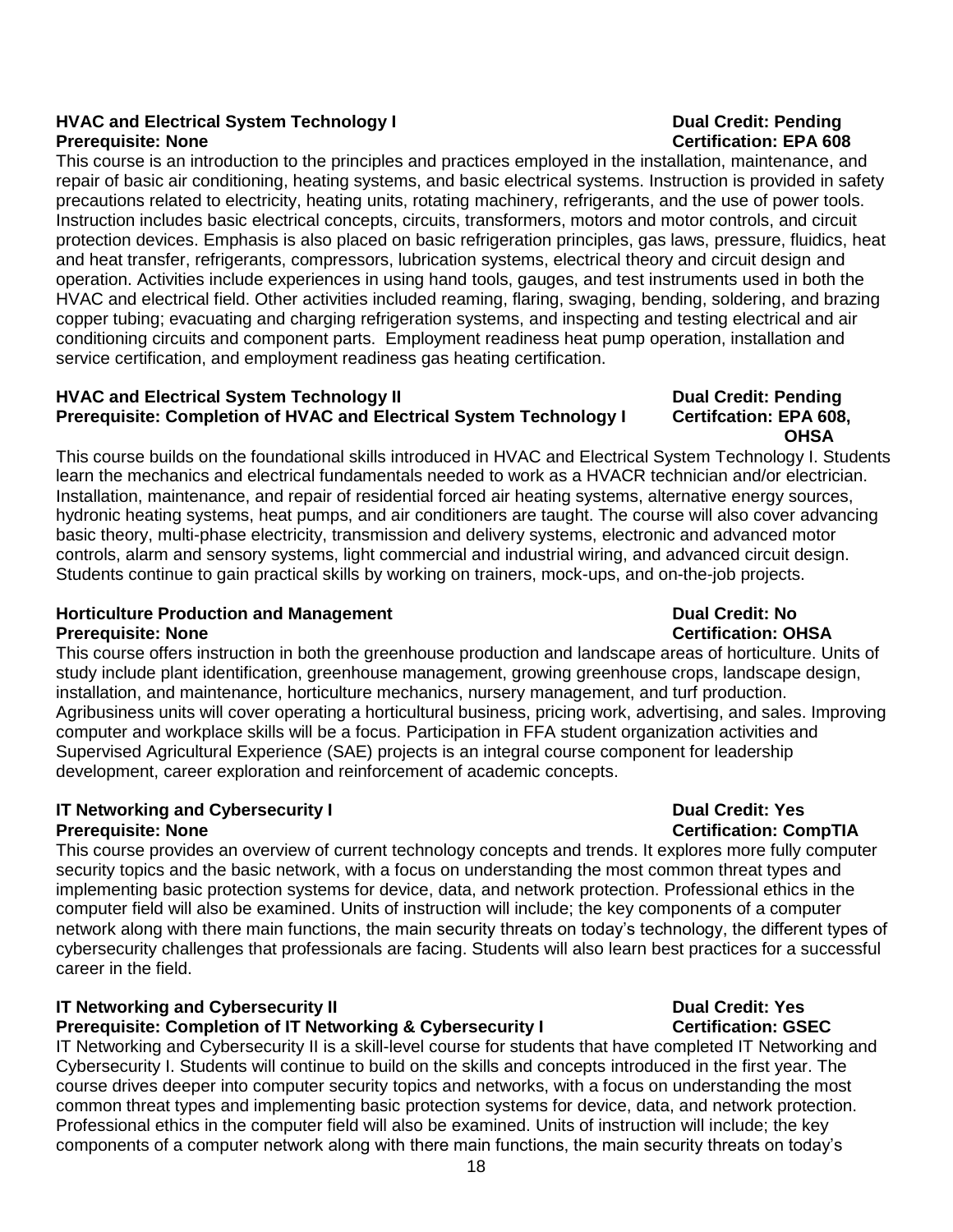technology, the different types of cybersecurity challenges that professionals are facing. Students will also learn best practices for a successful career in the field.

### **IT Operations and Programming I Dual Credit: Pending Dual Credit: Pending Prerequisite: None Certification: Python**

**Entry-Level Programmer** Computer Operations and Programming I is the first of two skill-level courses designed to develop computer programming and program design skills through the use of various programming languages such as Visual Basic, C#, Java, and other object-oriented languages. Students will be exposed to the fundamentals of system analysis and design (e.g. flowcharting, diagramming, system design and planning), and the systems development life cycle. Instruction will include basic programming tools that are common to many programming languages. These may include items such as input /output statements, constants, assignment statements, string and numeric variable types, conditional processing, and branching and looping control structures. Students will learn programming techniques such as counting, averaging, rounding, and generation of random numbers to develop a good programming technique. Students will apply what they learn to create programs and applications that solve real world business related problems. Students will create programs to store, locate and retrieve data.

### **IT Operations and Programming II Dual Credit: Pending Prerequisite: Completion of IT Operations and Programming I Certification: Python**

Computer Operations and Programming II is a skill-level course for students who have completed Computer Operations and Programming I. Students will use procedural and object-oriented programming languages such as Visual Basic, C# and Java. Students will learn programming concepts such as inheritance and polymorphism, advanced data handling (pointers, arrays, strings, and files), and common algorithms (recursion, searching and sorting). Students will be able to write, compile, run, test, debug and modify programs and applications that solve real world problems. Problem examples may include tracking inventory, scheduling rooms and facilities, accessing information and performing calculations.

### **Law Enforcement I Dual Credit: No Prerequisite: None Certification: None**

This course is designed to prepare students to enter the fields of law enforcement and the criminal justice system. Instruction includes the history of law enforcement and the legal system, report writing and recordkeeping, criminal investigation techniques, and routine police procedures. Students learn how to use communications and dispatch equipment, perform proper search and seizure techniques, conduct basic criminal investigations, and execute correct pursuit and arrest procedures. Instruction also includes patrolling techniques, private security operations, traffic investigations, and community relations.

### **Law Enforcement II Dual Credit: No**

### **Prerequisite: Completion of Law Enforcement I Certification: None**

This course provides experiences for students in basic investigative techniques for crimes against people and property. Learning activities emphasize the development of more advanced knowledge and skill than those provided in Law Enforcement I. Units of instruction include how to conduct a preliminary investigation and protect a crime scene, collect and preserve physical evidence including dusting latent prints, casting, fingerprint classification, and the use of portable crime laboratory equipment. Students learn how to conduct interviews, complete police reports, use police equipment, and testify in court. Instruction also includes traffic control, personal security, and law enforcement administration.

# **Associate Programmer**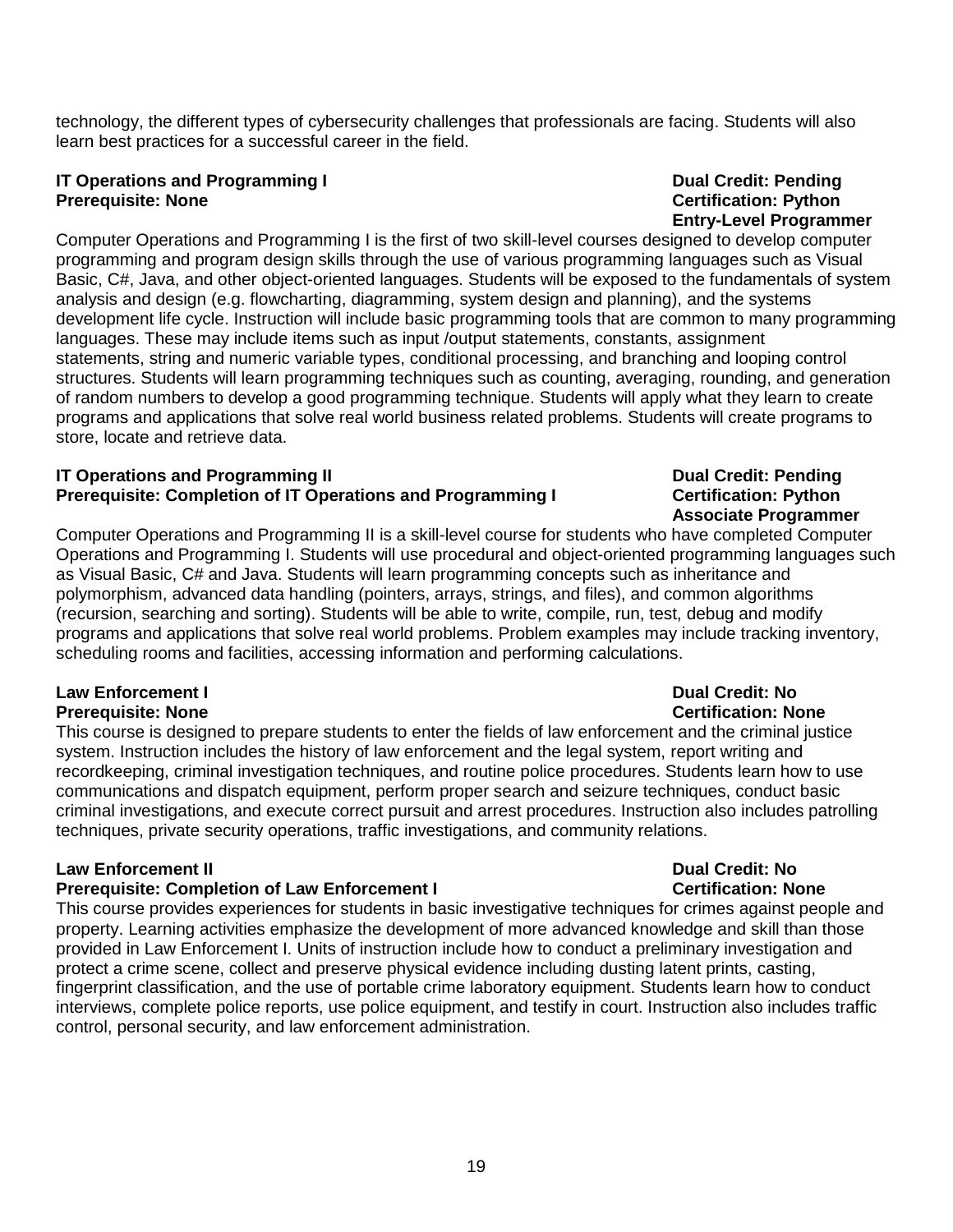### **Medical Assistant Dual Credit: No Prerequisite: None Certification: CPR, Certified Clinical Medical Assistant**

Medical/Clerical Assisting course provides student development in a sequence of organized learning experiences and skills designed knowledge and skills that combine the medical and clerical fields. Students typically develop skills such as patient exam preparation, assessment of vital signs, routine lab procedures, medical transcription, financial accounting, patient and insurance company billing, and record -keeping. This course suggest common clerical duties which include answering phones; greeting patients/clients; handling mail, patient/client data files, and medical histories; ordering supplies; dealing with representatives from pharmaceutical companies and medical suppliers; and performing common clinical duties which include sterilizing instruments; preparing patients /clients for examination or treatment; taking temperatures, pulse, respiration, and blood pressure; measuring height and weight; performing routine laboratory procedures; and assisting the physician with patient/client examinations and treatment under the direction of the professional medical staff. In addition, the medical assistant should be able to understand the health problems of patients/clients, ethics and legal issues, human relationships, and interpersonal relationships.

# **Nursing Assistant Dual Credit: NO**

The course is composed of a combination of subject matter and experiences designed to perform tasks of individuals receiving nursing services. The student learns those competencies needed to perform as a nurse assistant under the direction of the registered nurse. The units of instruction should include the role of the nurse assistant while covering general health care topics; medical terminology; patients /clients and their environment; special feeding techniques; psychological support and, in long-term and terminal illness, death and dying (e.g., chronically ill, children, new mothers, and so on); and all other basic nursing skills. Topics covered typically include normal growth and development; feeding, transporting patients, hygiene, and disease prevention; basic pharmacology; first aid and CPR; observing and reporting; care of equipment and supplies; doctor, nurse, and patient relationships and roles; procedure and policies; medical and professional ethics; and care of various kinds of patients. In order to have an approved nurse assistant program (one in which the students are eligible to sit for the certifying exam), the program must be approved by the Illinois Department of Public Health and meet all applicable requirements contained in 77 Illinois Administrative Code Part 395. *Note: Must have flu shot to attend clinicals.* 

### **Photography I Dual Credit: No Prerequisite: None Certification: None**

This course provides students with experiences related to the photography field including conventional and digital cameras. Planned experiences give students a clear and concise introduction in the following areas: safety and proper housekeeping of the photo studio, photography of visual and communicative discipline, constructing a usable cardboard camera and develop printing, learning basic terms, understanding how film /paperwork, proper exposure, working in the darkroom and knowing all necessary darkroom activities, safe use of photo chemicals, using dyes, and mounting and matting a completed photographic image. In addition, students are introduced to photographic terms, using light meters to measure natural and artificial lighting, using various lighting sources, manipulating basic backgrounds with different light sources, conducting shop operations, performing camera work, processing film and performing darkroom work on black and white and color film, printing photographic images, purchasing equipment and supplies, and the selection and use of cameras, film, lenses, accessories, tripods and filters.

# **Prerequisite: None Certification: CPA, CNA**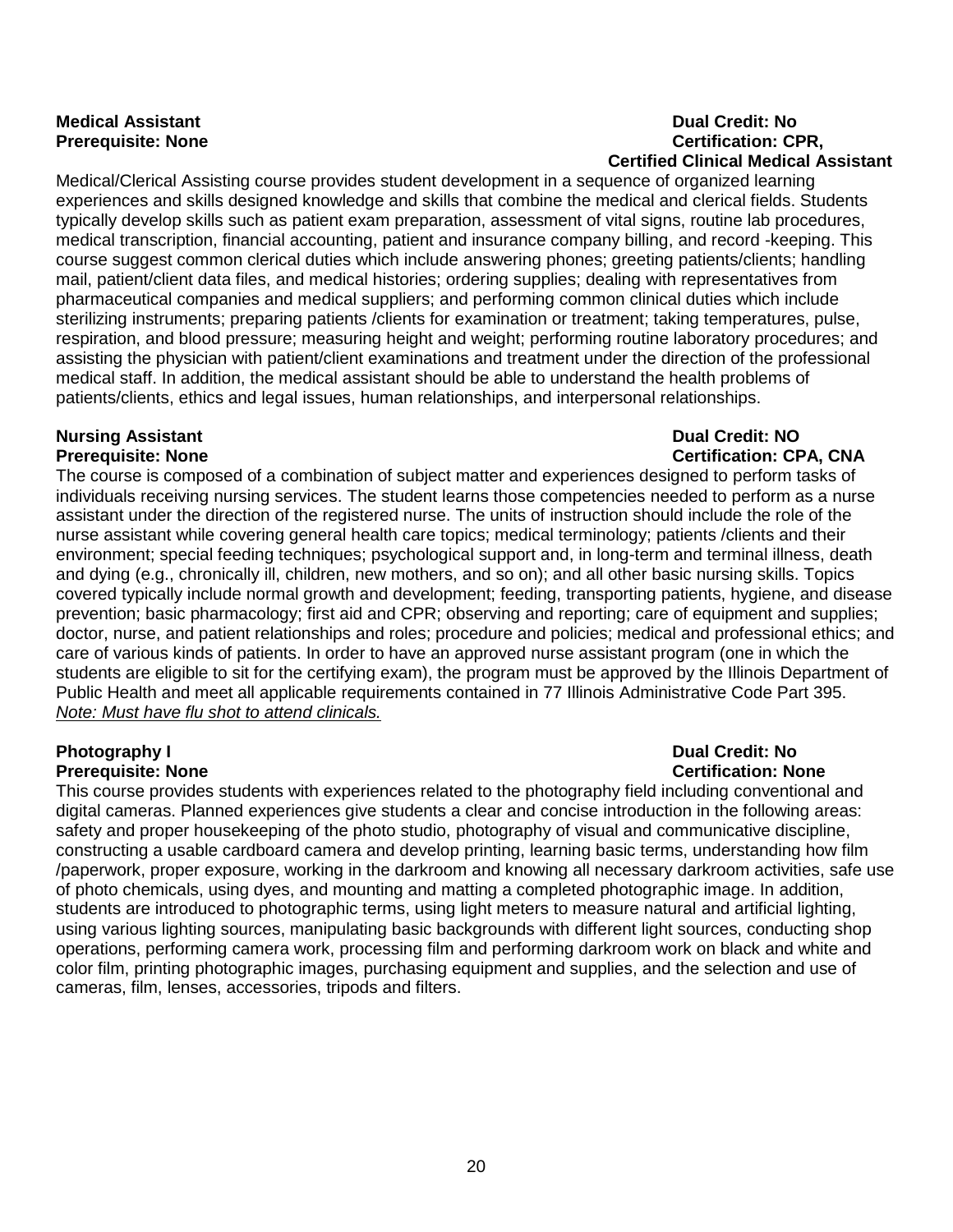### **Prerequisite: Completion of Photography I Certification: None**

This course provides learning experiences related to the tools, materials, processes and practices utilized in the photography industry including conventional and digital cameras. Instruction includes arranging photography sessions, selecting and using cameras, film, lenses, and accessories, calculating and setting shutter speed, preparing darkroom equipment, mixing chemicals, processing film both black and white and color, printing photographic images such as enlargements, sandwich negatives, and copying slides. In addition, Commercial Photography II provides students with a better understanding of photographic images and their application in design. Students shoot photographs specifically for design layouts and in the process develop a better visual language, enhancing photo selection and editing skills. Students learn to visualize not only the look of the design, but also the structure and form of the photographs they shoot.

### **Welding I Dual Credit: Yes Prerequisite: None Certification: None**

### This course assists students in gaining knowledge and developing the basic skills needed to be successful in the welding industry. Units of instruction include stick, MIG and TIG welding, basic metallurgy, cutting metal using manual processes, plasma arc cutting, and oxy-acetylene cutting processes. Students in this class focus primarily on T-joints and lap welds in all positions. In addition, students learn the basics of blueprint reading, hand tools, precision measuring, layout, and basic shop operations.

### **Prerequisite: Completion of Welding I Certification: OHSA**

This course builds on the skills and concepts introduced in Welding Technology 1 and provides more in-depth skill development in various types of welding. Students will focus primarily on beveling, fit-up, and welding of groove welds in all positions using stick, TIG, and MIG welding processes. An introduction to spray transfer MIG, TIG aluminum, flux-core welding, open root processes, and the basics of pipe welding will be covered. Welding 2 students will be introduced to repair welding as well as basic fabrication techniques. Shop math will be covered more in-depth and will cover area, volume, material weight, and the use of the Pythagorean theory.

# **Photography II Dual Credit: No**

# **Welding II Dual Credit: Yes**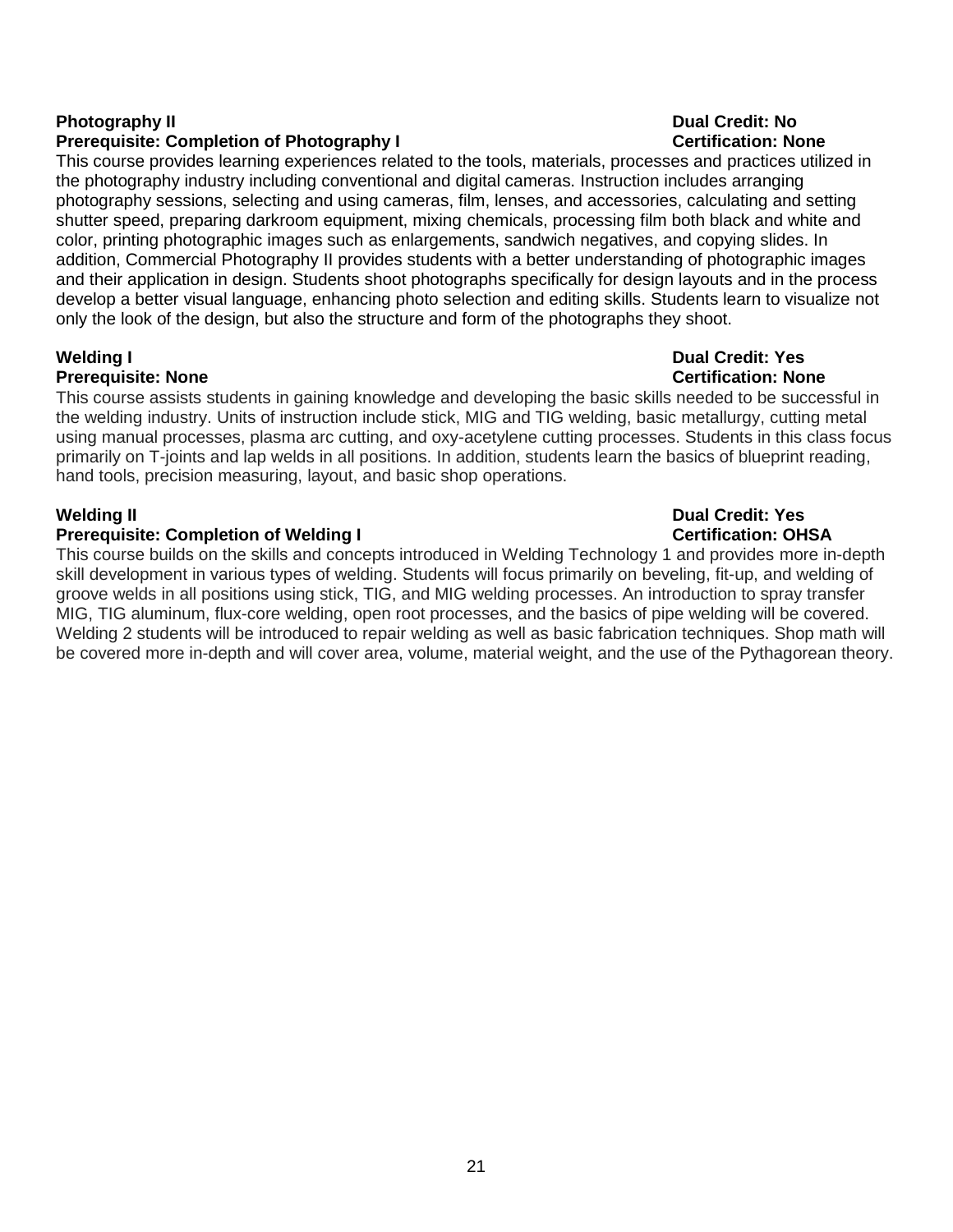# *ENGLISH*

### **College Prep English I (Honors) Grade: 9**

**Prerequisite: Grade of B or better in Honors Reading in 8th grade Credit: 1 per year**

Students will experience a challenging academic environment that expands their reading, writing and communication skills through various effective strategies including classroom discussion and debate, collaborative group work, and writing to learn. Students will encounter various genres of literature and several styles of writing, with a *specific* emphasis placed on nonfiction texts as well as evidence based writing. Students will be expected to integrate technology into several project based learning assignments. These projects and the course as a whole will allow students to showcase their communication and critical thinking skills. Honor students will read independent novels in addition to the text taught in the classroom. They will achieve a high level of proficiency in academic writing, grammar, and vocabulary. Formal rhetoric and argument will be covered with a required research project, including cited sources and MLA format. **Any student receiving below a "C" average at semester will be evaluated to determine whether the student should continue in College Prep English I or be transferred to English I.** 

### **English I Grade: 9**

### **Prerequisite: None Credit: 1 per year**

Students will master formal literacy study by analyzing and interpreting reading selections to include the following non-fiction and fiction genres: short story, poetry, drama, novels, biography/autobiography, essays and speeches. Students will be provided with the opportunity to expand their knowledge of active reading strategies, the writing process, research skills, use of technology, listening, viewing and speaking skills. Students will connect course material and assignments to their own lives while demonstrating proficiency in the writing process through the production of narrative, expository and persuasive essays, and persuasive literary analysis. Formal rhetoric and argument will be introduced with a required research project, including cited sources and MLA format. Vocabulary and grammar instruction will be incorporated as needed.

## **College Prep English II (Honors)** Grade: 10

### **Prerequisite: Grade of A in English I or a B or better in CP English I Credit: 1 per year**

Student will experience a composition-focused class supported by intense literary student (both fiction and non-fiction). Students will be expected to integrate technology into projects and/or presentations. Honor students will read independent novels in addition to the text taught in the classroom. The study of formal rhetoric and argument will expand with a significant research project, including cited sources and MLA format. Various modes of composition for both the academic and workplace environments will be introduced and studied, and there will be a continued focus on correct grammatical usage, the formal writing process, and vocabulary knowledge. As an advanced course, the length of writings and readings will be more demanding, and the text complexity of the literature will prove more rigorous. **Any student receiving below a "C" average at semester will be evaluated to determine whether the student should continue in College Prep English II or be transferred to English II.** 

### **English II Grade: 10**

### **Prerequisite: Successful completion of English I or CP English I Credit: 1 per year**

In English II, students will continue to apply the literary skills they have acquired as the works (both fiction and non-fiction) they read increase in difficulty. Development of writing skills in the narrative, persuasive, and expository genres will continue with increasing emphasis on the skills of developing an evidenced-based argument. Research skills and the research process will be reviewed and students will be required to produce a major research paper including cited sources and MLA format. Rhetorical analysis skills will continue to be stressed. Vocabulary will continue to be stressed to add to their already developing repertoire. Grammar will be incorporated as needed. The communication process and presentation skills, including proficiency with technology integration, will also be included in this course of study.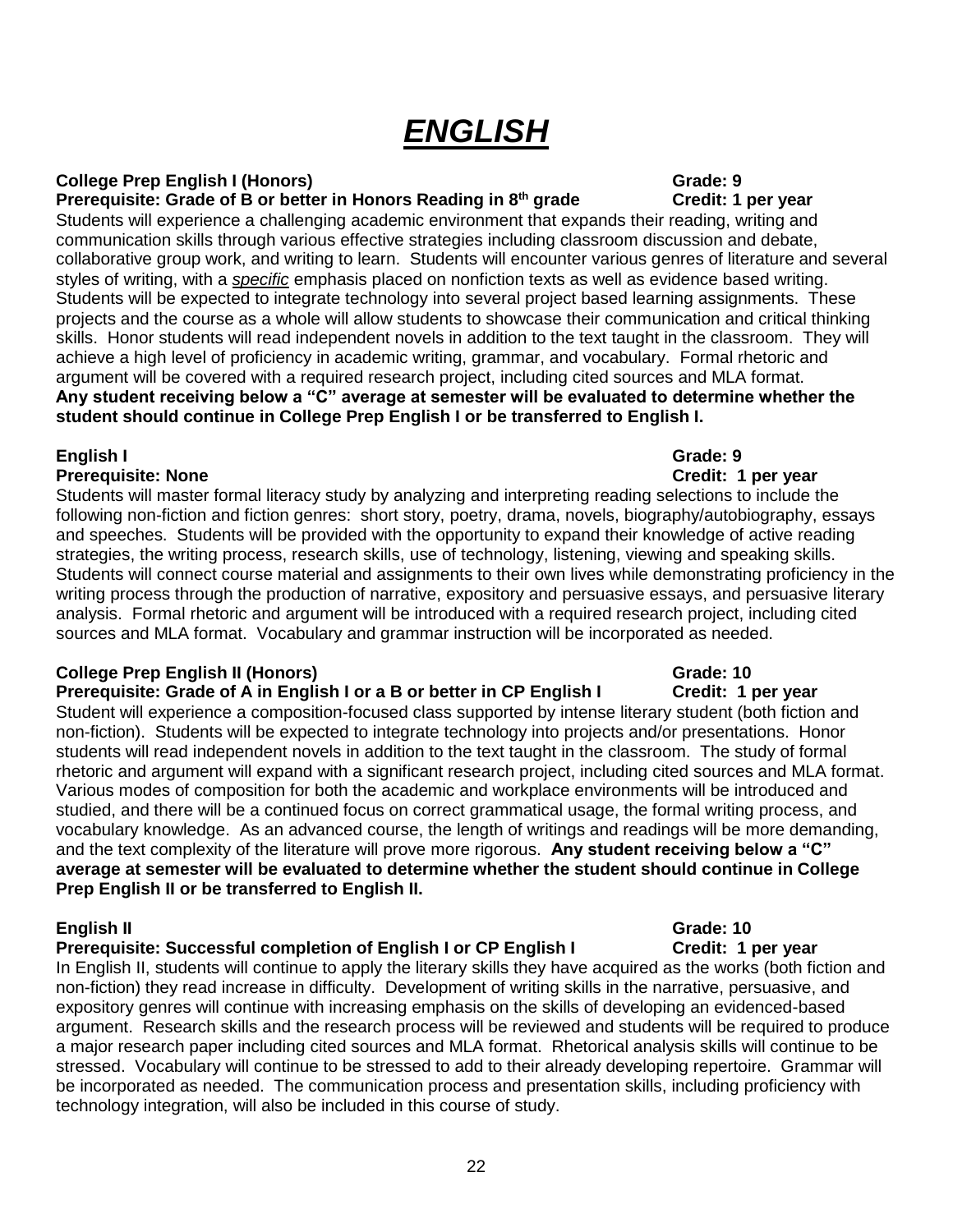### **College Prep English III (Honors) Grade: 11**

### **Prerequisite: Grade of A in English II or a B or better in CP English II Credit: 1 per year**

This course presents an intense study of American literature from its infancy until contemporary times. Fiction, non-fiction, poetry, and drama selections written by significant American authors are studied. Students will pursue a concentrated study of the basic forms of writing in addition to producing a major research paper. Rhetorical analysis will be intensified in this course. Students will be expected to read independent novels in addition to the text taught in the classroom. Other skills this class will promote are college level vocabulary and writing style, listening and speaking skills, and integration of technology into projects and presentations. **Any student receiving below a "C" average at semester will be evaluated to determine whether the student should continue in College Prep English III or be transferred to English III.** 

### **English III Grade: 11 Prerequisite: Successful completion of English II or CP English II**

In this course students will read and analyze various American fiction and non-fiction including the following genres: short story, poetry, drama, novels, biography/autobiography, essays and speeches. Students will also become familiar with the characteristics of 18<sup>th</sup>, 19<sup>th</sup>, and 20<sup>th</sup> century American literature. Student writing will be based upon literary analyses. Rhetorical study will continue. Reading, critical thinking, vocabulary, grammar, and composition will be emphasized throughout the year. A major research project utilizing the MLA format will be conducted.

### **College Prep English IV (Honors) Grade: 12**

**Prerequisite: Grade of A in English III or a B or better in CP English III Credit: 1 per year**

This course introduces students to academic writing as a process of developing and supporting a thesis in an organized essay. Course topics include methods of invention, development, and organization; the elements of style, including the conventions of standard written English; and an introduction to research and documentation. Students write expository and argumentative essays based on analytical reading and critical thinking. Students write essays that demonstrate their ability to analyze and evaluate the ideas of others and integrate them into their own writing. The course reinforces student experience with the conventions of standard written English.

### **Prerequisite: Successful completion of English III or CP English III Credit: 1 per year**

In this year-long course, students will study a variety of literature, including prose, poetry, and drama, (both fiction and non-fiction). Students will write a variety of essays based on critical analysis of their reading. Research skills will be honed as students conduct research and produce a major research paper. Rhetorical strategies will be refined, and grammar and vocabulary will continue to be emphasized.

### **Classical Mythology Grades: 11, 12 Prerequisite: None Credit: 1 per year**

This is a year-long class in which students will study major Greek and Roman myths: those stories involving the Greek/Roman gods, goddesses, and heroes such as Zeus, Apollo, Hercules, etc. Students will examine not only the origins of the classic myths but also aspects such as the present-day influence of mythology. Students will embark upon a detailed study of Homer's *The Iliad* and *The Odyssey* in addition to touching on Norse and Egyptian mythologies to do a comparative study of the similarities between the cultures in which these stories emerged and the qualities and characteristics they admired. While all students will enjoy the course, it is of particular benefit to the college-bound students since a great deal of terminology in the arts, the sciences, medicine, and various other fields is derived from the myths of these ancient cultures.

## **English IV** Grade: 12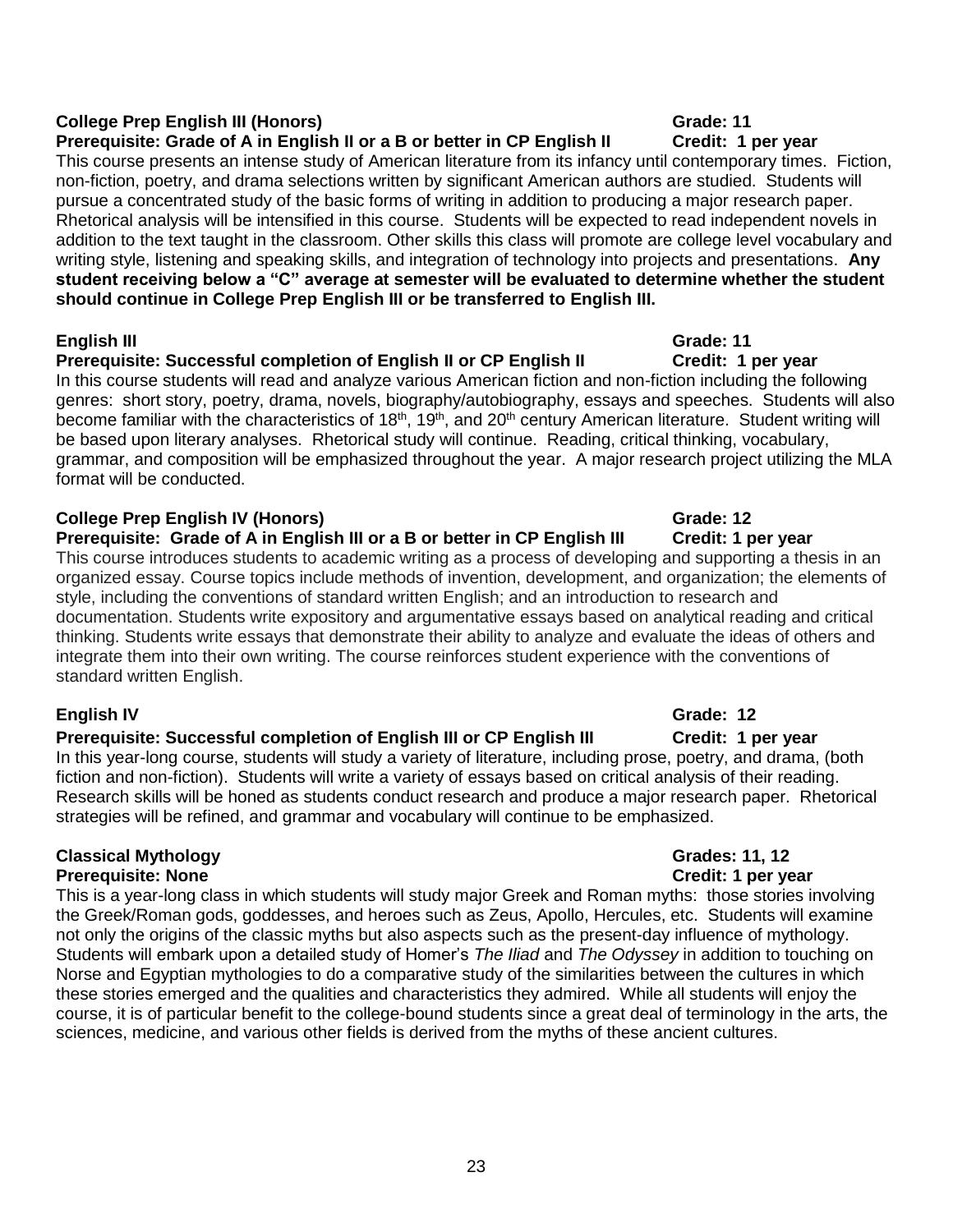# **Film as Literature Grades: 11, 12**

In this semester long course students will study film as a form of literature including the traditional literary elements of plot, setting, theme, conflict, and characterization, and film elements such as visual design, cinematography, musical score, acting, and the director's style. Students will view films with a critical eye to determine how they work and analyze each aspect of film with a literary eye to determine their message. Grades will be based on class discussions, homework, tests, and essays written over the films view in class. A writing assignment is included in which students must read a book and viewed the film adaptation, and then write a paper analyzing both.

### **Prerequisite: Grade of B in English I or CP English I Credit: 1 per year in the UP of Credit: 1 per year in the UP of Credit: 1 per year in the UP of Credit: 1 per year in the UP of Credit: 1 per year in the UP of Credit:**

Students will be equipped with the knowledge and understanding of the principles and practice of journalism: how to gather facts through skillful interviewing and research, develop sources, craft welcoming leads and satisfying endings, and create news and feature articles that inform and engage readers. Each week the students will have the opportunity to use these learned skills to develop a paper for the high school including topics, but not limited to: Current Events, Sports, Principal/Superintendent Corner, Sports, and Entertainment.

Students will learn the fundamentals of public speaking with the focus on gaining confidence as an orator. Students will get experience giving informative, persuasive, special occasion, demonstrative, and impromptu speeches, as well as constructing speeches. Critical thinking and listening are required and class participation is a must.

# **Prerequisite: None Credit: ½ per semester**

# **Journalism Grades: 10, 11, 12**

### **Speech Grade: 11, 12 Prerequisite: None Credit: ½ per semester**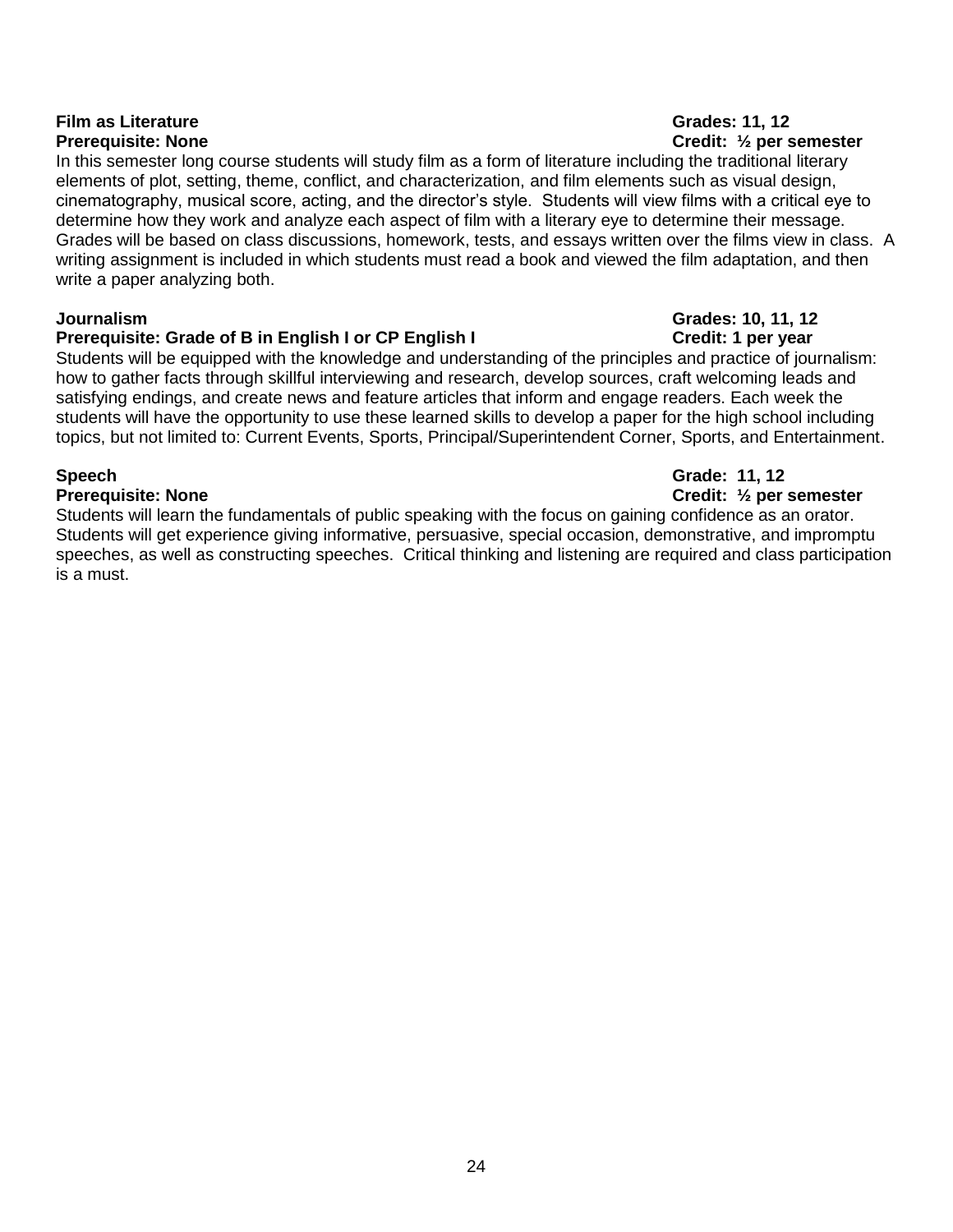# *FINE ARTS*

## **Adobe Photo Shop Grade: 11, 12**

**Prerequisite: None Credit: ½ per semester** This course will explore beginning skills and knowledge in the use of Adobe Photo Shop Elements 9. Projects relate to creating advertisements, photo editing, photo manipulation and designing the yearbook cover. Discussions about possible career opportunities in graphic design will be integrated into the class.

### **Advanced Studio Grade: 11, 12**

### **Prerequisite: successfully passed 4 semesters of art Credit:**  $\frac{1}{2}$  per semester

This class will provide serious and motivated art students instruction in silk screen process, pottery wheel and glass fusing. Students will be allowed time to develop their own interests in more depth with the medium of their choice. This class is an opportunity for students considering a field in art to increase the breadth of their portfolio.

### **Art I Grade: 9, 10, 11, 12**

### **Prerequisite: None Credit: ½ per semester**

Students will complete a variety of projects in various mediums (clay, chalk, oil pastels, drawing pencil, acrylic paint and color pencil). Specific assignments include coiled clay vase, still life drawings, calligraphy, linoleum block printing, landscape acrylic painting, art history, and drawing in two point perspective.

Students will complete a variety of projects in various mediums. Specific projects include pen and ink drawing, scratch art, slab clay teapot, art history, acrylic painting, still life drawings and Styrofoam sculptures.

### **Prerequisite: Art I and Art II Credit: ½ per semester**

Students will complete projects using the following mediums: acrylic paint, watercolor, chalk, oil pastels and clay. Assignments include oil pastel self-portrait, clay whistles, Op art, and still life drawings. This class will also do a project on various styles of art.

### **Prerequisite: Art I, Art II and Art III Credit: 1/2 per semester**

This course, again, uses a variety of materials and mediums. Students will do projects that include researching an artist, a clay and drawing realism project, still life drawings, a collage focusing on rhythm, and one student choice project.

### **Prerequisite: one semester of art Credit:**  $\frac{1}{2}$  per semester

This course will explore the clay techniques of coiling, slab building, and potter's wheel. Projects will focus on complex open ended problems, conceptual art, and functional art. Students will also explore various texture techniques including slip trailing and combing. The entire semester will be strictly spent working with clay.

### **Drawing & Painting Grade: 10, 11, 12**

### **Prerequisite: two semesters of art Credit: ½ per semester**

This class is designed for the student who wants to strictly work on drawing techniques with various mediums and learning various painting techniques. Watercolor, acrylic, and oil paint will be used. Paintings will include landscapes, floral, abstract, and portraits. Students will explore impressionism, expressionism, and abstract expressionism style within their painting assignments. Drawings will include realistic drawings, fantasy drawings, and still life.

# **Art II Grade: 9, 10, 11, 12**

## **Prerequisite: Art I Credit: ½ per semester**

### **Art III Grade: 10, 11, 12**

## **Art IV Grade: 10, 11, 12**

# **Ceramics Grade: 9, 10, 11, 12**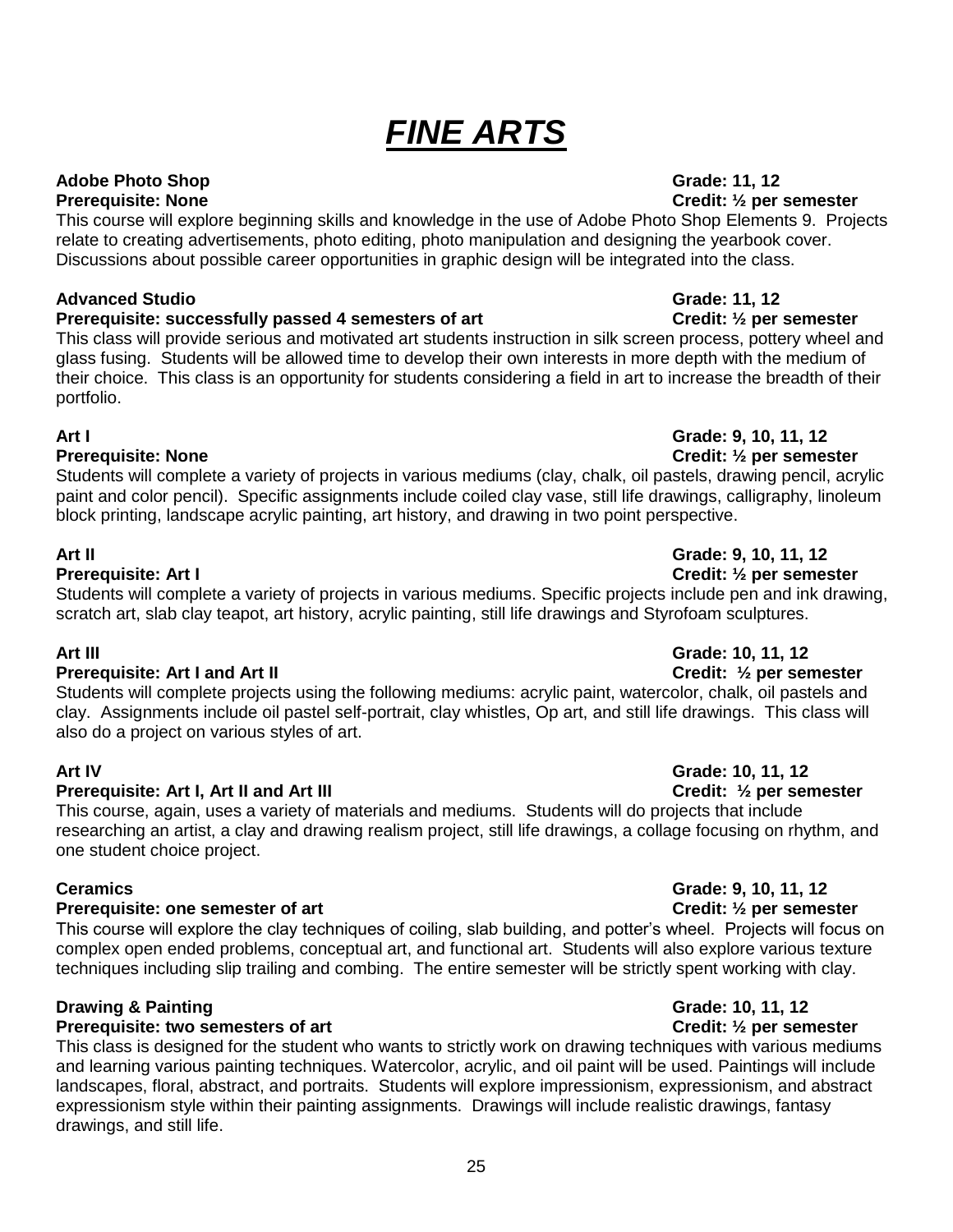### **Independent Art Completed 4** semesters of art (not Photoshop). Crade: 11, 12<br>Prerequisite: must have completed 4 semesters of art (not Photoshop). Credit: 1/2 per semester **Prerequisite: must have completed 4 semesters of art (not Photoshop), had at least an B+ average in the 4 semesters of art and permission of the instructor**

This course is designed for the self-motivated serious art student. Projects will be designed collaboratively with the student and teacher. Four to five projects will need to be completed per quarter or a total of eight to ten projects for the semester.

### **Prerequisites: Previous instrument study Credit: 1 per year and / or consent of director**

Band is open to any student 9-12 who has an interest in learning instrumental music study. If the student has not been involved with the music department prior to joining, a meeting with the director is required. The instrumental music program is designed to provide students with a variety of musical experiences in four (4) specific areas: marching band, concert band, pep band, and jazz band for students to gain a more thorough understanding and appreciation for all types of music; to achieve competency, artistry, and technical facility through the study and playing of a musical instrument; to instill a sense of pride and accomplishment in a team effort; to promote and encourage a sense of responsibility and self-discipline, and to encourage individual creativity through a more realistic understanding of the arts.

**Marching Band** performs throughout the year, with the primary focus during September and October. It performs in such events as football games, parades, and other related invitational events. Students are taught basic marching fundamentals including visual and audio commands, posture, physical, and mental coordination, teamwork, and the development of a positive self-image.

**Concert band** is a year-long (2 semester) organization, performing primarily from November through May, and specializes in traditional as well as contemporary band literature. Emphasis is placed on technical, expressive, and artistic selections. The band presents 2-3 major concerts per year in addition to commencement. When able, the band may perform outside the school environment such as board approved trips. Selected advanced students may elect to perform in various other activities, which include, but are not limited to: solo/ensemble contest, IMEA festivals, and honor band.

**Pep Band** utilizes all members of the concert band and performs at selected boys' and girls' basketball games.

**Jazz Band** is designed to teach students the fundamentals of jazz literature and the correlation with standard classical music. Jazz curriculum will be included within concert band. Rehearsals will be held outside of school if necessary. Students may choose to study a secondary instrument during Jazz band.

### **Prerequisite: None Credit: 1 per year**

**Chorus Grade: 9, 10, 11, 12**

Chorus is a full year performing group, and is open to anyone in high school who has interest in singing. It is also beneficial that the student has some prior music/vocal experience, although not mandatory. A student should be able to demonstrate an ability to read music, or have the desire to learn. Students will gain knowledge in the fundamentals of singing as a vocal ensemble, vocal techniques, proper breathing, diction, sight singing, ear training, rhythm and note reading. The chorus will perform at 2-3 major concerts per year, in addition to commencement. Attendance is a requirement for these performances. The chorus also performs at community events. As a group or individually, students may attend performances or workshops intended to build vocal skills and music appreciation. Individual students may elect to participate in other music events, such as IHSA solo/ensemble contest and IMEA festivals.

**Band Grade: 9, 10, 11, 12**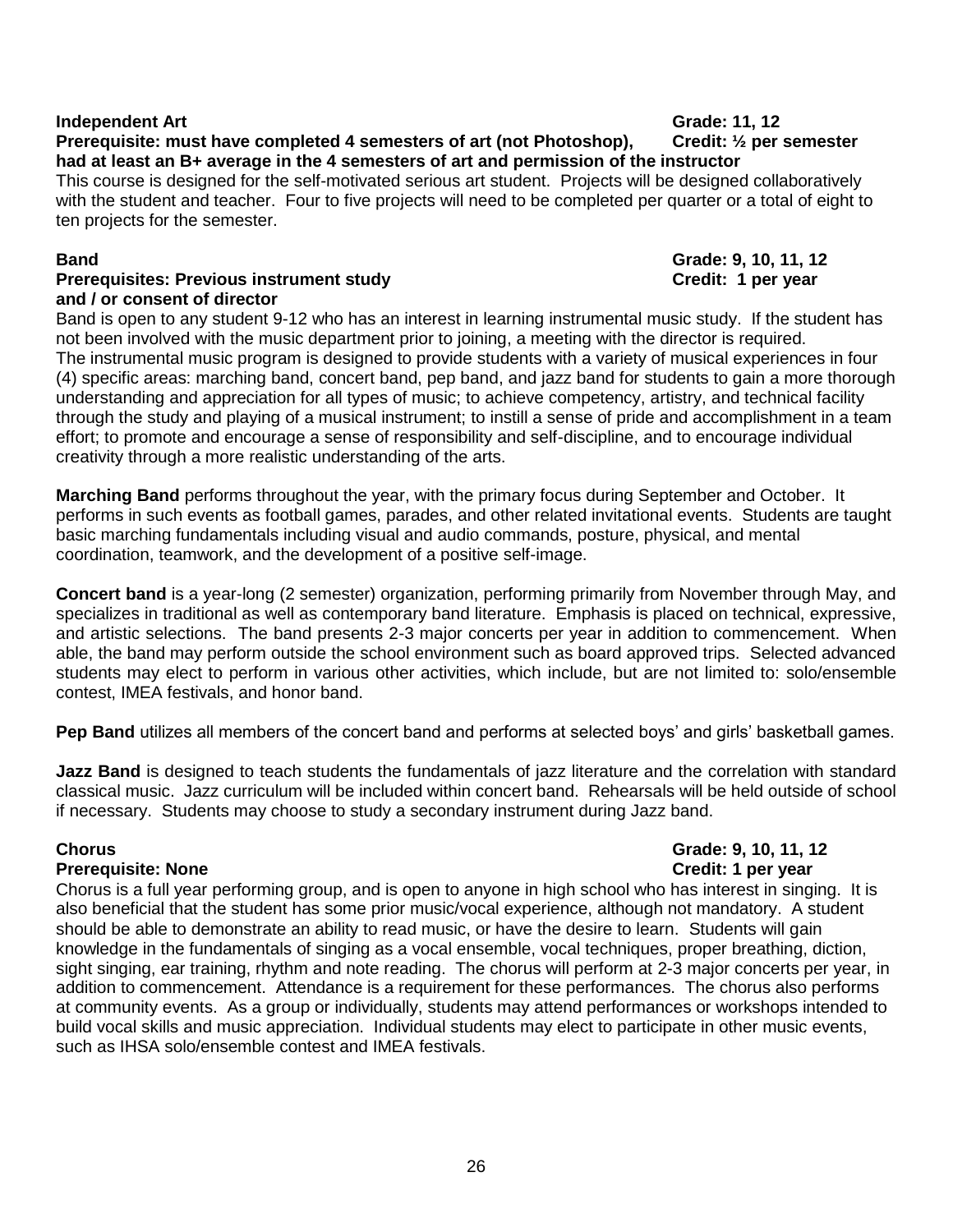### **Honors Band (Honors) Grade: 11, 12 Prerequisites: Previous instrument study Credit: 1 per year by Credit: 1 per year and Dream and Dream in the U AND consent of director**

High School Honors Band is based on and structured around the *Illinois Fine Arts Standards* and the *National Standards for Music Education*. Students taking this course are provided with a balanced, comprehensive study of music through the marching, pep, jazz, and concert band program.

All band course requirements are implemented, in addition to an honors curriculum. This course **requires** both ensemble and solo activities, which are designed to develop elements of musicianship including tone production, technical skills, intonation, music reading skills, listening skills, analyzing music, studying historically significant styles of literature, and integration of other applicable disciplines. Experiences include improvising, playing by ear, sight-reading, and researching music. Students develop the ability to understand and convey composers' intent in the performance of music.

A number of public performances will serve as a culmination of daily rehearsal and musical goals. Students are **required** to participate in performance opportunities outside of the school day that support and extend learning within the classroom.

This ensemble is open to students in grades 11 and 12, or as recommended by the band director. In order for a student to be accepted into the honors course, they must have written consent obtained at a meeting with the band director. This class will meet one period a day for the entire school year.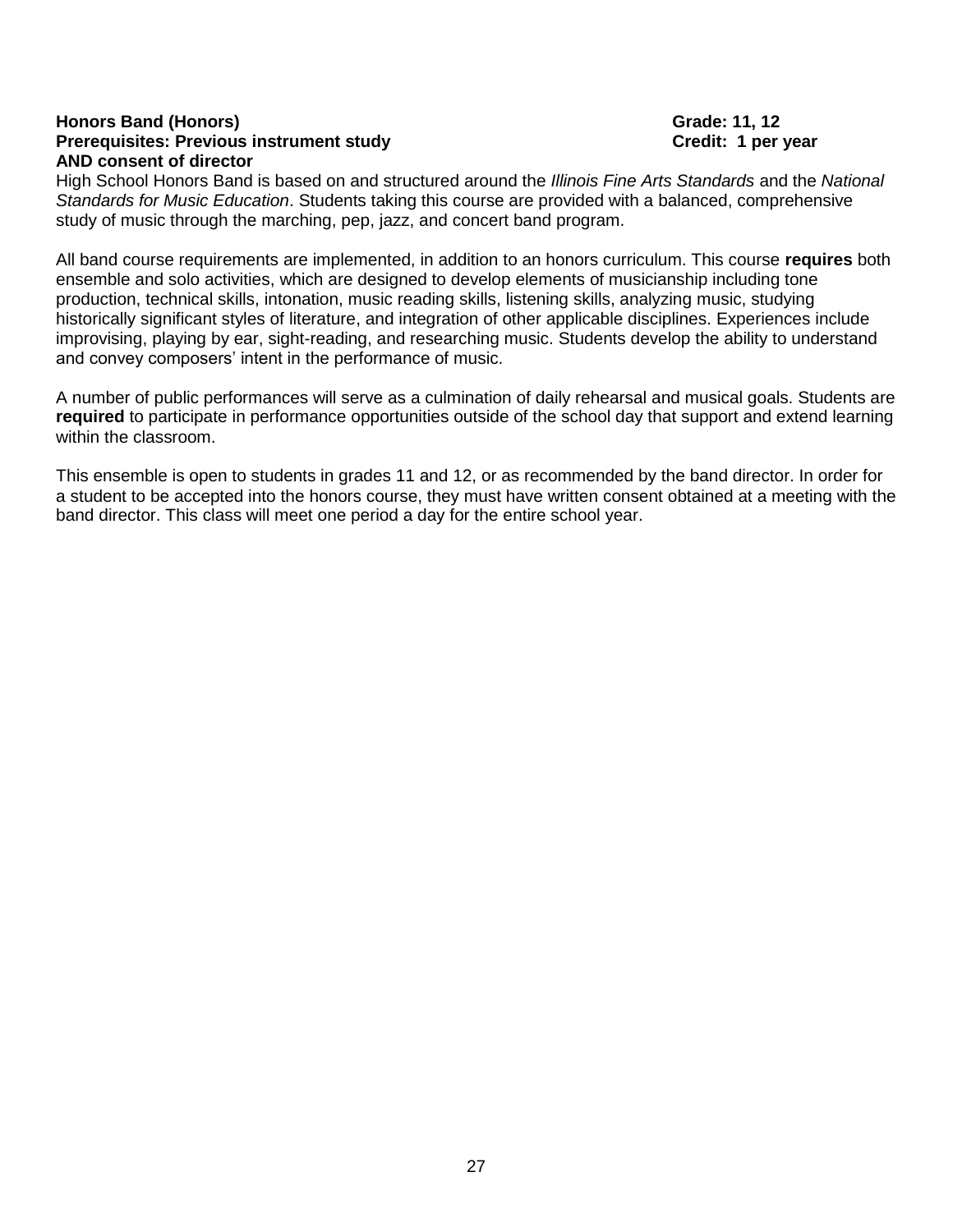# *FOREIGN LANGUAGE*

### **French II Grade: 10, 11, 12 Prerequisite: French I Credit: 1 per year**

Fundamentals of grammar, vocabulary, and conversation are continued with greater emphasis on fluency. Advanced grammar instruction is included along with broadened vocabulary. Conversational and reading skills are emphasized. Some topics in French history will be addressed, along with greater detail of French geography and culture. Cultural focus broadens to include French-speaking nations of the world and individual French provinces.

## **French III (Honors) Grade: 11, 12**

**Prerequisite: French I and French II Credit: 1 per year** 

Conversational and practical French are perfected while exploring the history of France from the prehistoric cave paintings of Lascaux through the Middle Ages, the French Monarchy, and the Revolution and Democracy. This course will be presented almost entirely in the target language.

### **French IV (Honors) Grade: 12**

### **Prerequisite: French I, French II and French III Credit: 1 per year**

Practical French is practiced while exploring French literature and poetry from authors such as Victor Hugo, Alexandre Dumas, Gaston Leroux, and Sempé Goscinny. The primary focus will be on reading for comprehension and discussion. This course will be presented almost entirely in the target language.

### **Prerequisite: None Credit: 1 per year**

Instruction includes written and oral work for the beginner in areas of grammar, reading, writing, culture, speaking, and listening comprehension. Conversations and partner work are included in the course.

### **Prerequisite: Spanish I Credit: 1 per year**

Instruction includes written and oral work for the novice in the areas of reading, writing, grammar, culture, vocabulary, speaking, and listening comprehension. Conversations and partner work are included in the course.

### **Spanish III (Spanish 101 – LLCC dual credit) (Honors) Grade: 11,12 Prerequisites: Spanish I, Spanish II Credit: 1 per year**

This course provides training in the basic conversational skills including listening to the spoken language with understanding, utilizing correct pronunciation and intonation and analyzing actual speech patterns necessary for effective communication. Once the aural-oral skills have been firmly established, the basic language structure is presented through reading and composition exercises that focus on the Hispanic world.

### Spanish IV (Spanish 102 – LLCC dual credit) (Honors) Grade: 12 **Prerequisites: Spanish I, Spanish II and Spanish III Credit: 1 per year**

This course, taught in Spanish, allows students to continue development of basic structures, grammar and cultural awareness. Students are exposed to the Hispanic world through a selection of documentaries and cultural readings. The language concepts are recycled with a focus on expression of ideas. Readings are drawn from classical literature and cultural excerpts.

# **Spanish II Grade: 10, 11, 12**

# **Spanish I Grade: 9, 10, 11, 12**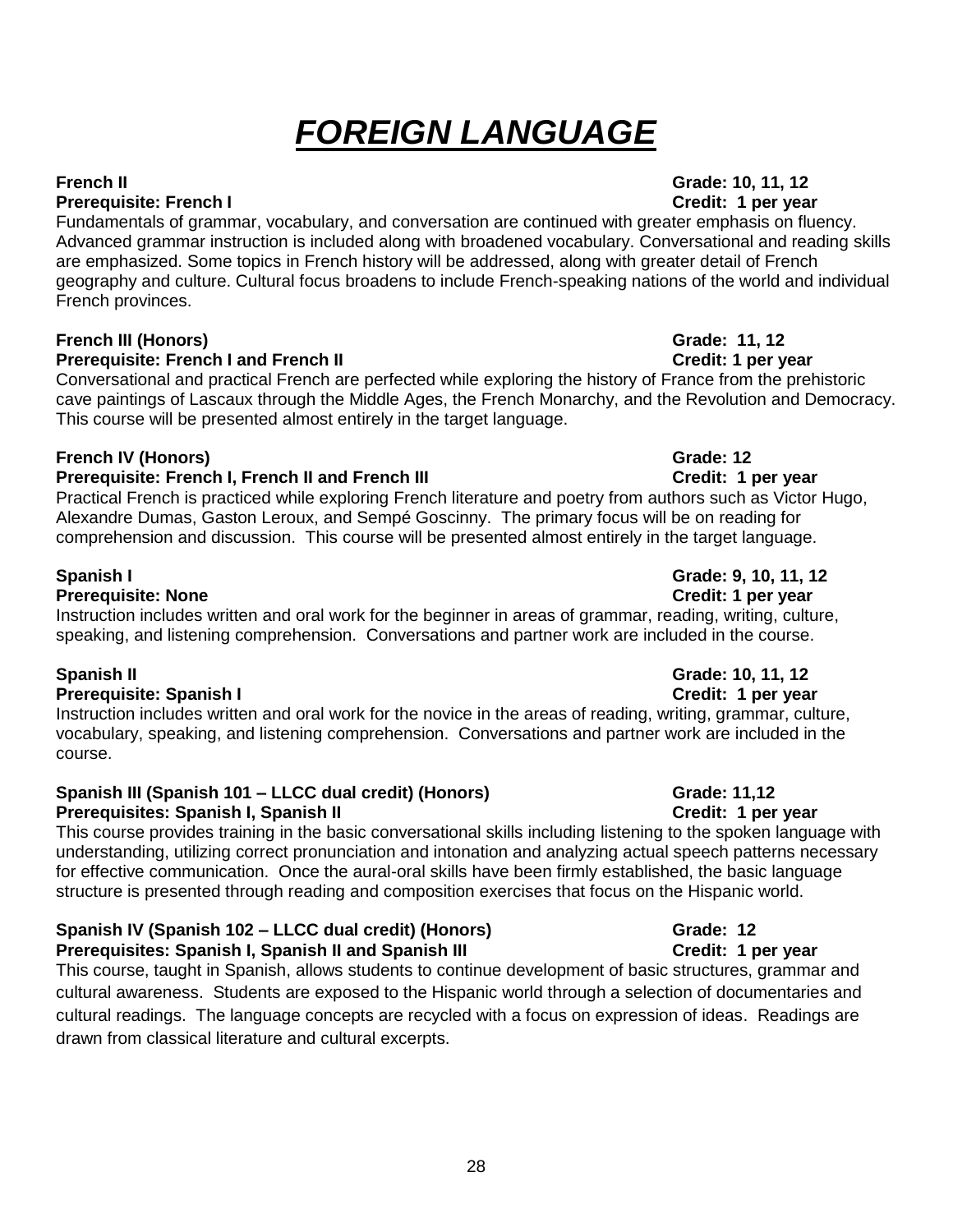# *FRESHMAN / SOPHOMORE SEQUENCE*

## **Driver Education Grade: 9, 10, 11, 12 Prerequisite: Credit: ½ per semester**

### **Must successfully complete the previous two**

### **semesters of school work prior to eligibility for enrollment**

Students must receive a passing grade in at least eight (8) courses during the previous two (2) semesters prior to enrolling in a driver education course.

Students who are absent (excused or unexcused) over the allotted days will have to retake the class and must repay the fee.

The fee for Driver Education will be paid each time a student takes the class. The fee must be paid before the student is allowed to drive with the instructor. NO EXCEPTIONS!

Open to: All residents of North Mac #34 who are acquiring or hold a current valid driver's license during the term of the course and who are at least 15 years old but have not reached 21 years of age.

\*\*To obtain a passing grade in the classroom portion students will need to receive a letter grade of "C" or better.

Included in this course are guidelines set by the Illinois Secretary of State for acquiring a driving permit and obtaining an Illinois State Driver's License. This class also provides a variety of learning experiences for the purpose of helping students learn to use motor vehicles safely and efficiently.

The course includes classroom and lab experiences. The course is 9 weeks long and students receive a study hall for the other 9 weeks of the semester.

### **Health Grade: 9, 10 Prerequisite: None Credit: ½ per semester**

The course will focus on teaching students concepts relating to health promotion, disease prevention, and strategies for living a healthy lifestyle. Students will analyze the influence of family, peers, culture, media, and technology on health behaviors. Students will also demonstrate the ability to access valid health information and evaluate products and services. Students will learn the importance of interpersonal communication skills and decision making skills as it relates to improved overall health and a reduction in health risks. They will participate in a two day training over the basic concepts of how to perform compressions only CPR and how to correctly use an AED.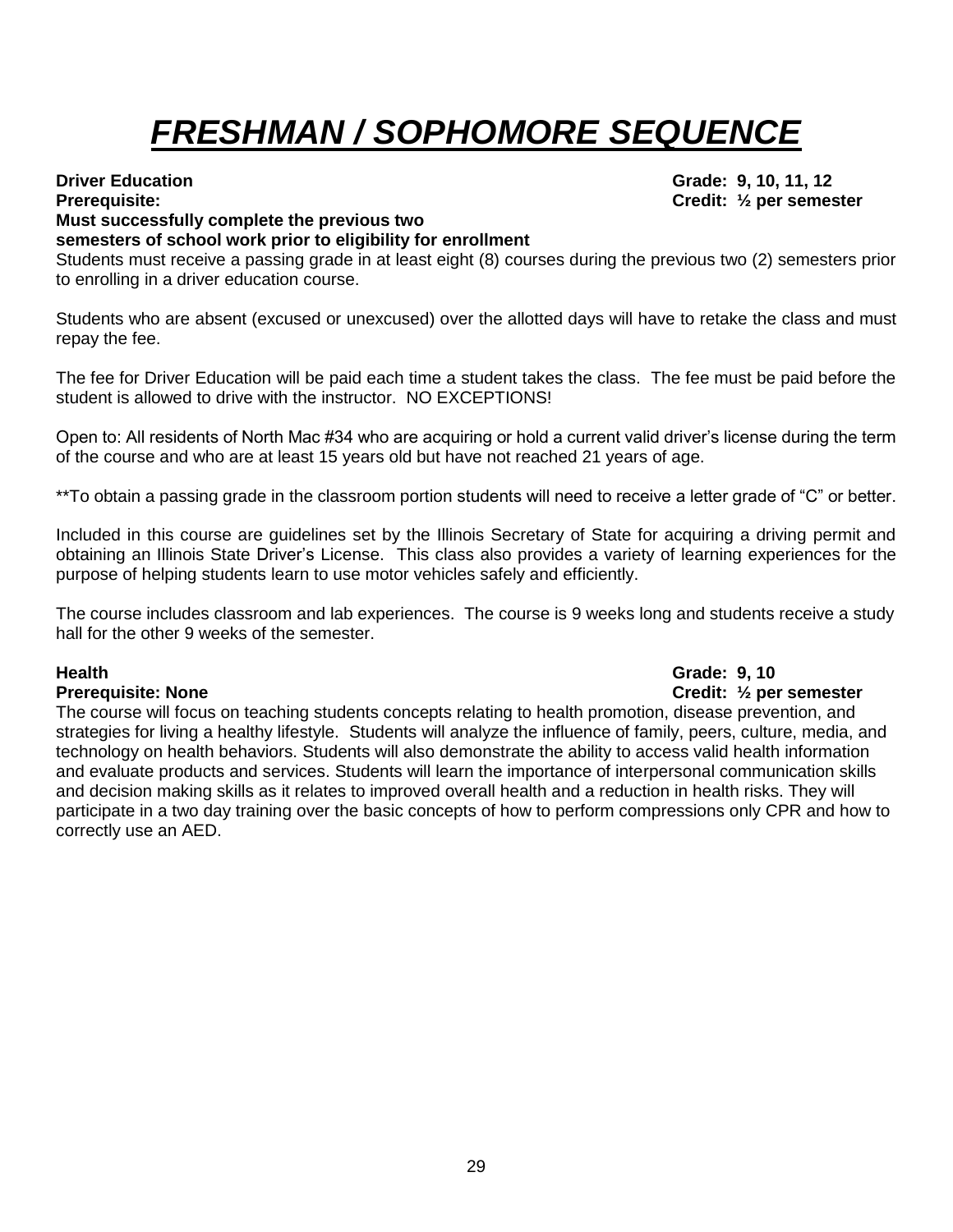# *MATHEMATICS*

### **College Prep Algebra I (Honors)** Grade: 9

### **Prerequisite: Grade of A in Pre-Algebra or Counselor Recommendation Credit: 1 per year**

This course is the foundation of the math curriculum with a deeper level of understanding and an emphasis on critical thinking. Topics include solving equations and inequalities, functions, linear equations and graphs, systems of equations, exponents and polynomials, including factoring, and quadratic functions and equations.

### **Algebra I Grade: 9,**

### **Prerequisite: None Credit: 1 per year**

This course is the foundation of the math curriculum. Topics include solving equations and inequalities, functions, linear equations and graphs, pattern-finding, and systems of equations.

### **College Prep Geometry (Honors) Grade: 9, 10**

## **Prerequisite: Grade of B or better in Alg I and Counselor Recommendation Credit: 1 per year**

This course provides the fundamentals of points, lines, planes, and angles. We will cover proofs, logical reasoning, congruent polygons, coordinate geometry, basic trigonometry, and transformations. Algebraic skills are reviewed and strengthened as they are applied to geometric situations. Topics will be explored in depth, and some advanced topics added as time allows.

### **Geometry Grade: 9, 10**

### **Prerequisite: Algebra I and Counselor Recommendation Credit: 1 per year**

This course provides the fundamentals of points, lines, planes, and angles. We will cover proofs, logical reasoning congruent polygons, coordinate geometry, basic trigonometry, and transformations. Algebraic skills are reviewed and strengthened as they are applied to geometric situations.

### **College Prep Algebra II (Honors)** Grade: 10, 11, 12

### **Prerequisites: Grade of A in Geometry or a B or better in CP Geometry Credit: 1 per year**

This course will review some concepts from Algebra I, taking many to a deeper level of understanding. New topics will include matrices, advanced functions, complex numbers and introduction to pre-calculus and trigonometry topics. Several topics will be explored in greater depth than the standard Algebra II course. Furthermore, there will be a greater emphasis on modeling real-world scenarios, abstract problem solving, and critical thinking.

### **Prerequisites: Geometry Credit: 1 per year**

This course will review some concepts from Algebra I, taking many to a deeper level of understanding. New topics will include matrices, advanced functions, conic sections, complex numbers, and introduction to precalculus and trigonometry topics.

### **Advanced Math Grade: 11, 12**

### **Prerequisites: Counselor Recommendation Credit: 1 per year**

Trigonometry/Algebra courses combine trigonometry and advanced algebra topics, and are usually intended for students who have attained Algebra I and Geometry objectives. Topics typically include right trigonometric and circular functions, inverse, and graphs; trigonometric identities and equations; solutions of right and oblique triangles; complex numbers; set theory; operations with rational and irrational expressions; factoring of rational expressions; in-depth study of linear equations and inequalities; quadratic equations; solving systems of linear and quadratic equations; graphing of constant, linear, and quadratic equations; and properties of higher degree equations.

**Algebra II Grade: 10, 11, 12**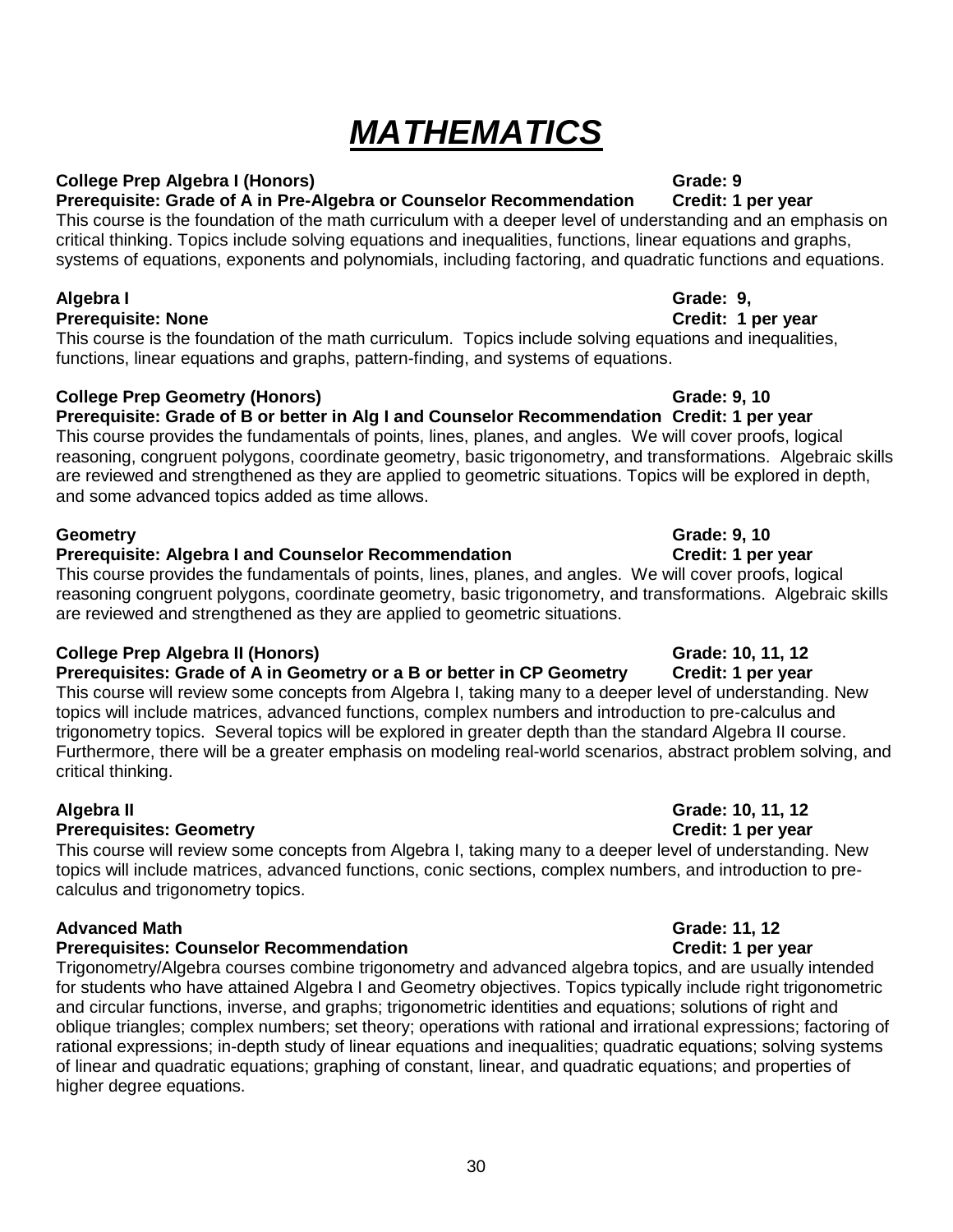### **Pre-Calculus (Honors)** Grade: 11, 12

### **Prerequisite: Counselor Recommendation Credit: 1 per year**

Pre-Calculus is a course that is designed to prepare students for Calculus, either in high school or college, and to make the connection from previous knowledge learned in Algebra I and II and Geometry. It is divided into two parts: 1) a deeper understanding of Algebra II concepts, and 2) Trigonometry. Topics of this course include (but are not limited to) the following: functions and graphs, equations and inequalities, polynomials and rational functions, and exponential and logarithmic functions, trigonometric functions and their applications, analytical trigonometry and analytical geometry (conic sections). *Counselor Recommendation for any student not a junior or senior.* 

### **Transitional Math - STEM Grade: 12**

### **Prerequisites: Counselor Recommendation Credit: 1 per year**

Math course framework built around essential algebraic competencies designed to prepare students for college and career pathways in areas such as: Science, Technology, Engineering, and Math or STEM which require advanced algebraic skills or calculus. Course design will enable students to transition directly into credit bearing college-level algebra courses. Students will engage in deepening conceptual understanding using algebra and mathematical applications of algebra and functions and how functions naturally arise using authentic modeling situations. The function families (linear, polynomial, rational, radical, and exponential) will be emphasized. Additionally, the course shall emphasize the eight mathematical practices, particularly modeling within the setting of authentic and contextualized applications, and upon completion, the student should be able to: demonstrate and justify both orally and in writing conceptual understanding of functions combined with advanced algebraic knowledge to solve complex, contextualized, multi-step problems in authentic settings.

### **Advanced Placement Calculus (Honors)** Grade: 12

**Prerequisite: Grade of B or better in Pre-Calc or Counselor Recommendation Credit: 1 per year** The AP Calculus course covers topics in differential and integral concepts and skills of limits, derivatives, definite integrals, and the Fundamental Theorem of Calculus. The course teaches students to approach calculus concepts and problems when they are represented graphically, numerically, analytically, and verbally, to make connections amongst these representations. Students learn how to use technology to help solve problems, experiments, interpret results, and support conclusions.

### **Advanced Placement Statistics (Honors)** Grade: 12

**Prerequisite: Grade of A in Alg II or CP Alg II or Counselor Recommendation Credit: 1 per year** The AP Statistics course is equivalent to a one- semester introductory, non-calculus-based college course in statistics. The course introduces students to the major concepts and tools for collecting, analyzing, and drawing conclusions from data. There are four themes in the AP Statistics course: exploring data, sampling and experimentation, anticipating patterns, and statistical inference. Students use technology, investigations, problem solving, and writing as they build conceptual understanding.

### 31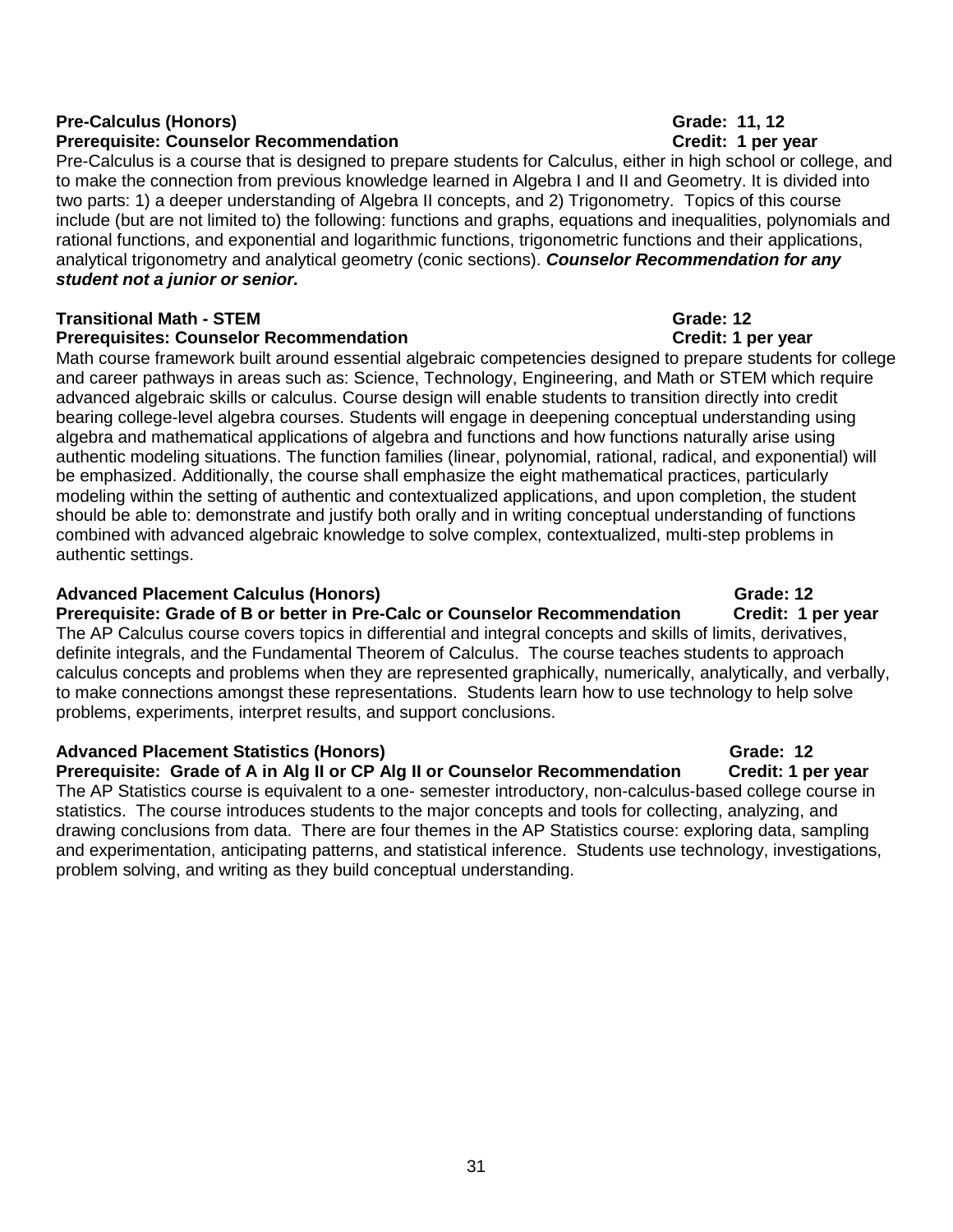# *PHYSICAL EDUCATION*

### **Activities Physical Education Grade: 9, 10, 11, 12**

### **Prerequisite: None Credit: 1 per year**

This course provides elementary through advanced physical skills in a variety of organized games and activities. Building social skills, including sportsmanship, is a priority of this physical education class. Grades are based on effort, attitude, and participation. A short written test will be given over each sport / activity in which the student participates. Activities will include basketball, dance, badminton, and a variety of other organized sports and activities. This course will also include beginning level fitness activities to include light jogging, walking, Pilates, and kickboxing. Students will be required to dress in the approved physical education uniform on a daily basis.

### **Fitness Physical Education Grade: 9, 10, 11, 12 Prerequisite: None Credit: 1 per year**

This course will provide a weight lifting program, plyometric and agility training, and cardiovascular activities. This course is designed to improve the overall health and fitness for the student athlete or any student serious about lifetime fitness. Individual goal setting and personal responsibility will also be stressed. Grades are based on effort, attitude, and participation. Students will be required to dress in the approved physical education uniform on a daily basis. **This course is highly recommended for all student athletes.** 

### **Exemption from Physical Education Requirement:**

A student in grades 9-12 may submit a written request to the building principal to be excused from physical education courses for the reasons stated below:

- Grades 9-12: Enrollment in a marching band program for credit ( $1<sup>st</sup>$  semester only)
- Grades 11-12: Ongoing participation in an interscholastic athletic program (Opt out for a study hall)
- Grades 11-12: Enrollment in academic classes that are required for admission to an institution of higher learning
- Grades 11-12: Enrollment in academic classes that are required for graduation from high school, provided that failure to take such classes will result in the student being unable to graduate.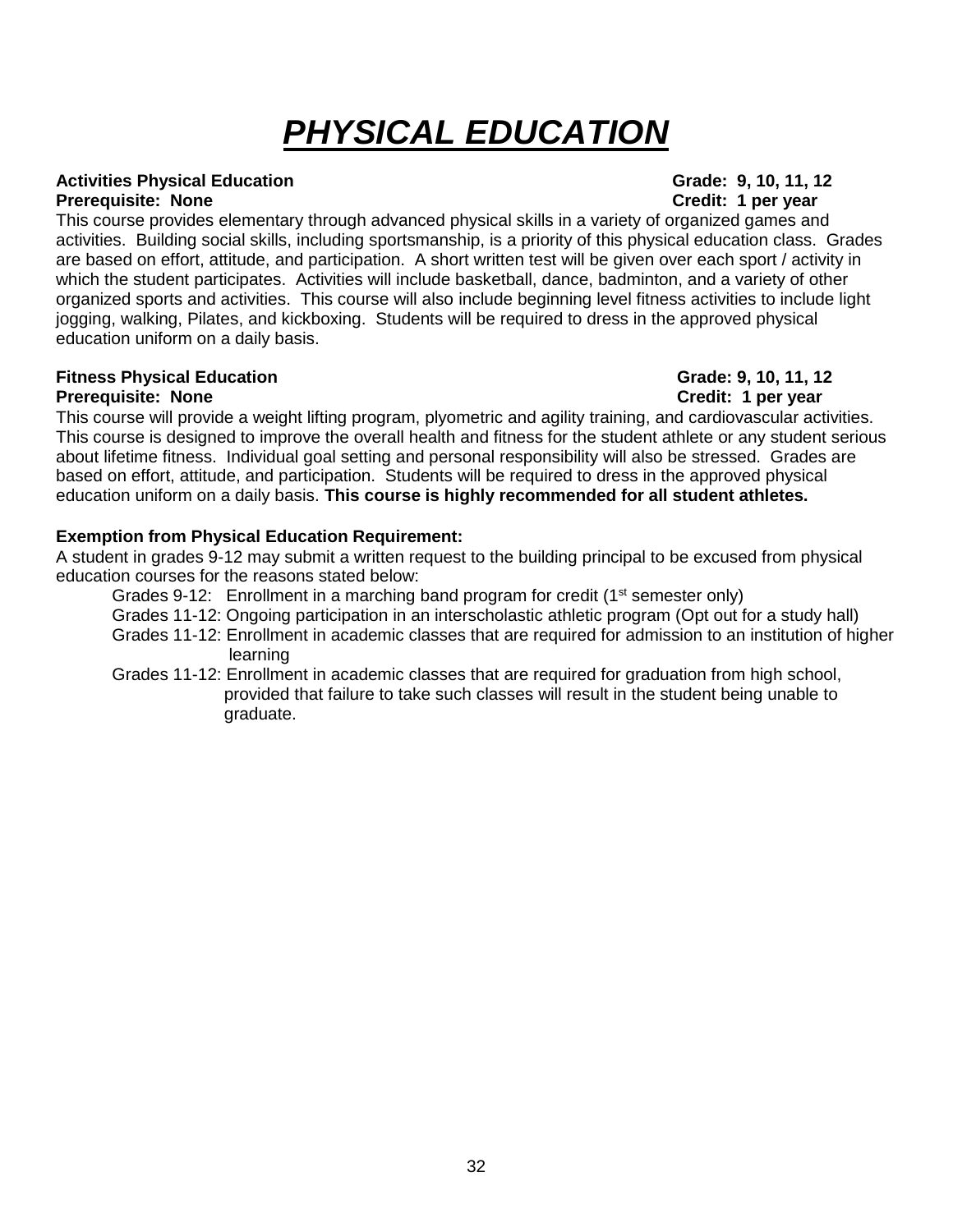# *SCIENCE*

### **Biology I Grade: 9, 10, 11, 12**

### **Prerequisite: Counselor Recommendation Credit: 1 per year**

Biology I is the first half of a two year study of the various topics in the life sciences. Topics include biological principles, cell structure, scientific method, ecology, genetics, botany, comparing plants and animals, and evolution. Students will learn basic laboratory skills, which includes the use of a microscope.

### **Prerequisite: Counselor Recommendation Credit: 1 per year**

This course includes observations, experiments, generalizations, and conclusions about composition of matter, stressing laboratory skills. Topics include properties of matter, atomic structure, compound formation, chemical reactions, stoichiometry and gas laws. Algebra is frequently used in problem solving. This course is an introductory course designed to prepare the college bound student for college chemistry courses. A calculator is required.

### **Chemistry II (Honors)** Grade: 11, 12

### **Prerequisite: Grade of B or better in Chemistry I Credit: V<sub>2</sub> per semester**

This course is an extension of Chemistry I. Topics include liquids and solids, solutions, acids and bases, and chemical equilibrium. This course is designed to prepare the college bound student for college chemistry courses. A calculator is required.

### **Prerequisite: None Credit: 1 per year**

Earth and Space Science examines the characteristics of the planet. Topics include Earth's history, plate tectonics, minerals, the oceans, weather, climate, and Earth's resources. The space unit will focus on the moon and solar system and then branch out to encompass the galaxy and beyond.

### **Genetics (Honors) Grade: 11, 12**

This spring course is an in-depth look at how traits are passed from parent to offspring and also an introduction to biotechnology of DNA. It includes the study of Mendelian genetics using Punnett squares, as well as current topics of GMO, gene therapy and cloning. A research project and power point presentation of genetic diseases is required.

### **Human Anatomy & Physiology (Honors) Grade: 12 Grade: 12 Prerequisite: Completion or or concurrent enrollment in Microbiology recommended Credit: 1 per year**

This course is the study of the human body and is designed for upper level students. The content includes the following organ systems: skeletal, integumentary, muscular, digestive, respiratory, cardiovascular, nervous, endocrine, and reproductive. Lab work includes dissection of various organs such as an eye, brain, and heart, as well as a full organism. A field trip to study cadavers will also be included.

## **Microbiology (Honors)** Grade: 11, 12

### **Prerequisite: None Credit: 1/2 per semester**

This course is an in-depth look at the world of microbes. Students will be identifying bacteria and practicing bacteriological techniques. The emphasis of the course is on lab application which focuses on the study and investigation of bacteria found in/on food, soil, water, milk, and the human body, and will include the study of useful microbial activities. Discussions of harmful microorganisms, the diseases and conditions they cause, and the body's resistance and response to such activities are also stressed. It will provide students with the basic techniques for handling equipment and working safely with bacteria.

# **Chemistry I Grade: 10, 11, 12**

# **Earth Science Grade: 10, 11, 12**

### **Prerequisite: None Credit:**  $\frac{1}{2}$  **per semester**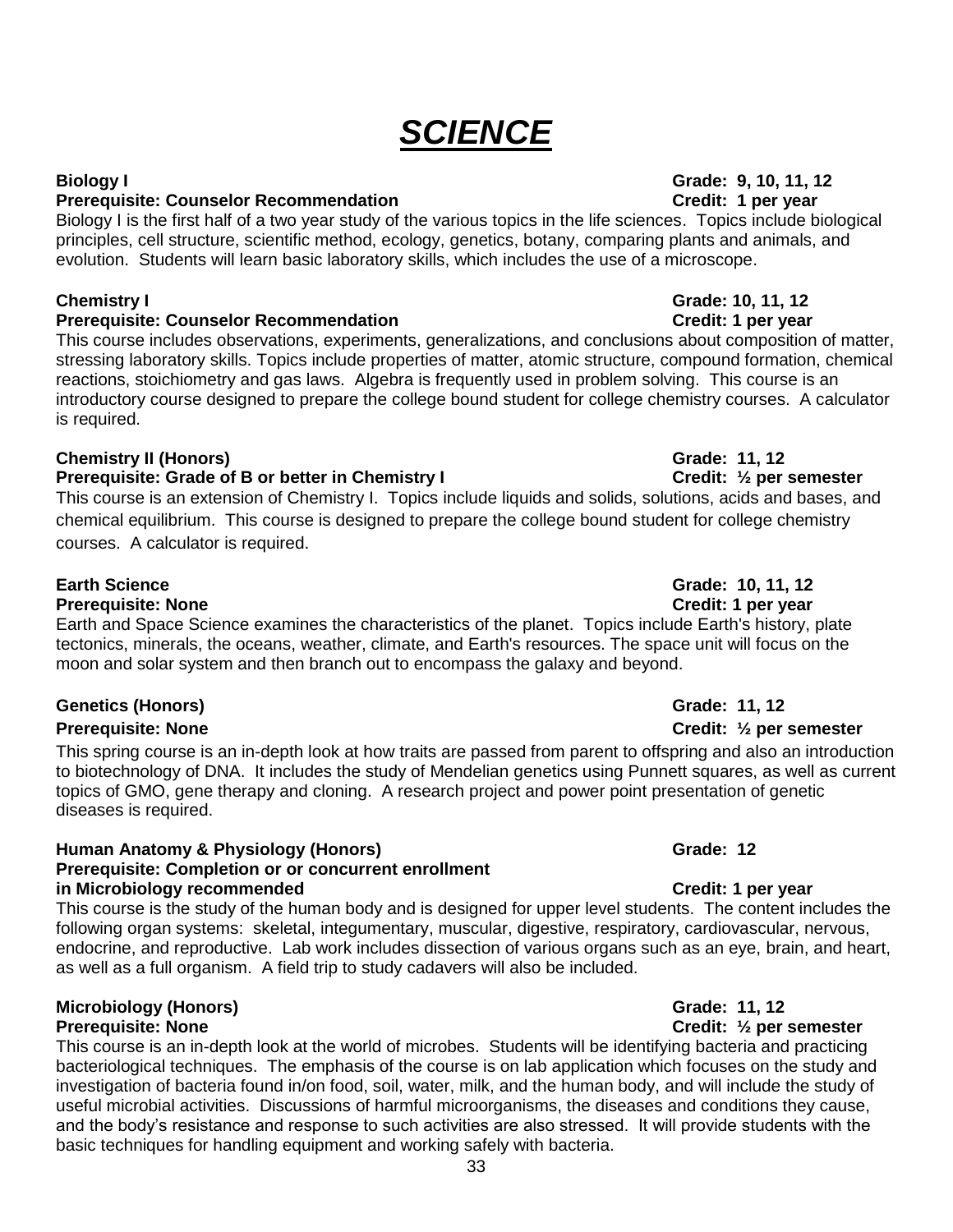### **Physics (Honors)** Grade: 11, 12

### **Prerequisite: Pre-Calculus or concurrent enrollment in Pre-Calculus Credit: 1 per year**

### Physics examines the relationships of matter and energy. This course will focus on conceptual, mathematical and observational knowledge of the physical world, incorporating labs, demonstrations and hands-on problem solving. The fall semester covers mechanics including motion, forces, work, energy, momentum, collisions, and projectiles. Spring semester continues with the study of matter, pressure, thermodynamics, waves, sound, electricity, light, color, quanta, and relativity.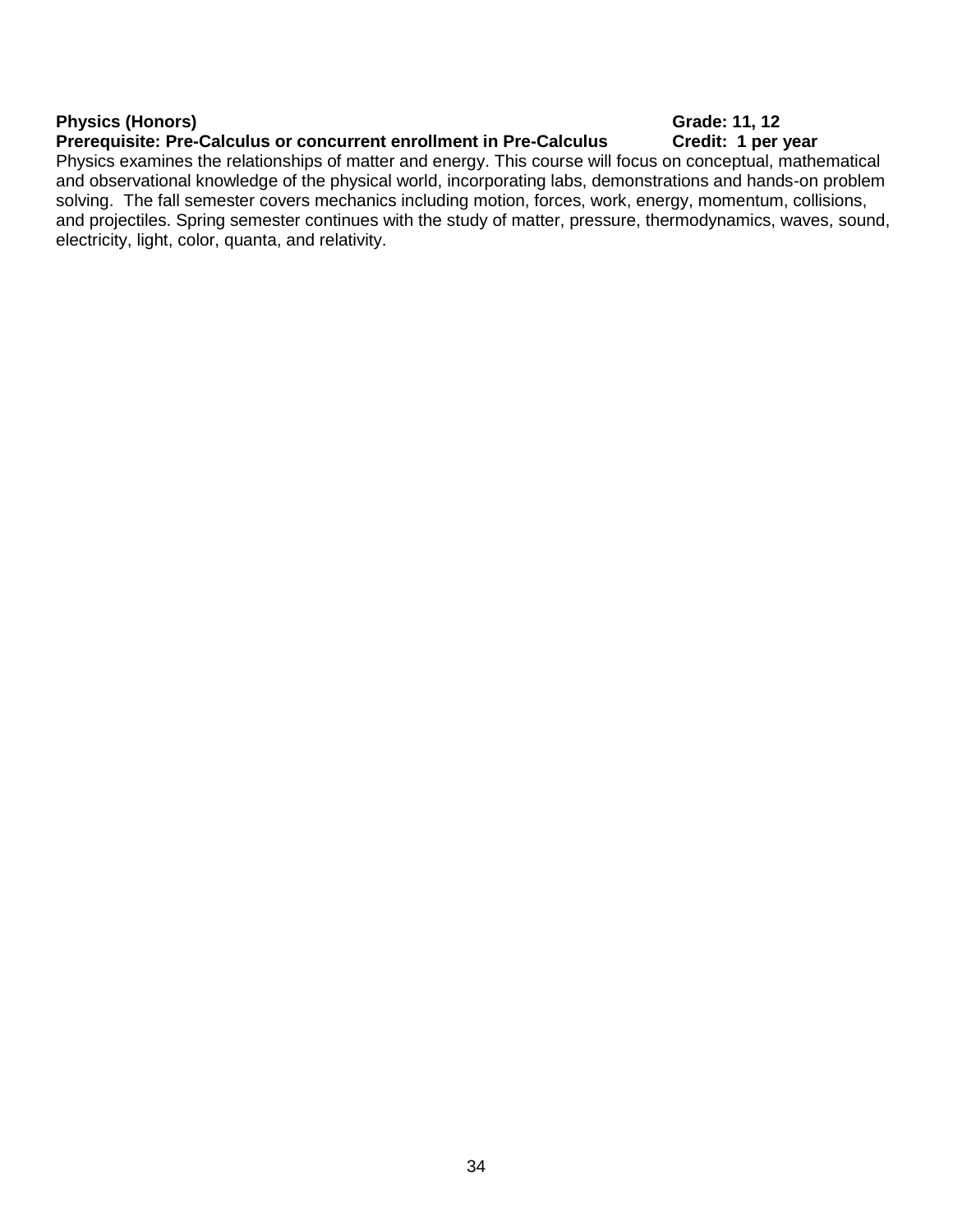# *SOCIAL STUDIES*

### **20th Century American History Grade: 10, 11, 12**

### **Prerequisite: None Credit: 1 per year**

This course will focus on the development of Modern American History from Immigration through the new millennium. Particular focus will be made on major conflicts throughout the world that the United States has participated in including World War I, World War II, the Korean War, the Vietnam War, the Gulf War and beyond. Students will discuss how events in the interim eras led to these conflicts and how Americans contributed to the cause abroad and at home. They will learn how these events influence our modern history and shape decisions made by our government today.

### **American Government – Civics Grade: 12**

### **Prerequisite: Counselor recommendation for any student not a senior Credit: ½ per semester**

Completion of this course with a passing grade will fulfill the state requirement for government. Units in this course presented through reading, lecture, worksheets, and special projects are designed to create a working knowledge of the Illinois and Federal governmental systems and their surrounding environments. The Illinois Constitution exam will be included in the curriculum and successfully passing it is required for graduation.

### **Economic and Current Events Grade: 11, 12 Prerequisite: None Credit: ½ per semester**

Economics is the study of how scarce resources are allocated. The way people react to scarcity is studied through the use of economic models. Areas of study include the history of economic thought, current economic thought, current economic dilemmas, and macro and microeconomics. Current events activities assist students in exploring various sources and researching contemporary issues that affect our world.

## **Illinois History Grade: 9, 10, 11, 12**

### **Prerequisite: None Credit:**  $\frac{1}{2}$  **per semester**

This course will begin with the settlement of the Northwest Territory, focusing on the life in the Illinois area. History of the formation of the state will be presented with a focus on local history as well. Students will learn to utilize local resources in researching historical information about both our state and our region, and will learn the important role Illinois has played in the development of the United States from its beginnings as a territory, through the Civil War, to the present day.

### **Psychology Grade: 11, 12 Prerequisite: None Credit: 1 per year**

This course is geared to the college bound student and is designed to provide the student with a background for the entry-level college psychology class. This class will cover the major concepts and theories which have influenced modern psychology. The student will become aware of the roles that biology, culture, and personal experiences play in shaping our personalities. Evaluation will be based on class participation, homework, quizzes, tests, research projects, and presentations.

## **Social Studies Grade: 9, 10 Grade: 9, 10**

### **Prerequisite: None Credit: 1 per year**

This course will explore the five major themes of geography (location, place, human-environment interaction, movement, regions) and their application to the world. Study of the Earth's physical features and the interesting ways humans interact with the environment will be covered within these themes. Emphasis will be placed on North America, Europe, and the emerging economic and cultural influences of Asia (i.e. China/India). Projects such as travel journals and raising awareness about global issues will enhance student learning of geography.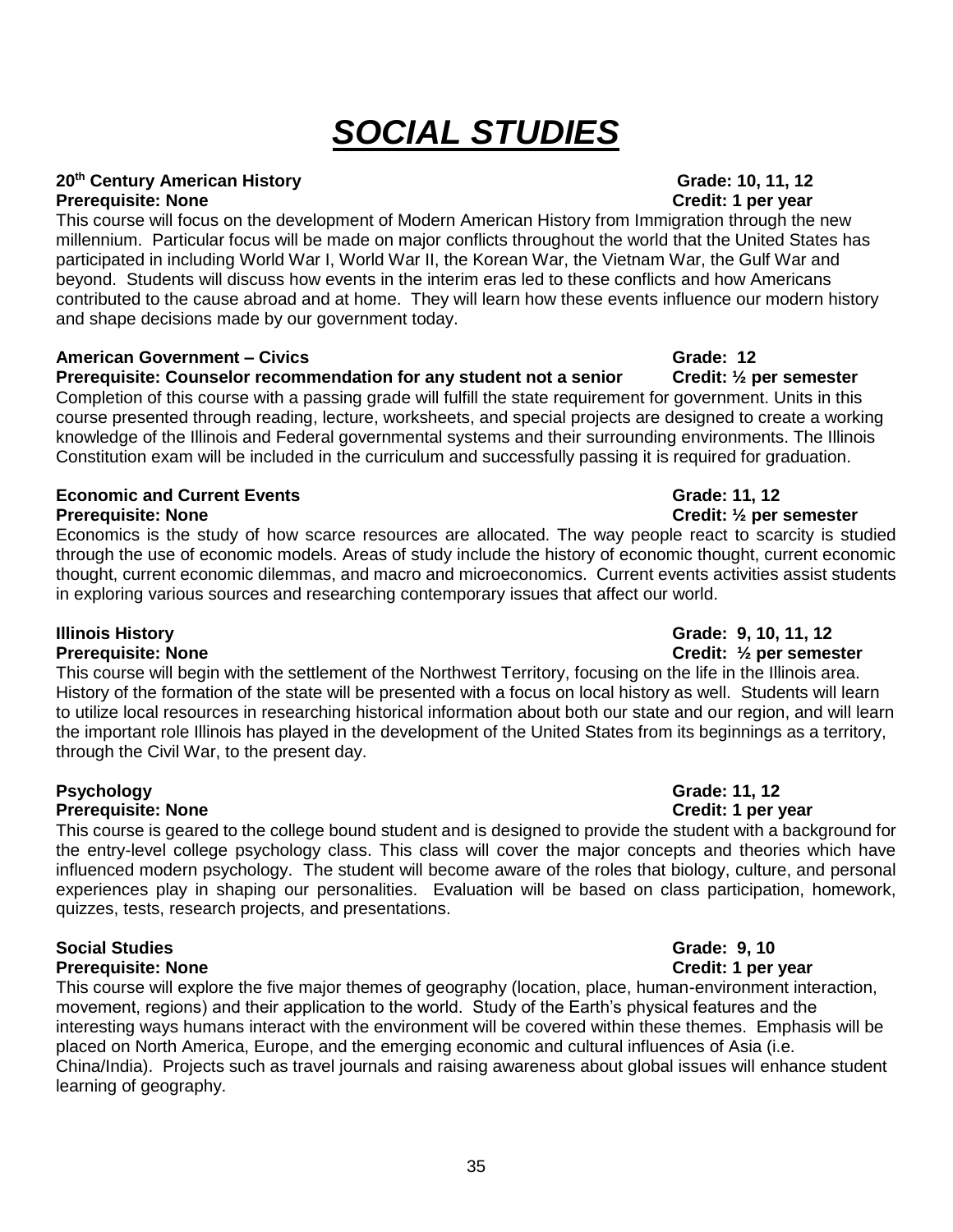### **Sociology Grade: 11, 12 Prerequisite: None Credit: 1 per year**

This is an introductory course into the study of sociology. This class will offer broad coverage of the major principles and concepts in sociology with examples and illustrations drawn for both non-literate and advanced societies with special emphasis being placed on the American social system, rising from the interactions of the groups. Emphasis will be placed on the concept of socialization, social interaction, social organization, culture, social institutions, and applied sociological principles. Requirements will include, but not be limited to, chapter projects and advanced written reports.

### **AP United States History Grade: 11, 12 Prerequisite: None Credit: 1 per year**

This course is designed to provide students with the analytic skills and factual knowledge necessary to deal critically with the problems and materials in United States History. The program prepares students for intermediate and advanced college courses by making demands upon them equivalent to those made by fullyear introductory college courses. Students should learn to assess historical materials – their relevance to a given interpretive problem, reliability, and importance – and to weigh the evidence and interpretations presented in historical scholarship.

AP United States History is designed to prepare students for the rigor of scholarship and writing expected in college-level courses. Students study history as a series of interconnected events rather than as isolated dates, learning to critically analyze the cause and effect relationships of those events. As students progress through the course, they learn to find and assess primary documents as well as secondary sources. Finally, students learn to incorporate outside sources into persuasive essays that demonstrate logical reasoning and present evidence to support the author's conclusions.

## **United States History Grade: 11**

**Prerequisite: None Credit: 1 per year** The history of the United States is presented beginning from the American Revolution and continuing through the 1980s. Students will practice reading primary source material from each era, evaluating and analyzing its content and context. Additionally the required Federal Constitution Exam will be given in this course. Successfully passing the Constitution Exam is required for graduation.

### **Women in American History Grade: 9, 10, 11, 12 Prerequisite: None Credit: 1/2 per semester**

This course will focus on women in American history from colonization to modern times. Students will study the impact of women on the history of our nation from early colonial contributions and scandals like the Salem Witch Trails through the Revolutionary War period. They will also learn the impact of women during wartime both on the battlefields and the home front in all of the United States' major conflicts, including the Civil War, World War I, and World War II. Additionally, they will follow the pioneering women of the Women's Rights and Suffrage movement from its inception in the 1840s through ratifications of the 19<sup>th</sup> Amendment in the 1910s to Women's Liberation in more modern times.

### **World History Grade: 10, 11, 12 Prerequisite: None Credit: 1 per year**

This course provides a general survey of important historical events which have played a part in the development of today's world and cultures from ancient times until present-day. Topics may range widely across all aspects of the human experience including, economics, science, religion, philosophy, politics and law, military conflict, literature and the arts. The general purpose of the course is to develop within students a sense of historical perspective, including the ability to realize the importance of events as they happen in today's world. Students will refine their ability to read for comprehension and critical analysis; summarize, compare and evaluate information; write clearly and convincingly; and express facts and opinions orally.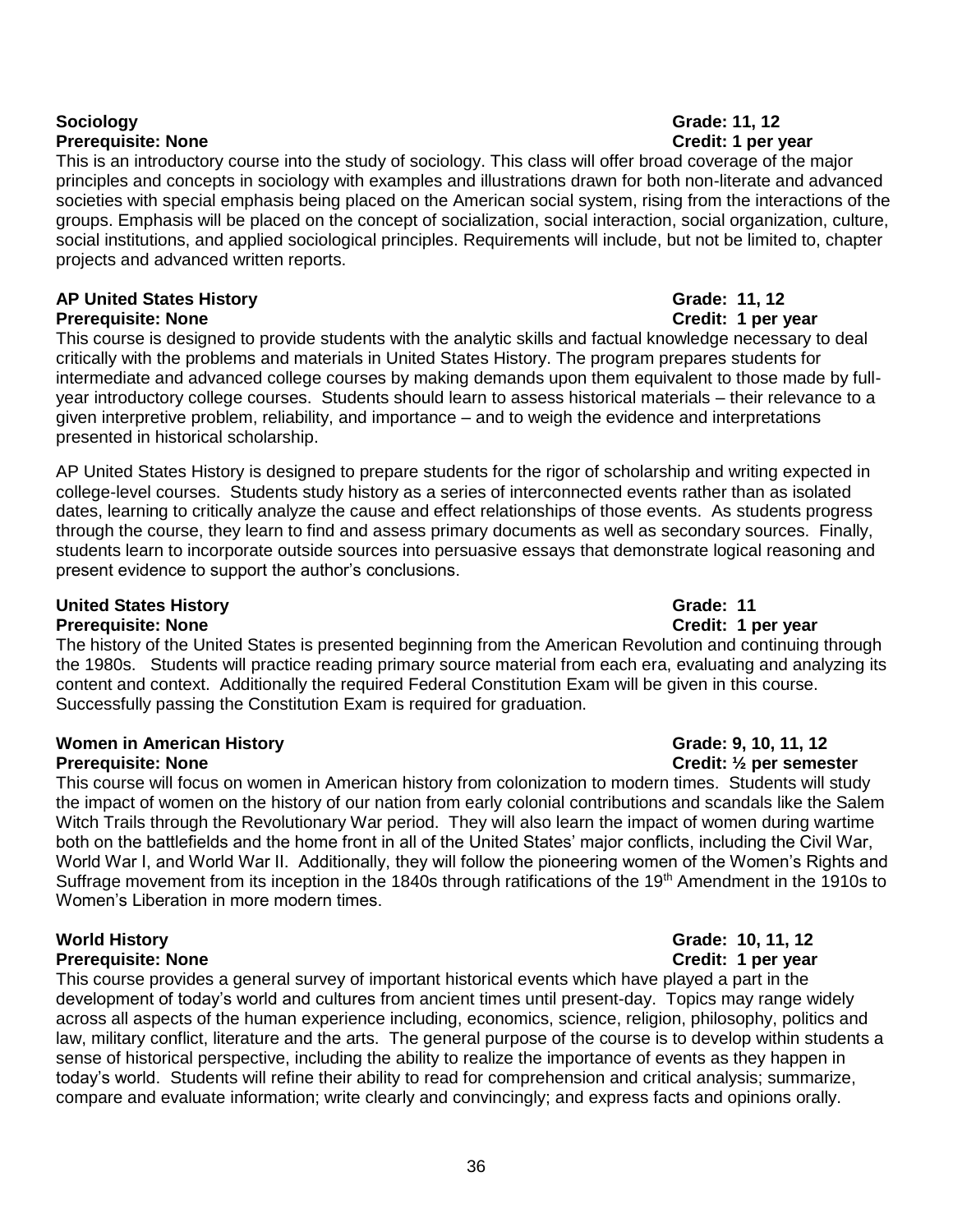# *MACOUPIN COUNTY CEO PROGRAM*

### **CEO Program Grade: 12**

### **Prerequisite: Application Approval Credit: 2 per year**

This course covers the basics of conceptualizing, starting and running a small business. Concepts such as supply and demand, cost/benefit analysis, competitive advantage, and opportunity recognition will be covered. In addition, coursework will include: innovative thinking strategies, product development, business structure, marketing, financial strategies, and recordkeeping. Skills such as preparing an income statement, balance sheet, income, and cash flow statements will be covered. Entrepreneurial thinking (outside-the-box problem solving) will be utilized throughout the course. Students will learn from area business owners, visit area businesses, write business plans, and start their own businesses. Students also will have opportunities for job shadowing and business mentor relationships. Students will present their business plans to an advisory team. The course is built around the National Entrepreneurship Standards and is linked to the Illinois Learning Standards.

# *CORRESPONDENCE COURSES*

### **Correspondence Courses Grade: 9, 10, 11, 12**

### **Prerequisite: Application and approval (Handbook policy) Credit: Varies**

A student may enroll in a correspondence course to receive high school for work completed, provided: -The course is given by an institution accredited by the North Central Association of Colleges and Secondary Schools,

- -The student assumes responsibility for all fees,
- -The building principal or school counselor approves the course in advance, and

 -A maximum for four (4) credits may be counted toward the requirements for a student's high school graduation (principal approval is required).

# *ON-LINE COLLEGE COURSES*

### **On-Line Course Grade: 11, 12**

### **Prerequisite: Approval of Counselor and/or Principal Credit: 1/2 per semester**

A student enrolled in an online or virtual course, may receive high school credit for work completed provided:

- -The course is offered by an institution approved by the superintendent or designee,
	- -The course is not offered at the student's high school,
	- -The student assumes responsibility for all fees (including tuition and textbooks), and
	- -The building principal or school counselor approves the course in advance.

Students may be limited as to the number of online courses that apply toward high school credit. Grades earned in approved online course count toward a student's grade point average, class rank, and eligibility for athletic and extracurricular activities. Students cannot drop a subject without the permission of the principal after the end of the third week of the semester without receiving a "W" grade.

# *WORK SKILLS*

### **Work Skills Grade: 12**

### **Prerequisite: Application, approval, and continuing employment Credit: 3 per year**

The objective of this program is to assist students in the development and enhancement of employability skills while learning job responsibility and a strong work ethic. Students must maintain meaningful, outside employment; provide periodic work reports; and meet with the assigned school supervisor to earn credit. Previous school year attendance and discipline will be reviewed before granting approval.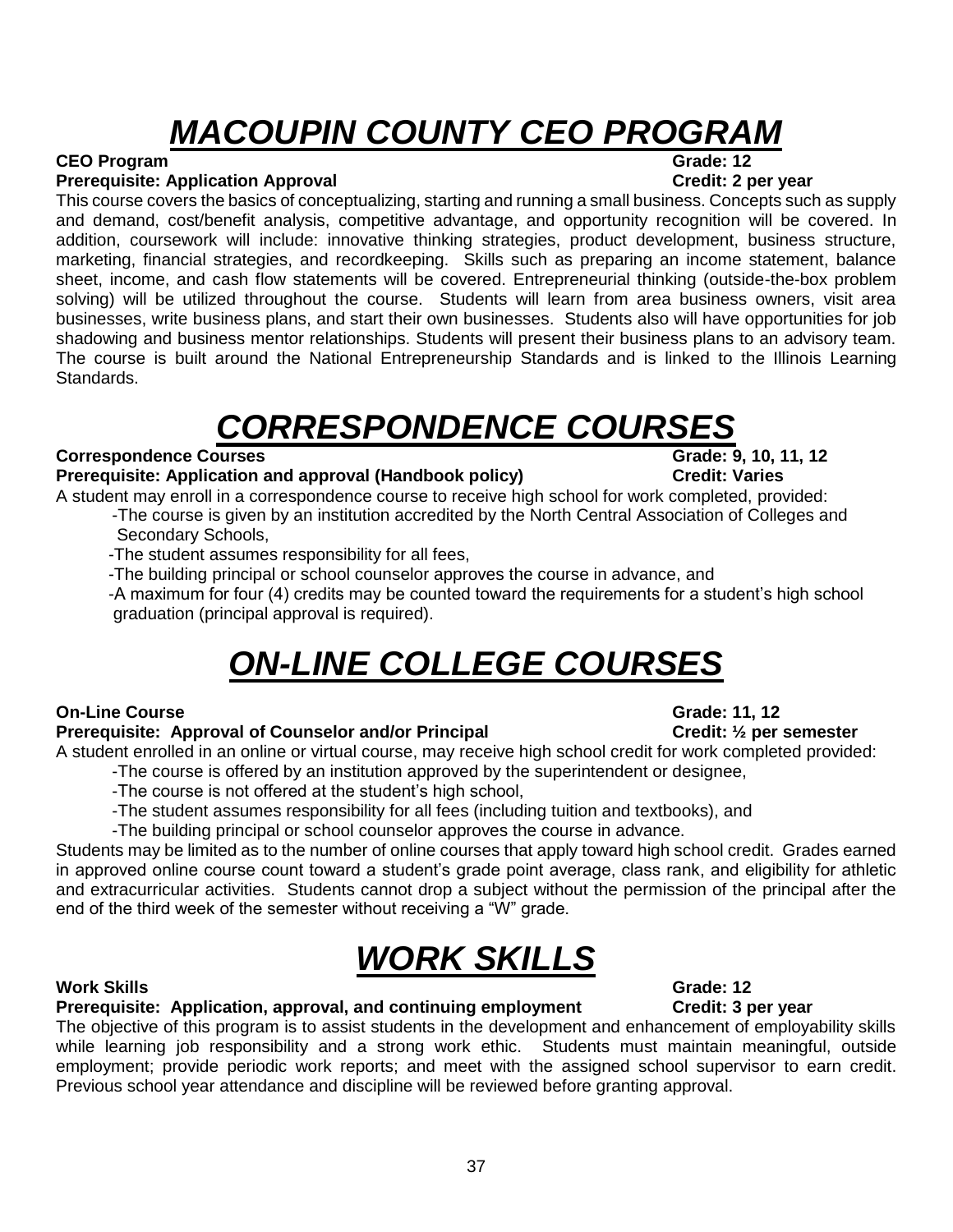# *NCAA CLEARINGHOUSE ELIGIBILITY*

### *DIVISION I*

If you enroll in a Division I college and want to participate in athletics or receive an athletic scholarship during your first year, you must:

- 1) Graduate from high school
- 2) Complete these 16 core courses:
	- ❖ 4 years of English
	- ❖ 3 years of Math (Algebra I or higher)
	- 2 years of Natural or Physical Science (including one year of lab science if offered by your high school
	- 1 extra year of English, Math, or Natural or Physical Science
	- 2 years of Social Science
	- 4 years of extra core courses (from any category above, or foreign language, nondoctrinal religion or philosophy)
- 3) Complete 10 core courses before your  $7<sup>th</sup>$  semester of high school
- 4) Earn the minimum required grade-point average of 2.30 in your core courses: and
- 5) Earn an SAT combined score or ACT sum score matching your core courses GPA on the Division I sliding scale. The lower the SAT/ACT score, the higher core courses GPA you need to have to be eligible.

### *DIVISION II*

If you enroll in a Division II college and want to participate in athletics or receive an athletic scholarship during your first year, you must:

- 1) Graduate from high school
- 2) Complete these 16 core courses:
	- $\div$  3 years of English
	- ❖ 2 years of Math (Algebra I or higher)
	- 2 years of Natural or Physical Science (including one year of lab science if offered by your high school
	- 3 additional years of English, Math, or Natural or Physical Science
	- 2 years of Social Science; and
	- $\div$  4 years of extra core courses (from any category above, or foreign language, comparative religion or philosophy)
- 4) Earn the minimum required grade-point average of 2.20 in your core courses: and
- 5) Earn an SAT combined score or ACT sum score matching your core courses GPA on the Division II sliding scale. The lower the SAT/ACT score, the higher core courses GPA you need to have to be eligible.

### *DIVISION III*

Division III does not use the Eligibility Center. Contact your Division III College or University regarding its policies on admission, financial aid, practice, and competition.

### **FOR CURRENT UP TO DATE INFORMATION ON NCAA ELIGIBILITY – See NCAA.ORG**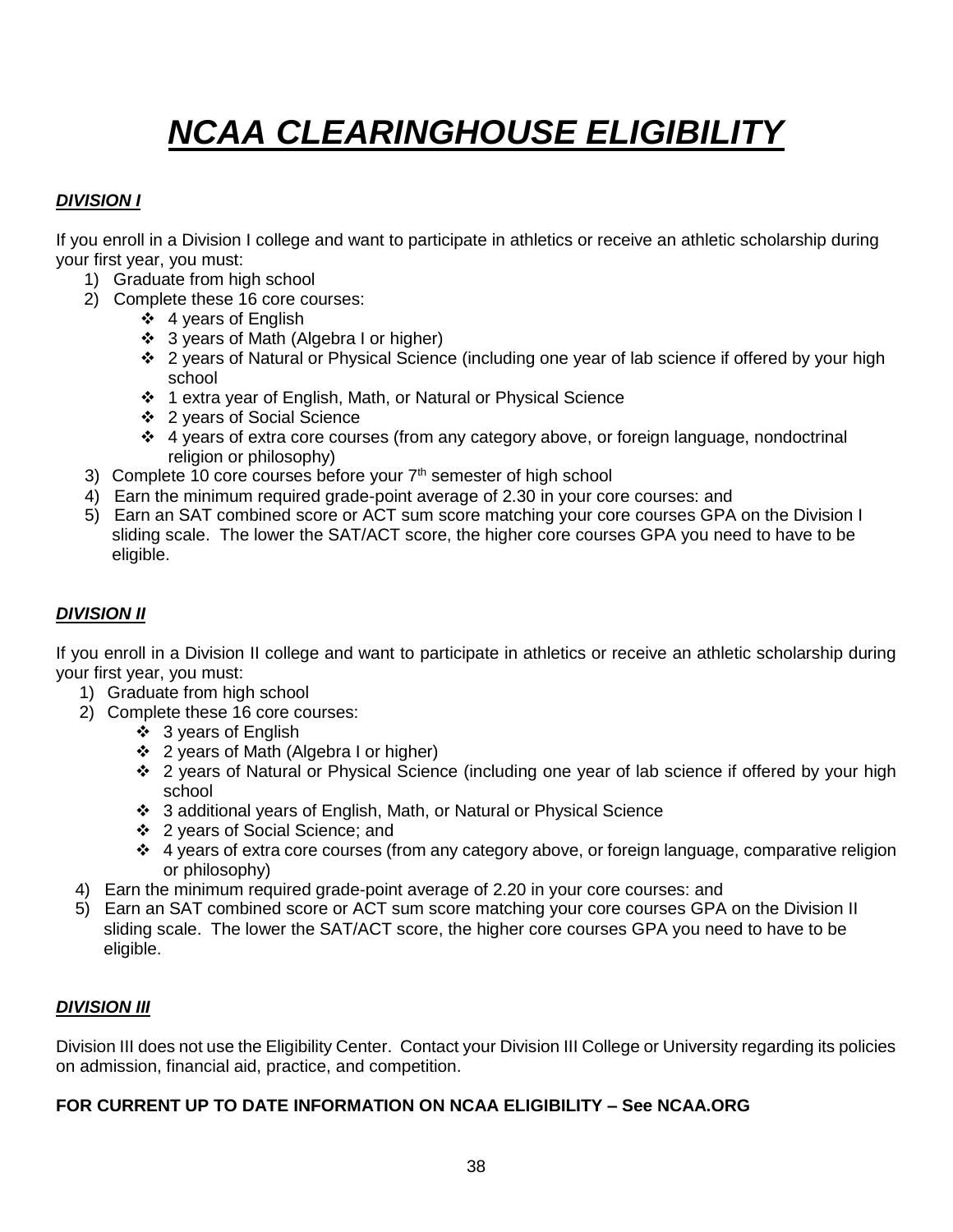## **NORTH MAC HIGH SCHOOL REGISTRATION FRESHMAN – CLASS of 2025 2021 – 2022 SCHOOL YEAR**

| <b>REQUIRED</b>                                                                                                                             | <u>ELECTIVE</u>                                                                                                                 |
|---------------------------------------------------------------------------------------------------------------------------------------------|---------------------------------------------------------------------------------------------------------------------------------|
| PHYSICAL EDUCATION                                                                                                                          | Introduction to the Agriculture Industry                                                                                        |
| <b>Activities Physical Education</b>                                                                                                        | Advertisement & Document Design                                                                                                 |
| <b>Fitness Physical Education</b>                                                                                                           | <b>Basic Business</b>                                                                                                           |
| <b>ENGLISH</b>                                                                                                                              | Introduction to Computer Science                                                                                                |
| English I                                                                                                                                   | Keyboarding and Document Formatting                                                                                             |
| College Prep English I                                                                                                                      | Web Design and Programming                                                                                                      |
| <b>MATHEMATICS</b><br>Algebra I<br>College Prep Algebra I<br>Geometry<br><b>College Prep Geometry</b><br><b>SCIENCE</b><br><b>Biology I</b> | <b>Driver Education</b><br>Health<br>Art I<br>Art II<br>Ceramics (2 <sup>nd</sup> semester only if you took Art I)<br>Spanish I |
| <b>SOCIAL STUDIES</b>                                                                                                                       | <b>Illinois History</b>                                                                                                         |
| Social Studies (9th or 10th)                                                                                                                | Women in American History                                                                                                       |
| <b>DRIVER'S EDUCATION/ 3 QTRS OF STUDY HALL</b>                                                                                             | Band                                                                                                                            |
| <b>HEALTH / SEMESTER ELECTIVE</b>                                                                                                           | Chorus                                                                                                                          |
| <b>ELECTIVE</b>                                                                                                                             | <b>Study Hall</b>                                                                                                               |
|                                                                                                                                             |                                                                                                                                 |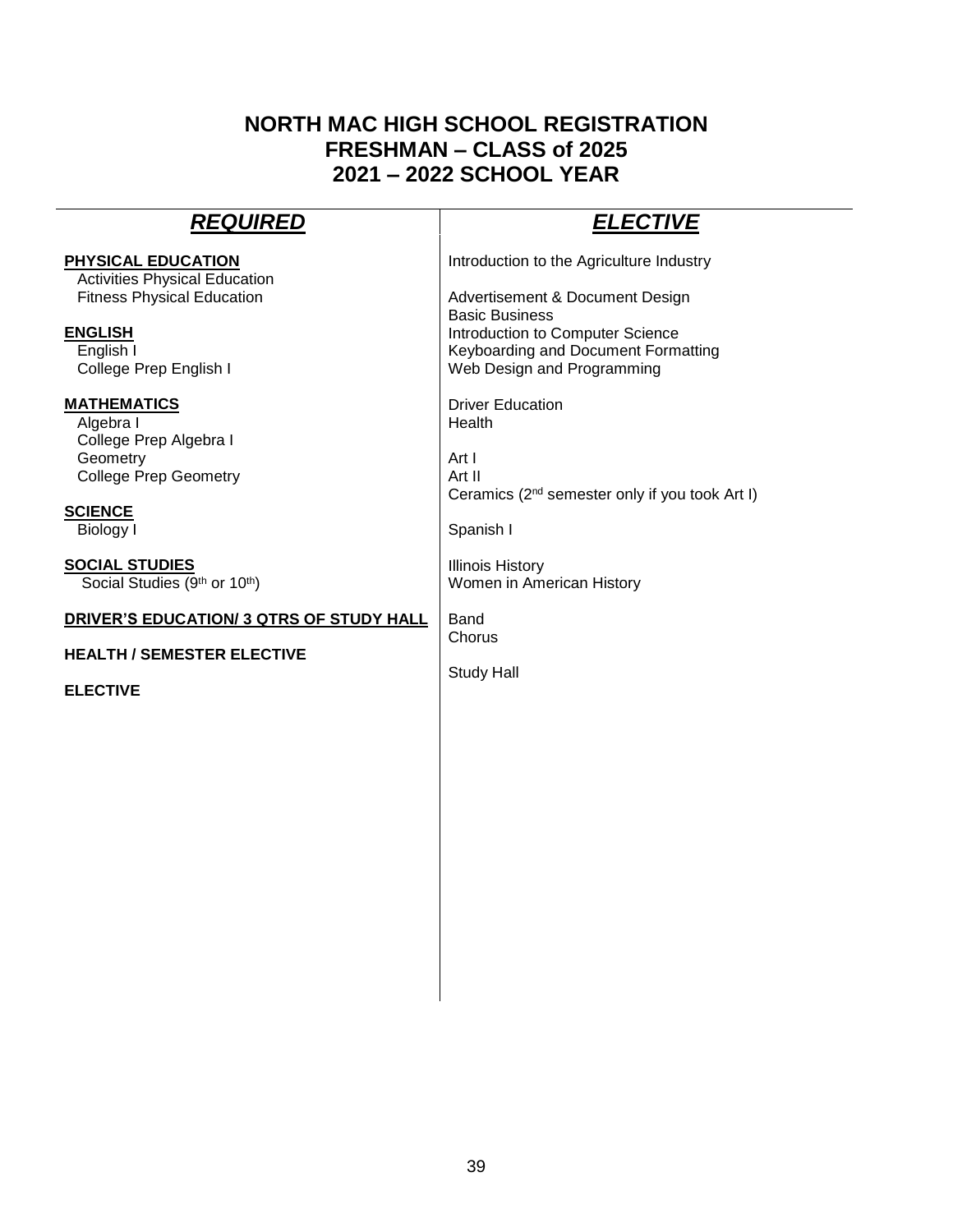## **NORTH MAC HIGH SCHOOL REGISTRATION SOPHOMORE – CLASS of 2024 2021 – 2022 SCHOOL YEAR**

## *REQUIRED ELECTIVE*

Agriculture Business Animal Science Food Science Technology Introduction to Agriculture

Advertisement & Document Design Basic Business Introduction to Computer Science Keyboarding and Document Formatting Web Design and Programming

Driver Education Health

Journalism

Art I Art II Art III Art IV Ceramics (Must have taken 1 Art Class) Drawing & Painting (Must have taken 2 Art Classes)

Band **Chorus** 

French II

Spanish I Spanish II

20th Century American History Illinois History Women in American History World History

Study Hall

### **PHYSICAL EDUCATION Activities Physical Education**

Fitness Physical Education

**ENGLISH**

English II College Prep English II

### **MATHEMATICS**

Geometry College Prep Geometry Algebra II College Prep Algebra II

### **SCIENCE**

Chemistry I Earth Space

**SOCIAL STUDIES** Social Studies (9<sup>th</sup> or 10<sup>th</sup>)

**HEALTH / DRIVER'S EDUCATION** (9th or 10th)

**ELECTIVE**

**ELECTIVE or STUDY HALL**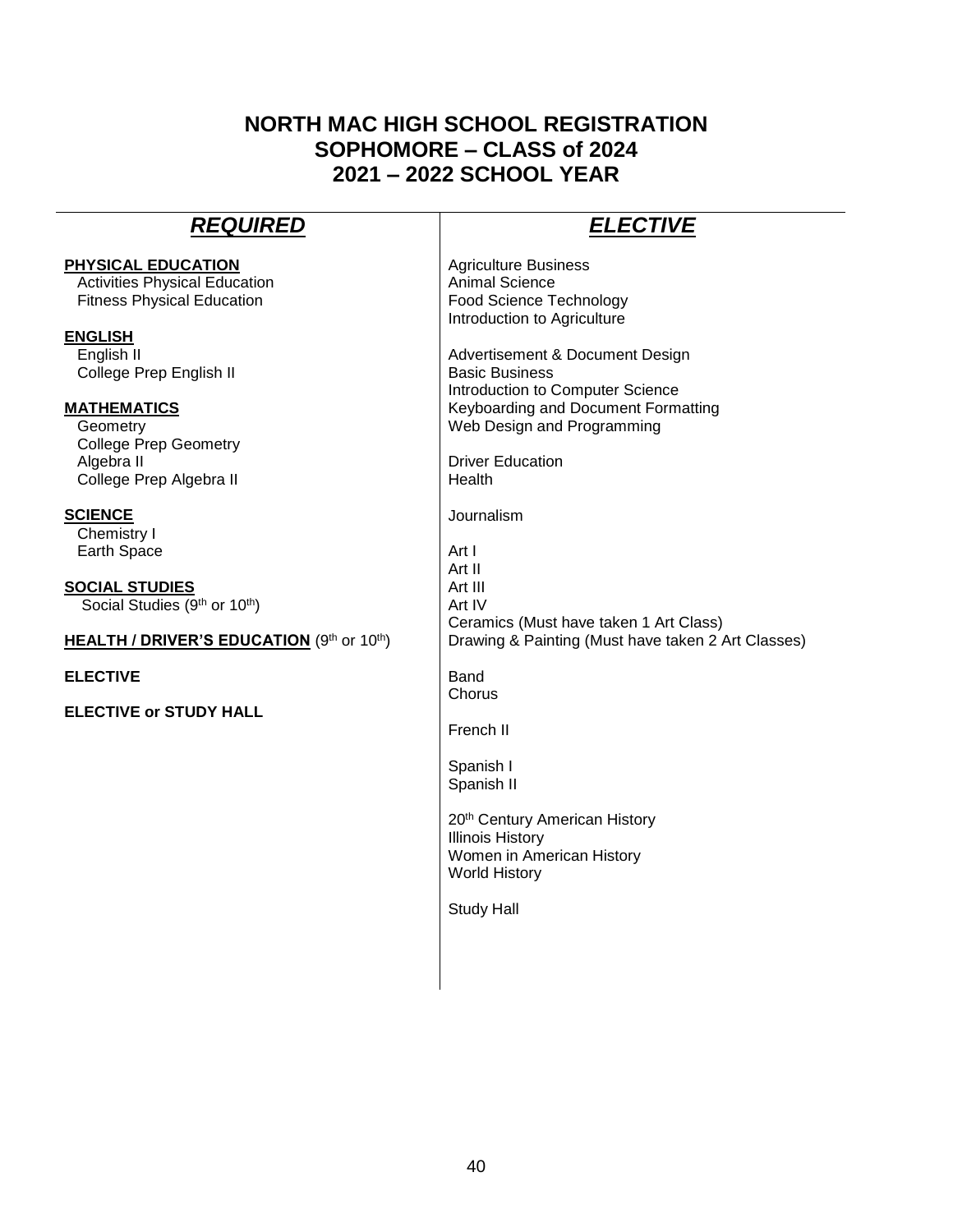## **NORTH MAC HIGH SCHOOL REGISTRATION JUNIOR – CLASS of 2023 2021 – 2022 SCHOOL YEAR**

### **PHYSICAL EDUCATION**

**Activities Physical Education** Fitness Physical Education

### **ENGLISH**

 English III College Prep English III

### **MATHEMATICS**

Algebra II College Prep Algebra II Advanced Math Pre–Calculus

### **SCIENCE**

 Chemistry I Physics

### **SOCIAL STUDIES**

 AP United States History United States History

### **ELECTIVE**

**ELECTIVE**

### **ELECTIVE or STUDY HALL**

## *REQUIRED ELECTIVES ELECTIVES*

Agriculture Business Animal Science Food Science Technology Horticulture Science Introduction to Agriculture

Accounting I Advertisement & Document Design Basic Business Computer Applications Computer Programming Consumer Education Keyboarding & Document Formatting Law and Marketing Video Production Web Design and Programming

Classical Mythology Film as Literature Journalism Speech Adobe Photo Shop Advanced Studio Art I Art II Art III

Art IV Ceramics (Must have taken 1 Art classes) Drawing and Painting (Must have taken 2 art classes)

Independent Art

Band **Chorus** Honors Band

French II French III

Spanish I Spanish II Spanish III

Chemistry II Earth Science **Genetics Microbiology** 

20th Century American History Economic and Current Events Illinois History Psychology Social Studies Sociology Women in American History World History

Driver Education

CACC

On-Line College Course

Study Hall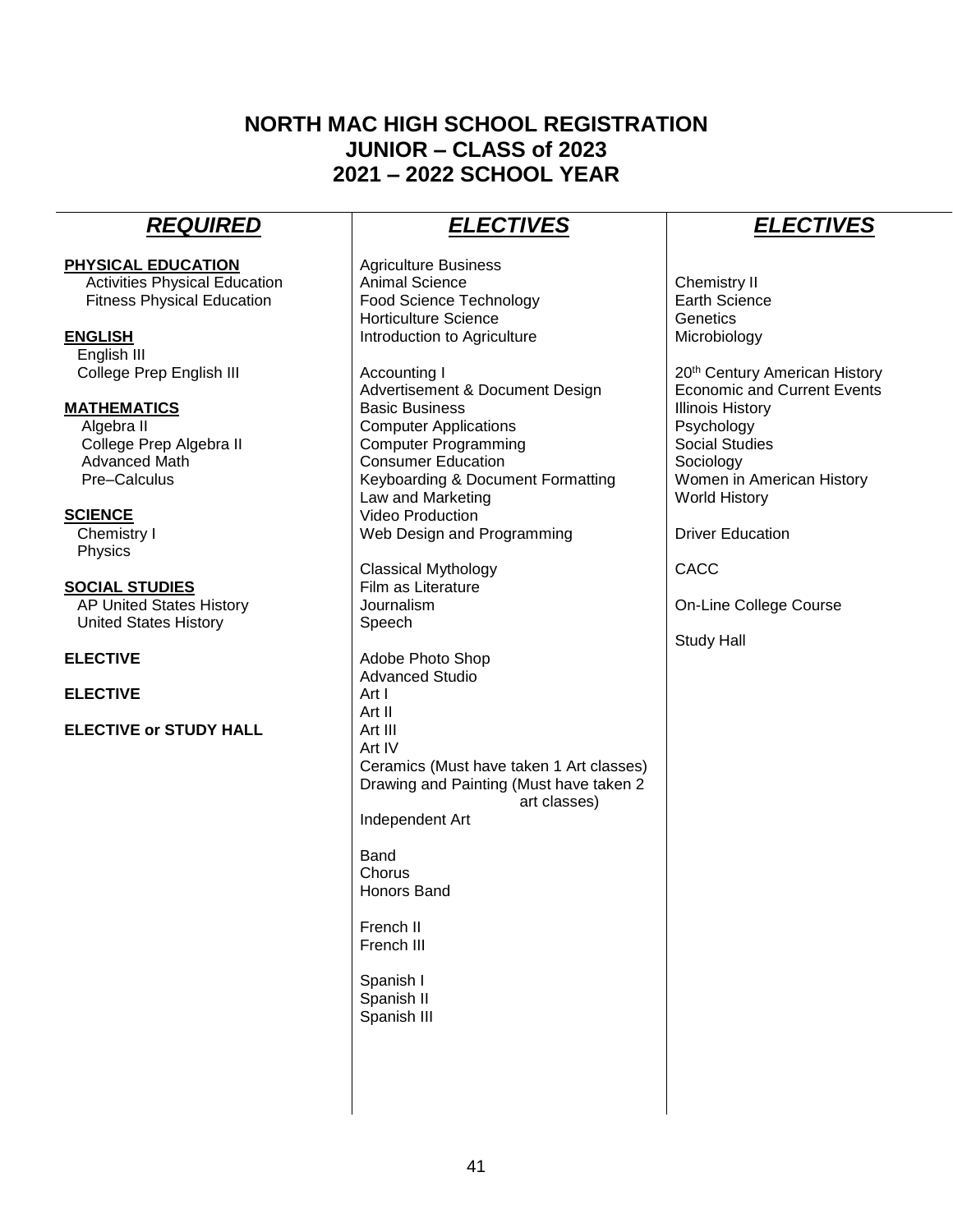## **NORTH MAC HIGH SCHOOL REGISTRATION SENIOR – CLASS of 2022 2021 – 2022 SCHOOL YEAR**

## *REQUIRED ELECTIVE ELECTIVE*

**PHYSICAL EDUCATION**  Activities Physical Education Fitness Physical Education

**ENGLISH** English IV College Prep English IV

**SOCIAL STUDIES** American Government-Civics (1/2 year)

**BUSINESS** Consumer Education (1/2 year)

**ELECTIVE**

**ELECTIVE**

**ELECTIVE**

**ELECTIVE** 

**ELECTIVE or STUDY HALL** 

Agriculture Business Animal Science Food Science Technology Horticulture Science Introduction to Agriculture

Accounting I Accounting II Advertisement & Document Design Basic Business Computer Applications Computer Programming Keyboarding & Document Formatting Law and Marketing Video Production Web Design and Programming

Adobe Photo Shop Advanced Studio Art I Art II Art III Art IV Ceramics (Must have taken 1 Art Class) Drawing and Painting (Must have taken 2 Art Classes)

Independent Art

French II French III French IV

Spanish I Spanish II Spanish III Spanish IV

Band Honors Band Chorus

Classical Mythology Film as Literature Journalism Intro to Literature: The Novel Lit Speech

AP Calculus AP Statistics Pre–Calculus Transitional Math – STEM

Chemistry I Chemistry II Earth Science **Genetics** Human Anatomy / Physiology Microbiology Physics

20th Century American History AP United States History Economic and Current Events Illinois History Psychology Social Studies **Sociology** Women in American History World History

Driver Education

CACC

CEO Program

On-Line College Courses

Work Skills

Study Hall